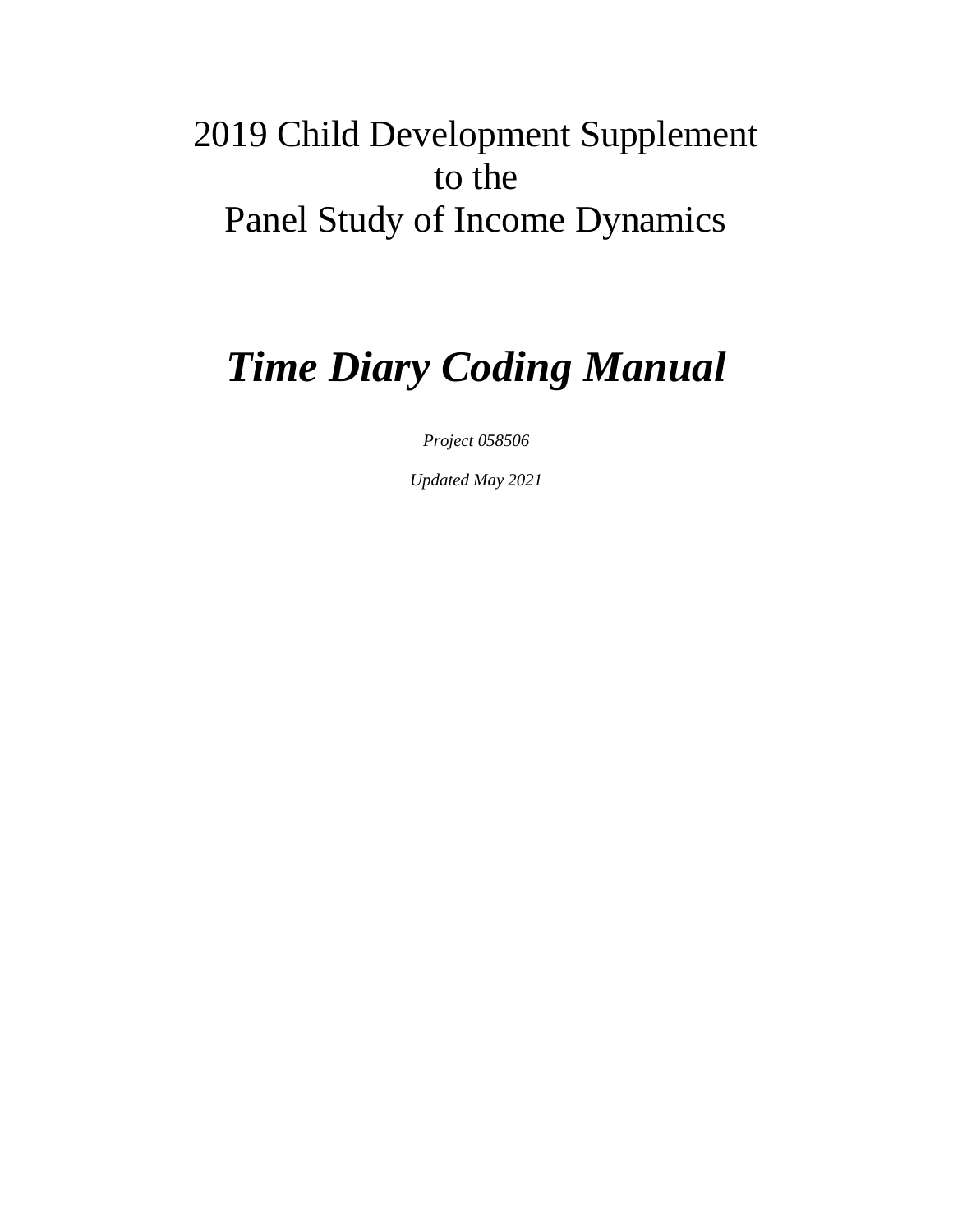# TABLE OF CONTENTS

| This section describes each of the variables in the Time Diary, the potential responses available for those<br>columns or where to find the appropriate codes, and general recoding procedures.      |  |
|------------------------------------------------------------------------------------------------------------------------------------------------------------------------------------------------------|--|
|                                                                                                                                                                                                      |  |
| The Primary Activities section deals with how to handle the primary activity field in specific problem<br>situations as well as some general conventions. Primary activities are listed in Column A. |  |
|                                                                                                                                                                                                      |  |
| The Secondary Activity section identifies activities which must be primary activities and how to handle<br>particular situations.                                                                    |  |
|                                                                                                                                                                                                      |  |
| This section deals with particular categories of activities which need to be handled in special ways for<br>general time diary/time use questionnaires.                                              |  |
|                                                                                                                                                                                                      |  |
| Travel is a particular activity code which has many special characteristics so this section is devoted to<br>describing many of the aspects of coding travel.                                        |  |
|                                                                                                                                                                                                      |  |
| These items are of particular concern when coding time diaries for children.                                                                                                                         |  |
|                                                                                                                                                                                                      |  |
|                                                                                                                                                                                                      |  |
|                                                                                                                                                                                                      |  |
|                                                                                                                                                                                                      |  |
|                                                                                                                                                                                                      |  |
|                                                                                                                                                                                                      |  |
|                                                                                                                                                                                                      |  |
| HOME COMPUTER AND MOBILE ELECTRONIC DEVICE RELATED ACTIVITIES 33                                                                                                                                     |  |
|                                                                                                                                                                                                      |  |
|                                                                                                                                                                                                      |  |
|                                                                                                                                                                                                      |  |
|                                                                                                                                                                                                      |  |
|                                                                                                                                                                                                      |  |
|                                                                                                                                                                                                      |  |
|                                                                                                                                                                                                      |  |
| APPENDIX A: 2014 REVISIONS TO CDS TIME DIARY CODING MANUAL SINCE 2007  52                                                                                                                            |  |
|                                                                                                                                                                                                      |  |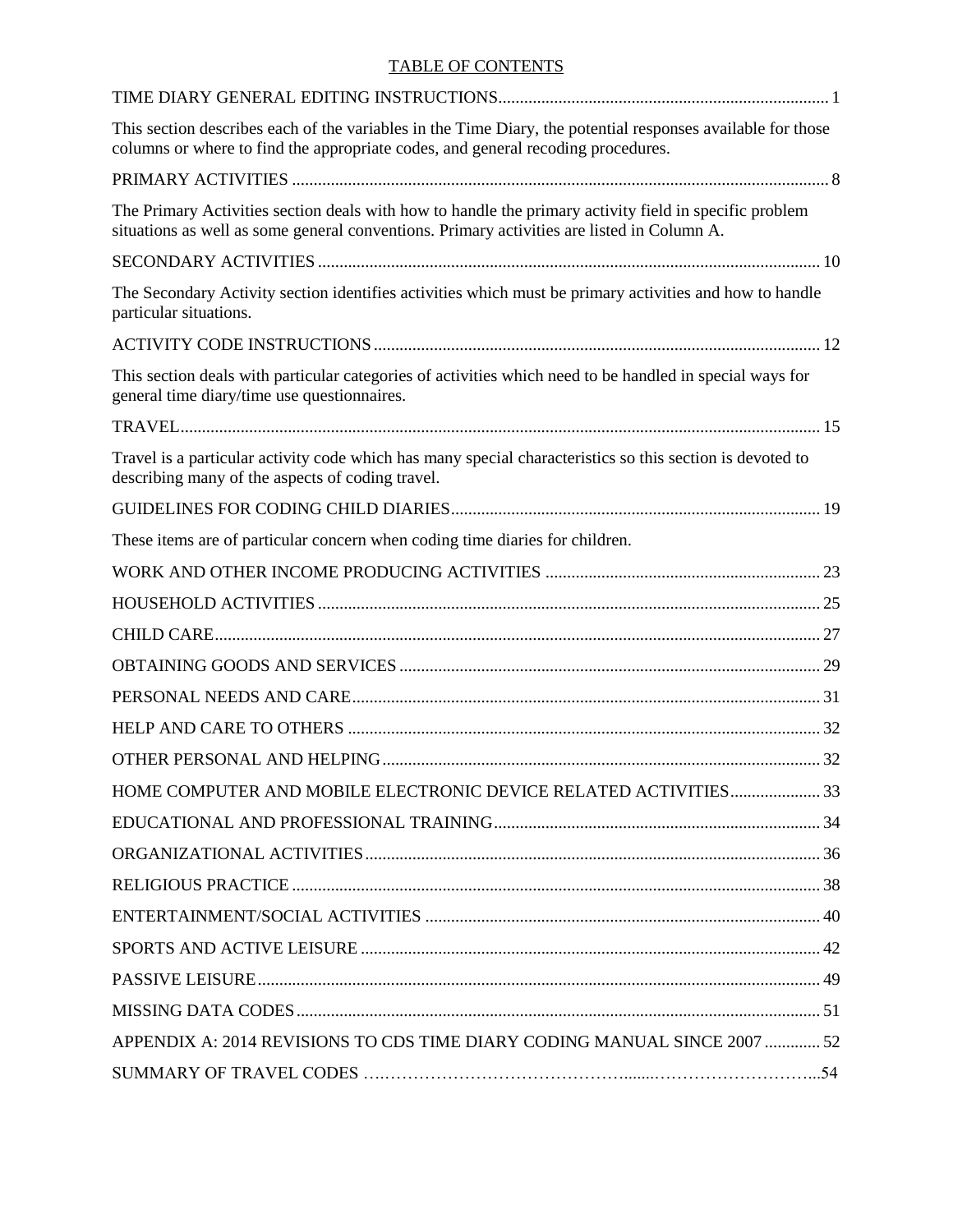## TIME DIARY GENERAL EDITING INSTRUCTIONS

<span id="page-2-0"></span>All diary activity editing is to be done in red pencil by the coder. The coding supervisor will be in blue pencil. It appears that most interviewer editing, from the field, has been done in green pencil.

If there is missing information on the coversheet as you prepare to do data entry of the Time Diary, please stop, fill out a problem form, and place in the problem box. This is important information that will need to be filled in from another information source.

# T1 DAY OF THE WEEK (ON THE COVER)

- 1. Sunday
- 2. Monday
- 3. Tuesday
- 4. Wednesday
- 5. Thursday
- 6. Friday
- 7. Saturday

### COVER AND INSIDE COVER

Check the front cover and inside cover of the diary. Make sure these items are legibly marked or written in.

COLUMN A WHAT DID YOU DO?

Use the Activity Code List (pp. 22–49).

EXCEPTION: If R has given no activities or only one or two activities for the whole day, alert your supervisor. The Diary may be coded as follows. There is also a possibility of calling back to get more information.

 $\frac{\text{COLUMN A}}{4810}$  TIME BEGAN TIME ENDED COLUMNS D-I<br>4810 00:00 24:00 Blank 4810 00:00 24:00 Blank

# COLUMNS B AND C TIME BEGAN and TIME END

Total time for activities done on the specified diary day must equal exactly 24 hours. Code the diary beginning at 0000 (midnight) and ending at 2400, the following midnight, by using a 24-hour clock or military time. (The first 2 digits represent the hour in the 24-hour sequence and the last 2 digits represent the minutes, so 7:23 p.m. is written as 19:23.) Check to see that the "TIME ENDED" for each activity is the same as the "TIME BEGAN" for the next activity, for example:

Drove to the store  $12:30 - 12:45$ Shopped for a hammer **12:45** – 12:55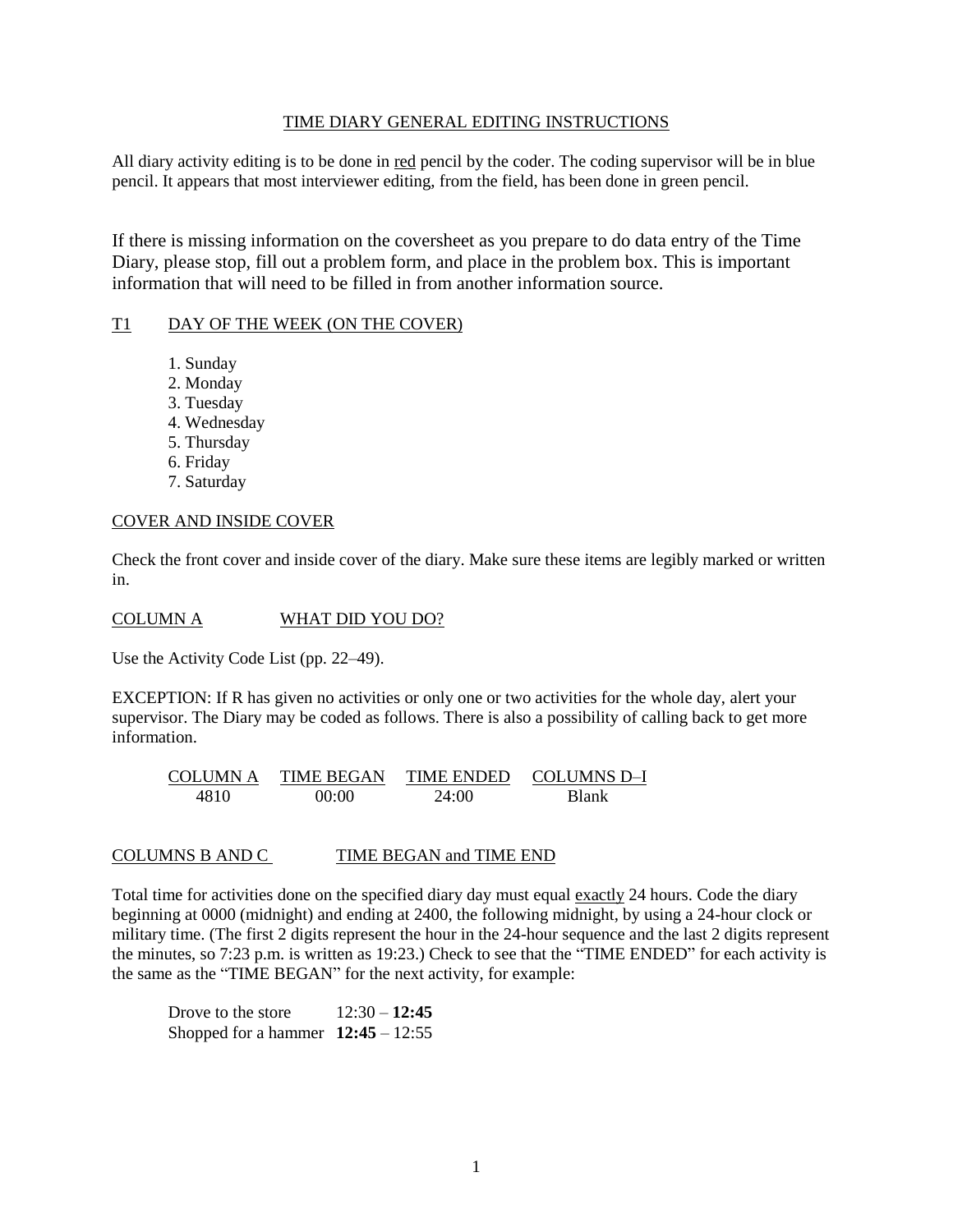### COLUMN D WHERE WERE YOU?

- 10. HOME, R's yard. Use for Second home or family cabin
- 20. TRANSIT (car, bus, walking, biking)
- 30. PARENT'S PLACE OF WORK
- 35. CHILD'S PLACE OF EMPLOYMENT
- 40. Someone else's home (outside or inside); "at neighbor's" or at babysitter's or homebased day care
- 45. Child's other parent's home
- 50. Restaurants, bars, fast-food places and their parking lots
- 60. Indoor recreation places (theatres, youth recreation center)
- 70. Outdoor recreation places (parks, R's neighborhood); "outside" if "home" not checked
- 80. SCHOOL (includes college)
- 81. Church or other place of worship
- 82. Stores, shopping centers, malls and their parking lots, beauty parlor, Car wash
- 83. Banks, offices, library, fire station, museum
- 84. Daycare center (not home-based day care)
- 97. Other, hospital, parking structure, Funeral home, Hotel
- 99. NA
- 00. INAP, primary activity coded 4810 or 9840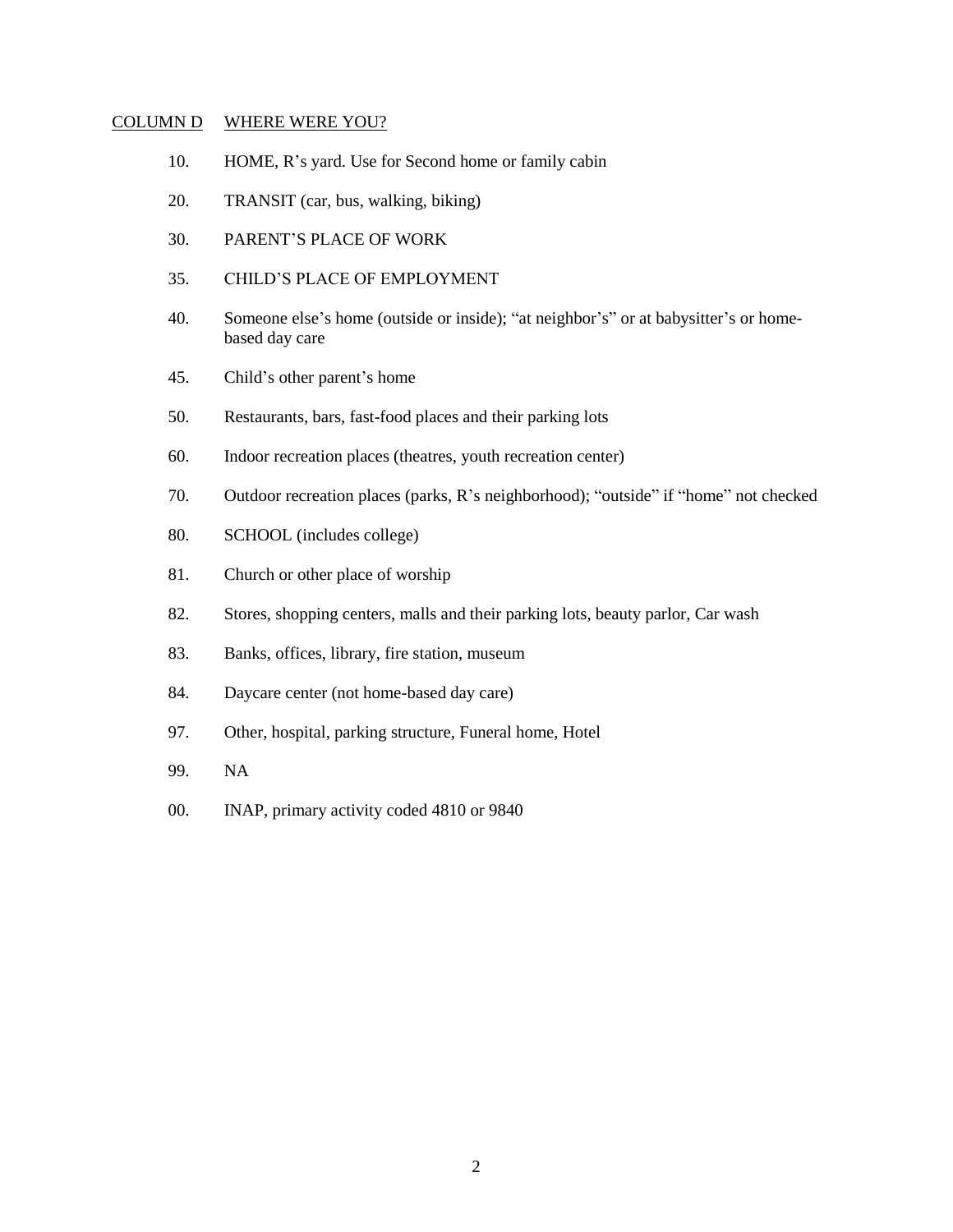# COLUMN E WHAT ELSE WERE YOU DOING AT THE SAME TIME?

Use the Activity Code list (pp. 22–49)

# COLUMN F WHAT DID YOU USE TO WATCH OR DO THE ACTIVITY?

This is either checked or unchecked

# COLUMN G WHAT WAS THE NAME OF THE SHOW, VIDEO, MOVIE, GAME, BOOK, APP, OR WEBSITE?

\*\*\*Enter text verbatim (to be coded later) leave blank if INAP. Code each individual show, video, movie, game, book, app, or website as a separate activity. (Note: media coding will not be done by SRO).

### COLUMNS F AND G EDITING INFORMATION

\*\*\*Never add any information to Columns F and G. If the R says "watching a show" or "playing electronic games" was the primary or secondary activity, do not transfer this information into Columns F and G.

\*\*\*Activities should be split if R records multiple shows, movies, games, etc. in a single line. See Pages 12 and 19.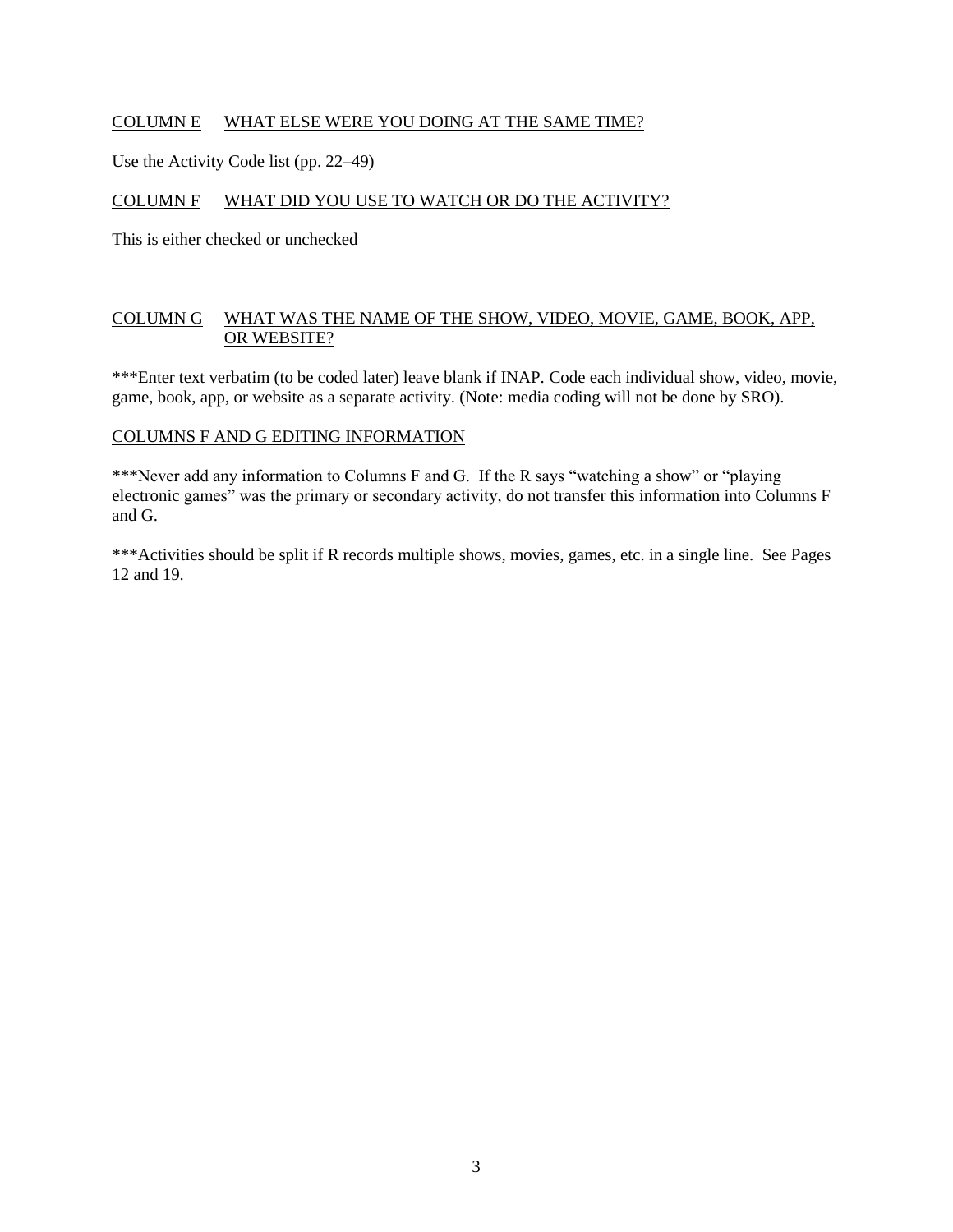# COLUMNS H and I WHO WAS DOING...? AND WHO (ELSE) WAS THERE...?

| A. | No one<br>1. checked                      | 0. not checked                                                                                                                                    |
|----|-------------------------------------------|---------------------------------------------------------------------------------------------------------------------------------------------------|
| Β. | Mother<br>1. checked                      | 0. not checked                                                                                                                                    |
| C. | Father<br>1. checked                      | 0. not checked                                                                                                                                    |
| D. | 1. checked                                | Brother or sister (full-or half-siblings)<br>0. not checked                                                                                       |
| Ε. | 1. checked                                | Step-mother or parent's cohabiting female partner<br>0. not checked                                                                               |
| F. | 1. checked                                | Step-father or parent's cohabiting male partner<br>0. not checked                                                                                 |
| G. | Step-brother or step-sister<br>1. checked | 0. not checked                                                                                                                                    |
| H. | (Child) Friend of child<br>1. checked     | 0. not checked                                                                                                                                    |
| I. | 1. checked                                | Grandparent or great grandparent of child<br>0. not checked                                                                                       |
| J. | Other relative of child<br>1. checked     | 0. not checked                                                                                                                                    |
| Κ. | 1. checked                                | Other non-relative of child (e.g., parent's friend, parents of child friends, team mates)<br>Foster Parent, Partner of Relative<br>0. not checked |
| L. | A pet (e.g., dog, cat)<br>1. checked      | 0. not checked                                                                                                                                    |
| M. | Child's child<br>1. checked               | 0. not checked                                                                                                                                    |

Notes: "H" includes any non-adult, non-relative that the child is playing with. "K" includes a parent's friend, parents of bus driver, teammates, etc.

If column H or I says family use whatever family members show up in the diary

If there is a name in column H or I if we can figure out the relationship from the family listing then use it, if not then it is K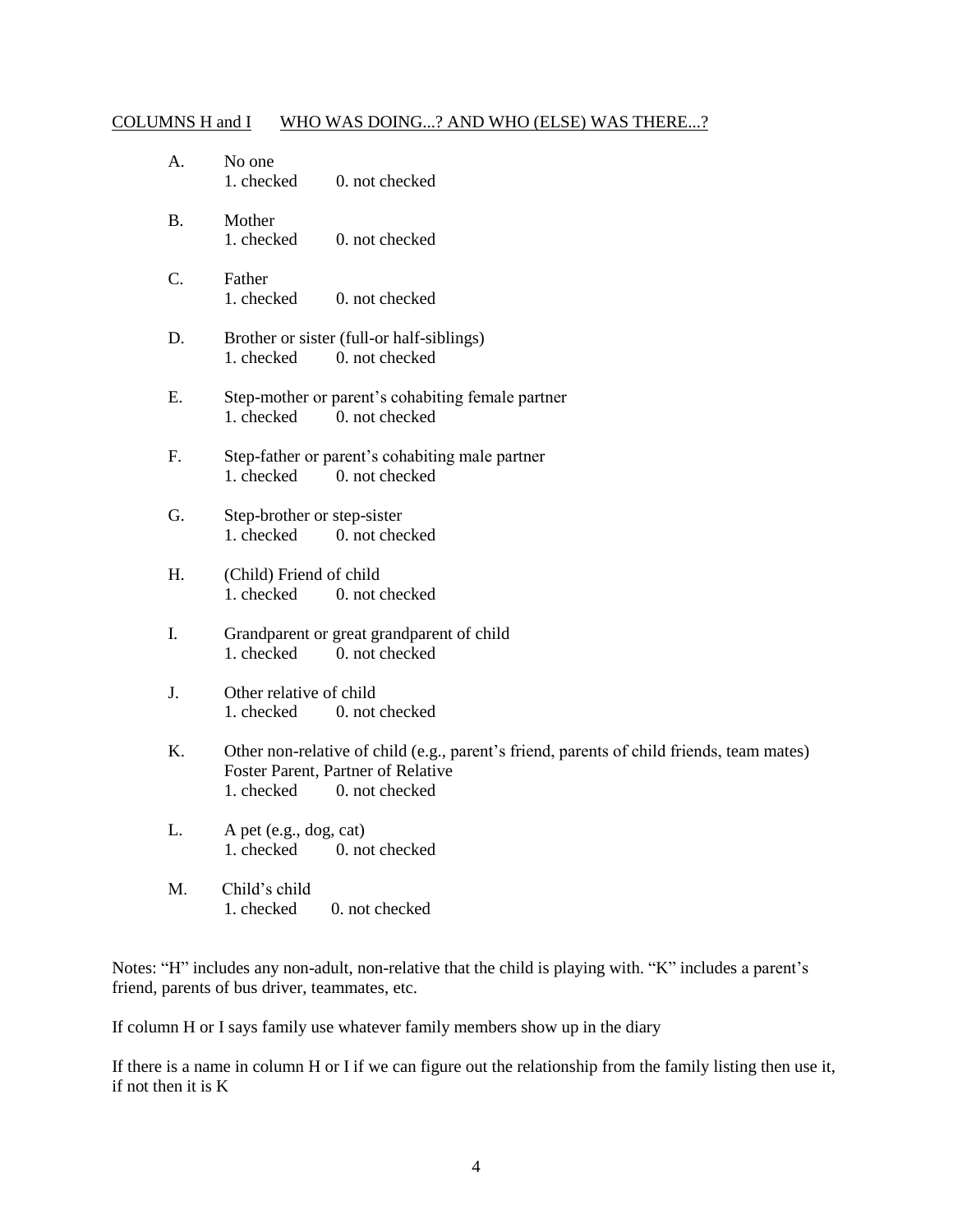# EDITING COLUMNS H AND I

Columns H and I may have the people in the wrong location. Often the Child will put the people into the wrong column, and it can be a judgment call whether to "shift" people around. The best thing to do is look at the preceding and following activities. Check if they connected to the present activity. Do not be afraid to edit these fields if there is a strong suspicion that the child may have filled Column H or I incorrectly.

If someone is in the HH early in the morning or late at night, especially both, they are probably HH members.

If only a first name is given, see what activities this person is involved in and with whom else. "Johnny" might be a sibling, friend, or cousin (other relative). Some type of relationships can be ruled out: for example, most grandparents will not be skateboarding with the child. You can also ask one of the people who log the time diaries to look up the HH listing to see the names of siblings and other HHM

If only "family" is reported, it is probably reasonable to assume this includes all members of the nuclear family that are mentioned elsewhere in the diary. It should also include other relatives (e.g., grandparents) if they are there late at night and early in the morning, and thus probably are HH members.

Sometimes the primary activities have Columns E through I "padded out"—i.e., these columns are not completed, but rather are left empty, with a line drawn through them. Activities that are padded out include personal care and sleep. If someone is present for one of these personal activities, then they are probably a close family member (sibling or parent). This is information you can use to determine relationships for named individuals, but it will not be coded because these columns are always blank for these activities.

# RECORDING ACTIVITIES

Generally, primary and secondary activities and times should be coded as the interviewer has recorded them. An activity listed as a primary will remain a primary activity unless travel is the concurrent activity (see Travel, page 15). Secondary activities remain as secondary activities unless:

- 1. The secondary is traveling.
- 2. The secondary could not possibly be done while doing the primary activity.
- 3. The secondary is night's sleep.

# COMBINING ACTIVITIES

When adjacent primary activities fall into the same code category, code them separately as they are recorded in the diary; do not group them together except in the case of work activities and school activities (going to and from classes at school) when Columns D, E, H, and I remain the same.

# GAPS

If there are gaps in the time, edit them using the following instructions.

When a gap of 10 minutes or less exists between the time an activity ended and the next activity began, allocate one-half of the time to the activity preceding the gap and one-half of the time to the activity following the gap.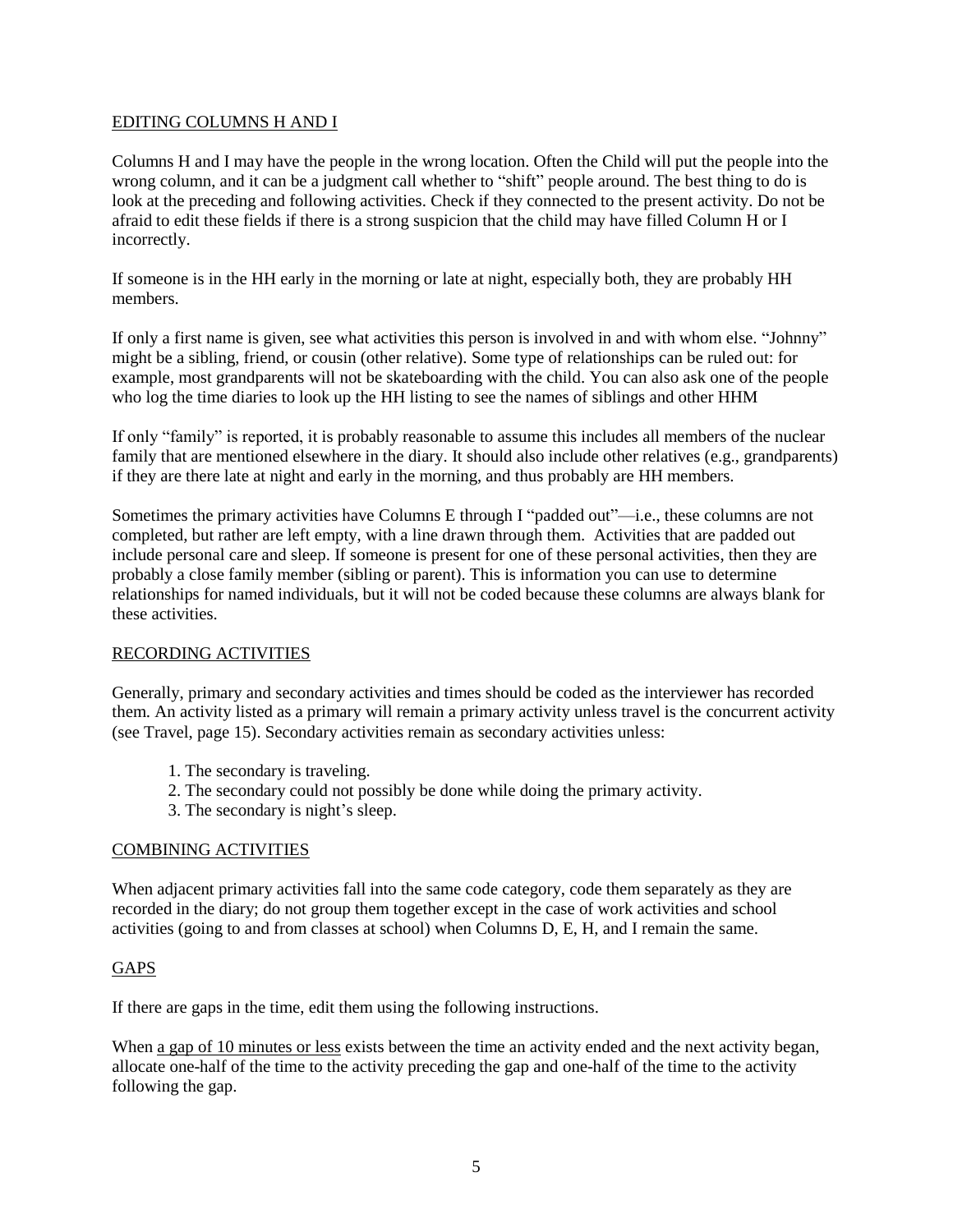Below are examples of unedited and edited time gaps:

| Showered      | $7:10 - 7:25$ |
|---------------|---------------|
| Ate breakfast | $7:35 - 7:55$ |
|               |               |
|               | 7:30          |
| Showered      | $7:10 - 7:25$ |
| Ate breakfast | $7:35 - 7:55$ |
|               | 7.30          |

If the gap is longer than 10 minutes, edit a "TIME BEGAN" and "TIME ENDED" for this time period in the space between activities, label the activity NA and code 4810. Code the "TIME BEGAN" and "TIME ENDED" for the NA activity, and code "O" in Columns D through I.

### OVERLAPS

When there is an overlap in time periods, calculate the overlap time periods, and divide it equally between the two activities by subtracting one-half of the overlapping time from the ending time of the last activity and adding the other one-half of the overlapping time to the beginning time of the second activity.

Below are examples of unedited and edited overlaps in time:

| Watched TV | $11:00 - 12:00$ |
|------------|-----------------|
| Eating     | $11:40 - 12:15$ |
|            |                 |
|            | 11:50           |
| Watched TV | $11:00 - 12:00$ |
| Eating     | $11:40 - 12:15$ |
|            | 11:50           |

In this example, there is a 20 minute overlap which is divided equally into two 10 minute time segments. Ten minutes is then subtracted from the time spent "WATCHING TV" and converted into clock time. The other 10 minutes is added onto the time spent "EATING" and converted into clock time.

If a secondary activity is recorded, enter it (as usual) with the primary activity it is associated with, even though the time will be shortened or lengthened in the same amount as its primary.

#### ALLOCATING ODD MINUTES

In dividing time for gaps, overlaps, and splitting multiple mentions (which will be covered later), often an even split of minutes will not be possible. In this case, allocate the extra minute to the first activity involved.

#### ACTIVITY BY OTHERS

When R reports an activity done by someone other than herself or himself, check the secondary activity to try to ascertain what the R was doing. Cross out what others were doing with a single line and draw an arrow from R's activity to the primary activity column, assuming the time period is the same, and Columns F, G, H, and I remain the same, and there are no secondary activities. If unable to ascertain R's activity, cross out what the other people were doing with a single line, write in NA, and code 9840 (activities of others reported). Code the "TIME BEGAN" and "TIME ENDED" for the segment. (See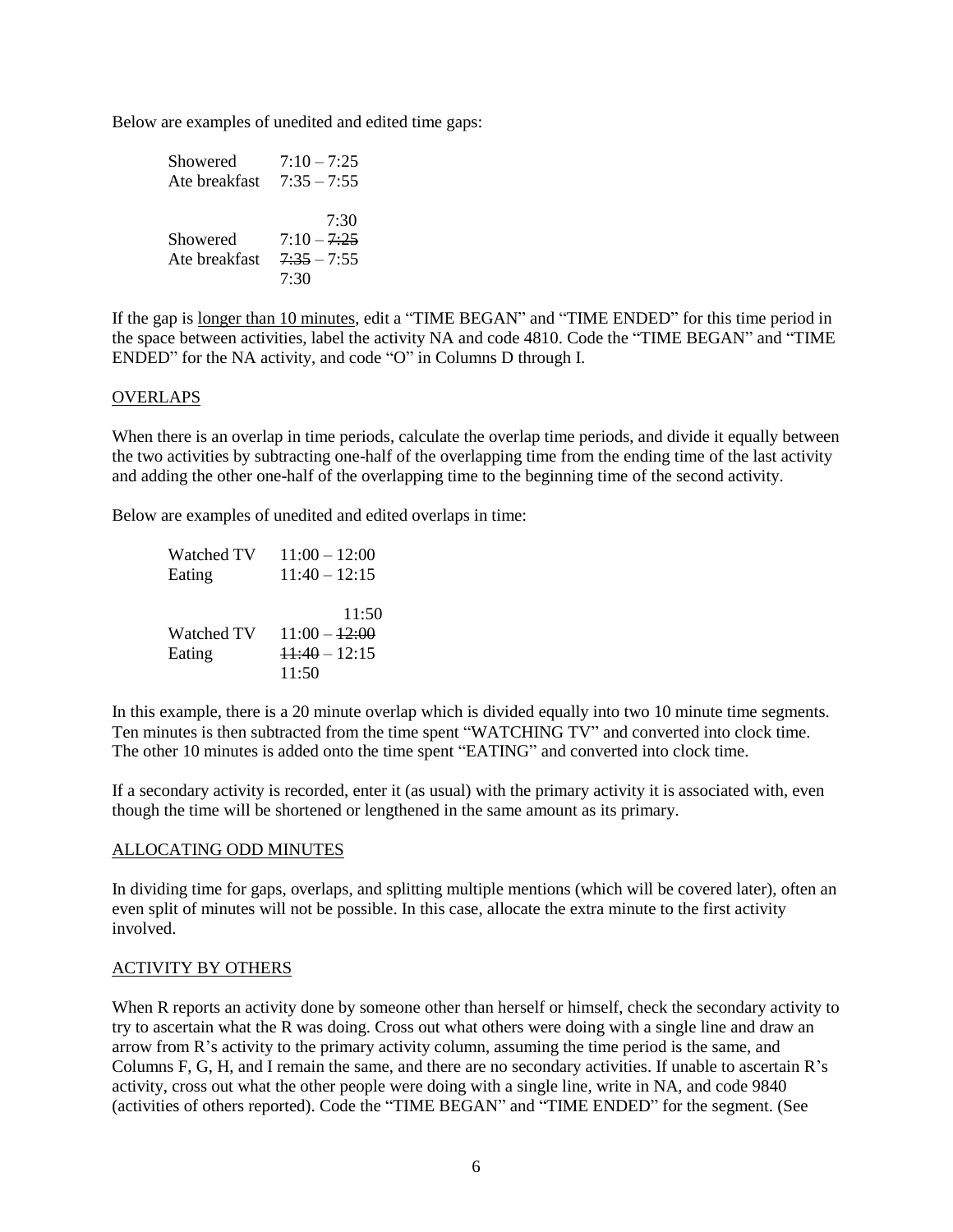"HELPING," "WAITING," and "ACCOMPANYING," page 11 and "Accompanying which is under the "Waited heading. "Waiting" is also listed on page 8.

# PUBLIC PLACES

In Columns H and I, bus driver/students/classmates all get coded as "K" (non-s of child). If in a public place (such as a store, public bus, etc.), please assume there are other non-relatives present. Hence, time spent in public places should have Columns H and I coded to include "K" (other non-relatives of child).

# **GENERAL INSTRUCTIONS FOR CODES 4080, 4090, 4110/4880**

If the child is receiving help from an adult or caregiver, under Column H, it will always be a 4880 regardless of age, or if Column A says received help. If R is age 3 years or younger and no one is mentioned in Column H, it will always be coded 4880. If no one is mentioned in Column H and R is age 4 years or older, it will be coded 4080, 4090, or 4110. If this is unclear see supervisor.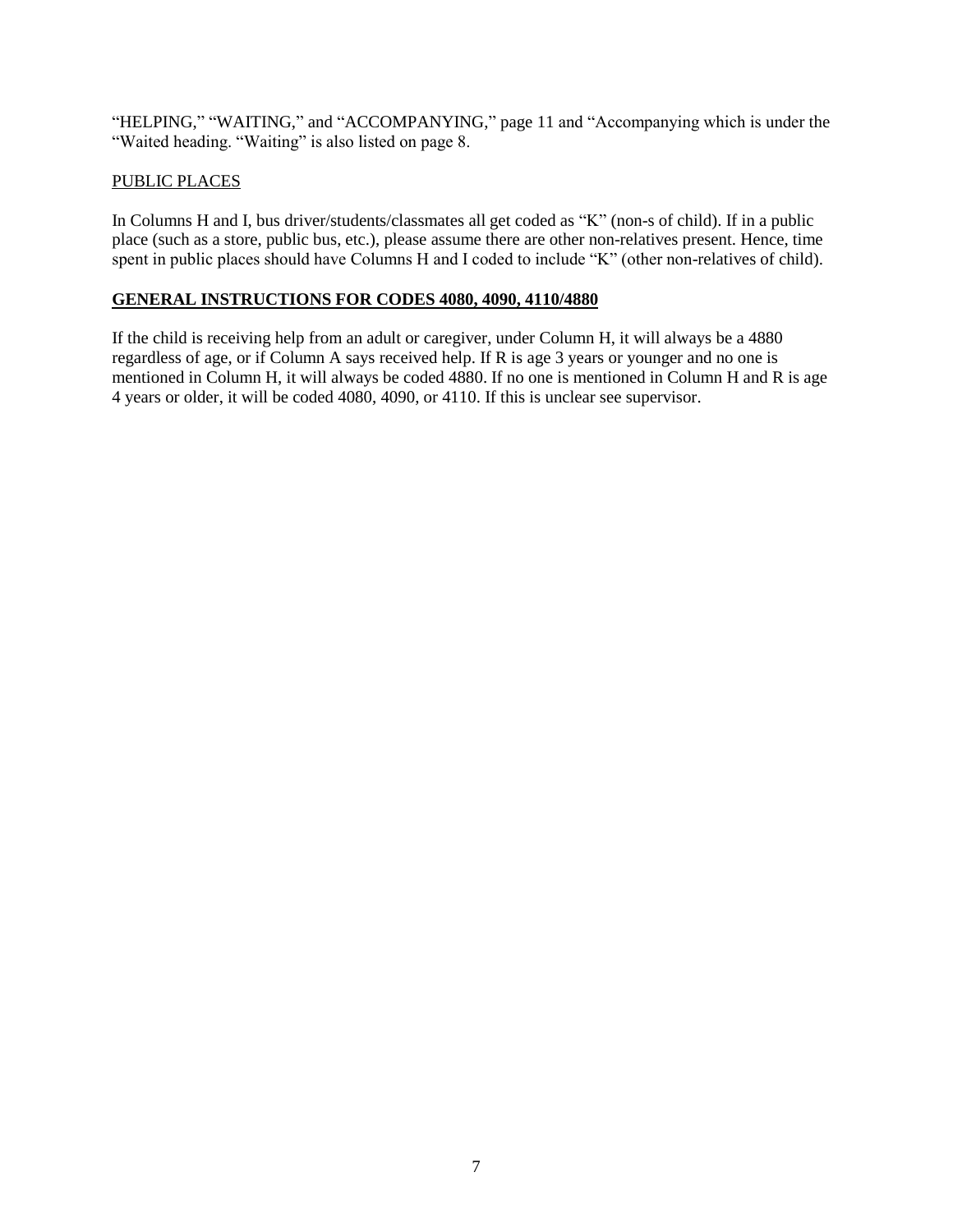## PRIMARY ACTIVITIES

#### <span id="page-9-0"></span>REPORTING

In all cases where an activity is reported as a primary activity it will remain a primary activity except where travel has been listed as a secondary activity (see "SECONDARY ACTIVITIES: TRAVEL", p. 9).

#### MULTIPLE PRIMARIES: SEPARATE CODES

If more than one primary activity is listed for a segment of time, divide the time evenly between the activities listed, e.g.:

| Example A:                                   | Prepared and ate dinner                      | $6:00 - 7:00$                  |
|----------------------------------------------|----------------------------------------------|--------------------------------|
|                                              | would look like the following after editing: |                                |
|                                              | Prepared<br>Ate dinner                       | $6:00 - 6:30$<br>$6:30 - 7:00$ |
| Example B:                                   | Washed up, ate breakfast, read paper         | $8:00 - 9:00$                  |
| would look like the following after editing: |                                              |                                |

| Washed up     | $8:00 - 8:20$ |
|---------------|---------------|
| Ate breakfast | $8:20 - 8:40$ |
| Read paper    | $8:40-9:00$   |

# MULTIPLE PRIMARIES: SAME CODE

However, if the multiple primary activities fall into the same activity code category, such as "making beds, vacuuming, and dusting," do not divide the segment of time, but code as one primary activity.

#### **COMBINATION**

When three or more primary activities are grouped together in one time segment and some fall into the same code category and some do not, split the time proportionately among all the listed activities, then divide the activities according to the code categories and their order of mention.

Unedited and edited versions of combinations follow:

| Example A: | Made beds, vacuumed, ate lunch     | $11:00 - 12:30$                                       |
|------------|------------------------------------|-------------------------------------------------------|
|            | Made beds, vacuumed<br>Ate lunch   | $11:00 - 12:00$<br>$12:00 - 12:30$                    |
| Example B: | Made beds, ate lunch, vacuumed     | $11:00 - 12:30$                                       |
|            | Made beds<br>Ate lunch<br>Vacuumed | $11:00 - 11:30$<br>$11:30 - 12:00$<br>$12:00 - 12:30$ |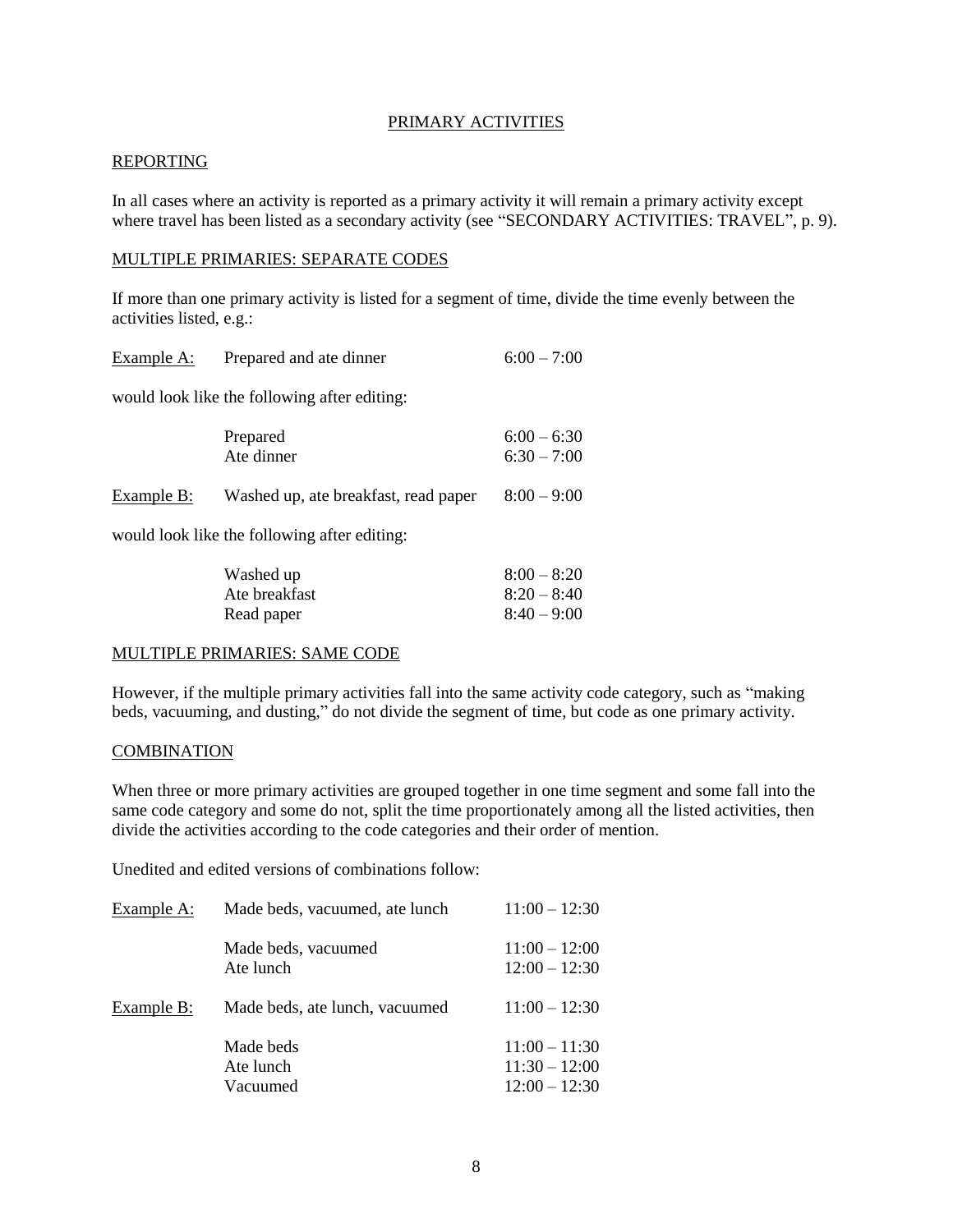## **COMMON SENSE**

If in following any of these editing instructions, a clearly nonsensical record would be produced, see supervisor.

Nonsensical example:

| Put on swimsuit and sunbathed | $1:00 - 3:30$ |
|-------------------------------|---------------|
|                               |               |

Following the splitting multiple primary rule, would be:

| Put on swimsuit | $1:00 - 2:15$ |
|-----------------|---------------|
| Sunbathed       | $2:15 - 3:30$ |

Clearly, this creates a ridiculous amount of time for the dressing code and should be modified with the aid of the editing supervisor.

#### ACTIVITIES TAKING 1 MINUTE OR LESS

If an activity normally takes one minute or less to do and is not allocated a time period of its own in the diary, cross it out with a single line.

| Example: | Got in car and rode home | $9:00 - 9:15$ |
|----------|--------------------------|---------------|
|          | Rode home                | $9:00 - 9:15$ |

## WAITING

Whenever possible, code "waiting for" an event to begin, a place to open, an airplane to arrive, etc. as part of the activity being waited for, so that "waiting for stores to open" while at the mall to shop is Shopping 3020 and "waiting for someone's airplane to arrive" is part picking someone up (helping) at the airport.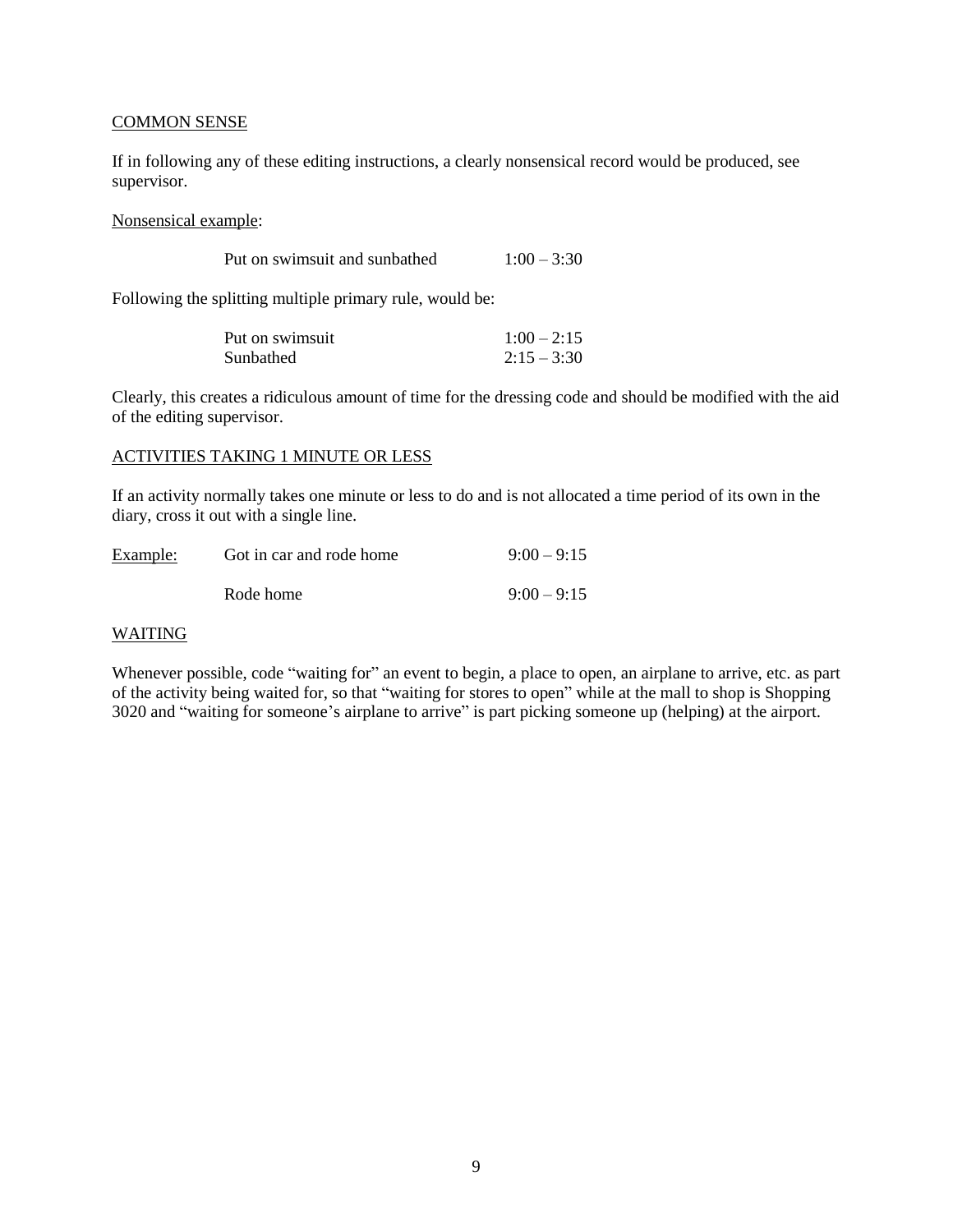# SECONDARY ACTIVITIES

### <span id="page-11-0"></span>REPORTING

A secondary activity is left as a secondary unless:

- 1. It is travel
- 2. It cannot reasonably be done concurrently with the primary activity (e.g., primary= watch TV, secondary= mow the lawn)
- 3. It is night's sleep

#### TRAVEL

If the secondary activity is travel from one place to another, move it to the primary column and the primary activity listed may be moved to the secondary column, or split, depending on the primary activity.

Note: This is one exception where an activity listed as primary does not always remain primary. If travel occurred as a portion of the primary activity, split the primary according to travel splitting rules.

Example of reversed primary and secondary:

Listen to the news

Column A: What did you do?<br>
Listen to the news <br>
Column E: What else were you doing?<br>
Rode to school

Because it appears these are concurrent activities and travel must be the primary, reverse the position of these to:

Rode to school and Listen to the news

Column A: What did you do? Column E: What else were you doing?

# NON-CONCURRENT

If the secondary activity cannot be done at the same time as the primary activity:

- 1. Cross it out as secondary.
- 2. Edit it into Column A beneath the associated primary.
- 3. Divide the time equally between the primary activities.
- 4. Code Columns D through I the same.

An example of an unedited and edited non-concurrent activity follows:

| Column A: What did you do? |               | Column E: What else were you doing? |  |
|----------------------------|---------------|-------------------------------------|--|
| Dressed for school         | $8:00 - 8:45$ | Did dishes                          |  |

Edited:

| Column A: What did you do? |               | Column E: What else were you doing? |
|----------------------------|---------------|-------------------------------------|
| Dressed for school         | $8:00 - 8:23$ |                                     |
| Did dishes                 | $8.23 - 8.45$ | -                                   |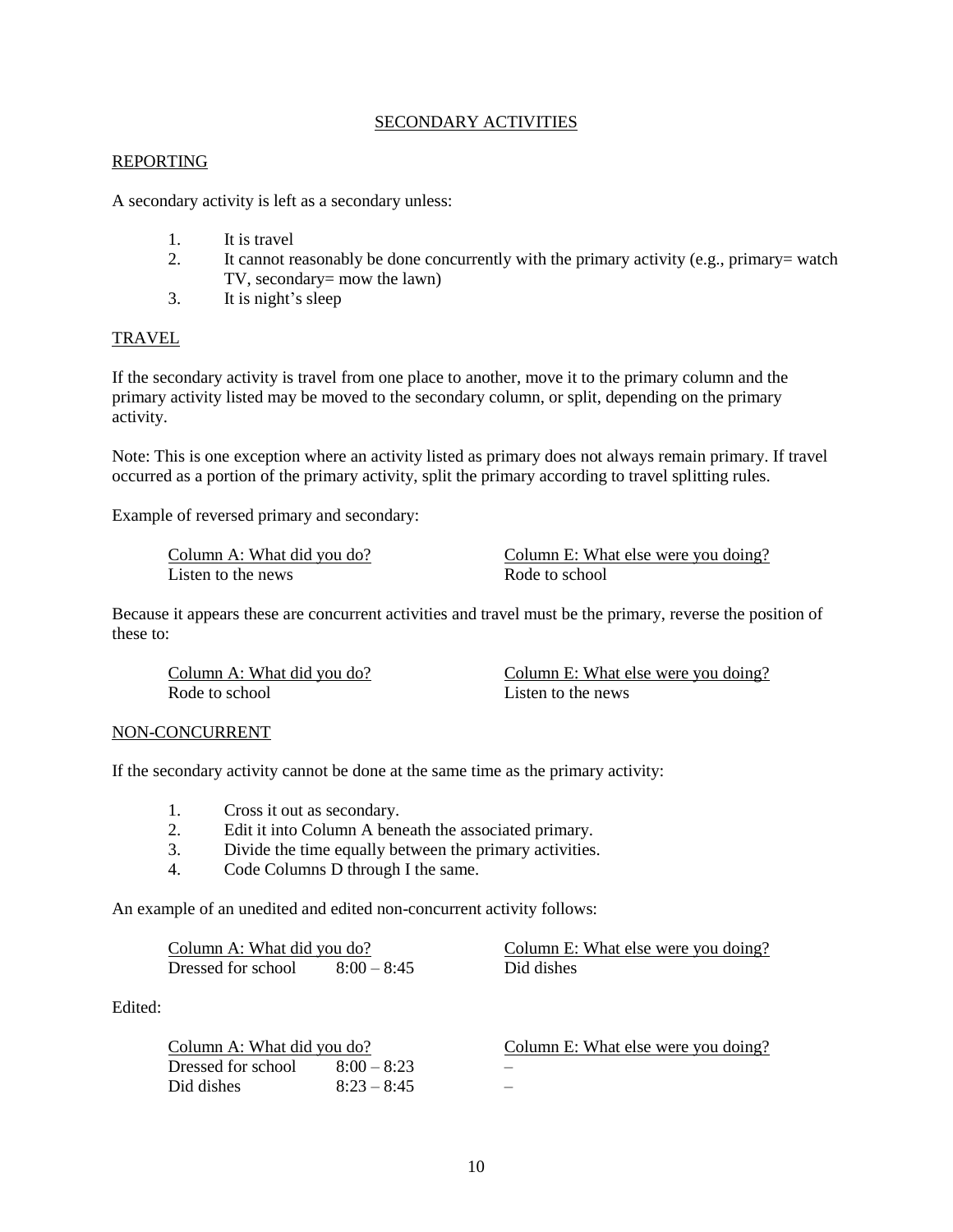## MULTIPLE SECONDARIES

When there is more than one secondary activity listed for one time segment:

- 1. Cross out the extra secondary with a single line and edit it into a new/split activity line.
- 2. Record the same primary activity on this line.
- 3. Divide the time segment equally.

| Column A: What did you do? |             | Column E: What else were you doing? |
|----------------------------|-------------|-------------------------------------|
| Ate dinner                 | $5:00-6:00$ | Talked with brother, read paper     |

Edited:

| Column A: What did you do? |               | Column E: What else were you doing? |  |
|----------------------------|---------------|-------------------------------------|--|
| Ate dinner                 | $5:00 - 5:30$ | Talked with brother                 |  |
| Ate dinner                 | $5:30-6:00$   | Read paper                          |  |

### PRIMARY AND SECONDARY THE SAME ACTIVITY CODE

If the secondary activity uses the same code as the primary activity, cross it out and code no secondary activity.

If a secondary activity just describes the primary activity in more detail, cross out the secondary activity, e.g.:

Visited the neighbors Looked at their flower bed

Column A: What did you do? Column E: What else were you doing?

Would become:

Visited the neighbors –

Column A: What did you do? Column E: What else were you doing?

## INTERMITTENT SECONDARY ACTIVITY

If a secondary activity is reported as being done "IN AND OUT" of the primary activity (or "BACK AND FORTH" or "PART OF THE TIME") split the primary and code half of the time with the secondary and half without.

#### NA DIARY

If R has given no activities or just one or two activities for the entire day, NA the diary as follows:

COLUMN A TIME BEGAN TIME ENDED COLUMNS D–I 4810 00:00 24:00 Blank

Columns F and G should be filled out for Secondary Activities.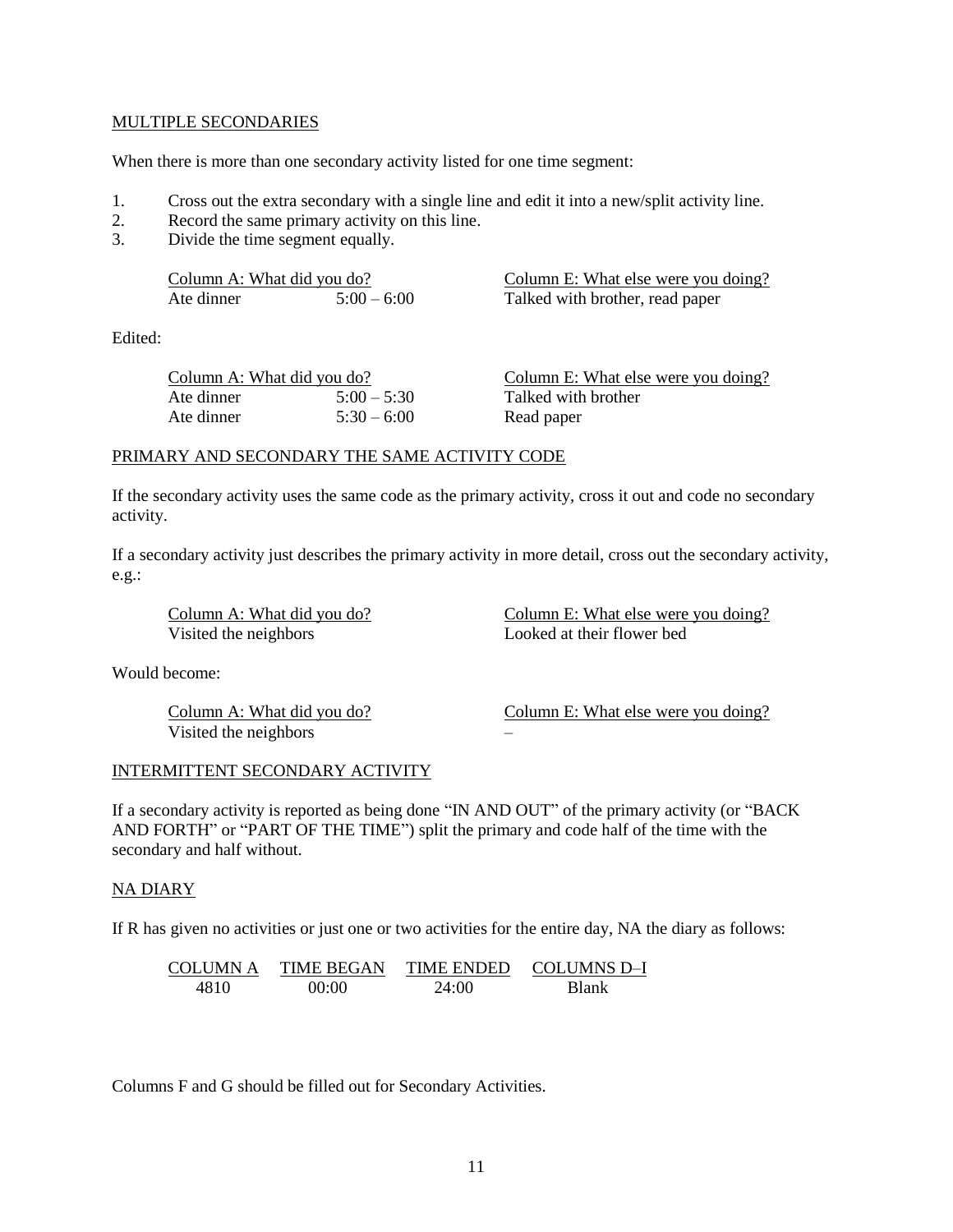# ACTIVITY CODE INSTRUCTIONS

# <span id="page-13-0"></span>GETTING UP/GOING TO BED

The phrases "GOING TO BED" and "GETTING UP" are only coded as activities if the segment of time is allotted to them, in which case code "4070", otherwise cross them out.

Example: Got up  $8:00$  Went to school  $8:00 - 8:15$ 

However, if there's a gap in the morning between "GETTING UP" and, for example, "LEAVING FOR SCHOOL", allocate that time period for "GETTING UP", code 4070.

### HELPING

Helping other adults in household—code the task being performed as R's activity.

Helping children in household—code as "CHILD CARE," 2210 or 2220.

Helping someone outside household—code 4220, 4230 or 4240.

Children helping with household tasks—code the task performed as the child's activity *regardless of whether or not the child would make a significant contribution to the activity.* (The child's age should indicate the level of the help that the child could provide.)

Activities are coded as help and care to adults in the household, relatives, neighbors, or friends (4210, 4220, 4230, or 4240) only when helping another seems to be the primary goal of the activity more than the actual activity (e.g., a household chore or leisure) is a joint activity of the respondent and the individual who appears to be receiving help.

#### **SHOPPING**

Beware of where R went shopping. If one segment of time is listed for "WENT SHOPPING" and multiple places are specified in Column D or elsewhere, divide according to multiple primary rules. Do not automatically use code 3020 "SHOPPING."

# WAITING

If the waiting activity does not fall into code 9970 "WAITING IN CAR," then code the waiting in the specific OTHER category under what they are waiting for (e.g., "WAITING TO EAT," code 4890). If what the child is waiting for cannot be determined, use code 4890, "WAITING FOR PERSONAL CARE." If a child is accompanying a parent and does not seemed to be directly involved in the purpose of the trip, use code 9980 "TRAVEL OF CHILD WITH ADULT" for both the travel and waiting. Think of the child as being cargo- just along for the ride.

#### "SAT AND..."

Do not code the sitting, just the other activity (TALKED, READ, etc.).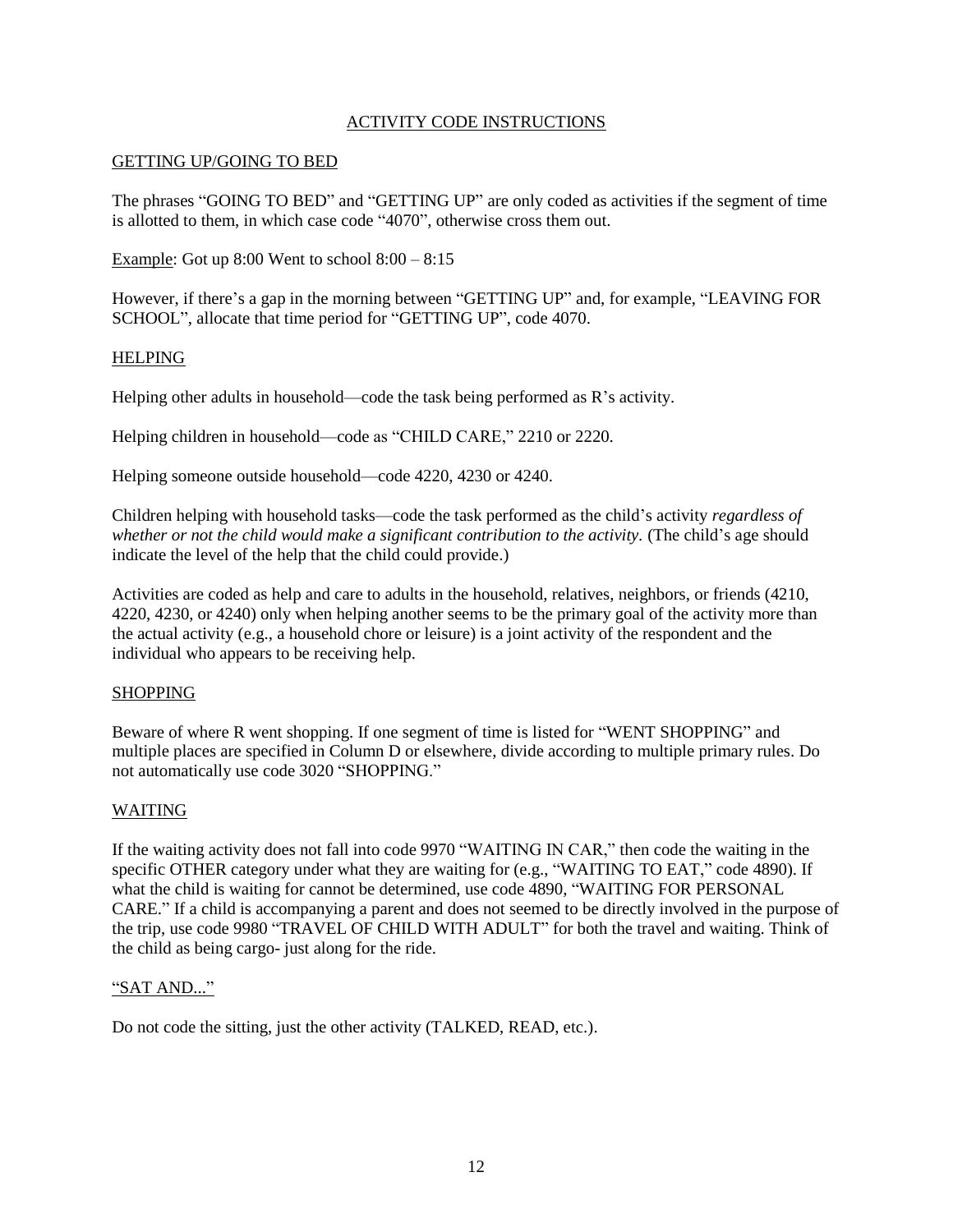# FEEDING CHILDREN AGED FOUR YEARS AND UNDER

If R says he/she "FED KIDS" and this includes both fixing and serving food to children aged four years and under, code one-half of the time to "Meal Preparation" (1080 or 1090) and the other one-half of the time to "BABY CARE" (2090).

# FEEDING CHILDREN ABOVE AND BELOW AGE FOUR YEARS

If "FEEDING CHILDREN" includes children below age 4 years and above age 4 years, split the activity into two activities if it includes both fixing and serving food.

# FEEDING CHILDREN ALL OVER AGE FOUR YEARS

If "FEEDING CHILDREN" who are all four years of age or older, code MEAL PREPARATION (1080– 1090) only.

# TV WATCHING

Note that column F no longer indicates what device was used so this is not relevant

### CONVENTIONS ON PARTICULAR ACTIVITIES

The following times should be used when activities listed below must be split from other activities:

| <b>CODE</b> | <b>ACTIVITY</b>                 | <b>TIME ASSUMED</b> |
|-------------|---------------------------------|---------------------|
| 1890        | <b>FEEDING PETS</b>             | 5 minutes           |
| 1890        | LETTING PETS IN OR OUT          | 2 minutes           |
| 4090        | DRESSING/GETTING READY          | 10 minutes          |
| 4490        | <b>EATING OUT</b>               | 30 minutes          |
| 4090        | <b>GOING TO THE JOHN</b>        | 3 minutes           |
| 6520        | PRAYING (MEALS / BED TIME)      | 2 minutes           |
| 7990        | <b>WALKING TO NEIGHBOR'S,</b>   | 2 minutes           |
|             | <b>FRIEND'S OR OTHER NEARBY</b> |                     |
|             | <b>PLACE</b>                    |                     |
| 4390        | <b>MEALS AT HOME</b>            | 30 minutes          |
| 4480        | <b>MEALS AWAY FROM HOME</b>     | 30 minutes          |
|             | AT FRIEND'S/RELATIVE'S          |                     |
| 9390        | <b>READING AT BEDTIME</b>       | 30 minutes          |
| 6520        | <b>MEDITATING AT BEDTIME</b>    | 30 minutes          |
|             |                                 |                     |

When you need to split activities from night's sleep, as in "WENT TO BED AND...", assume reading (9390), meditating (6520) or any other activities 30 minutes.

These allocations should be used even if splitting the activities produces a smaller amount of time for the other activity.

#### PAID WORK

If R works or does something for someone, e.g. rake leaves, we will assume it was without pay unless they specifically say they were paid. These will be coded as 4230, 4240, etc.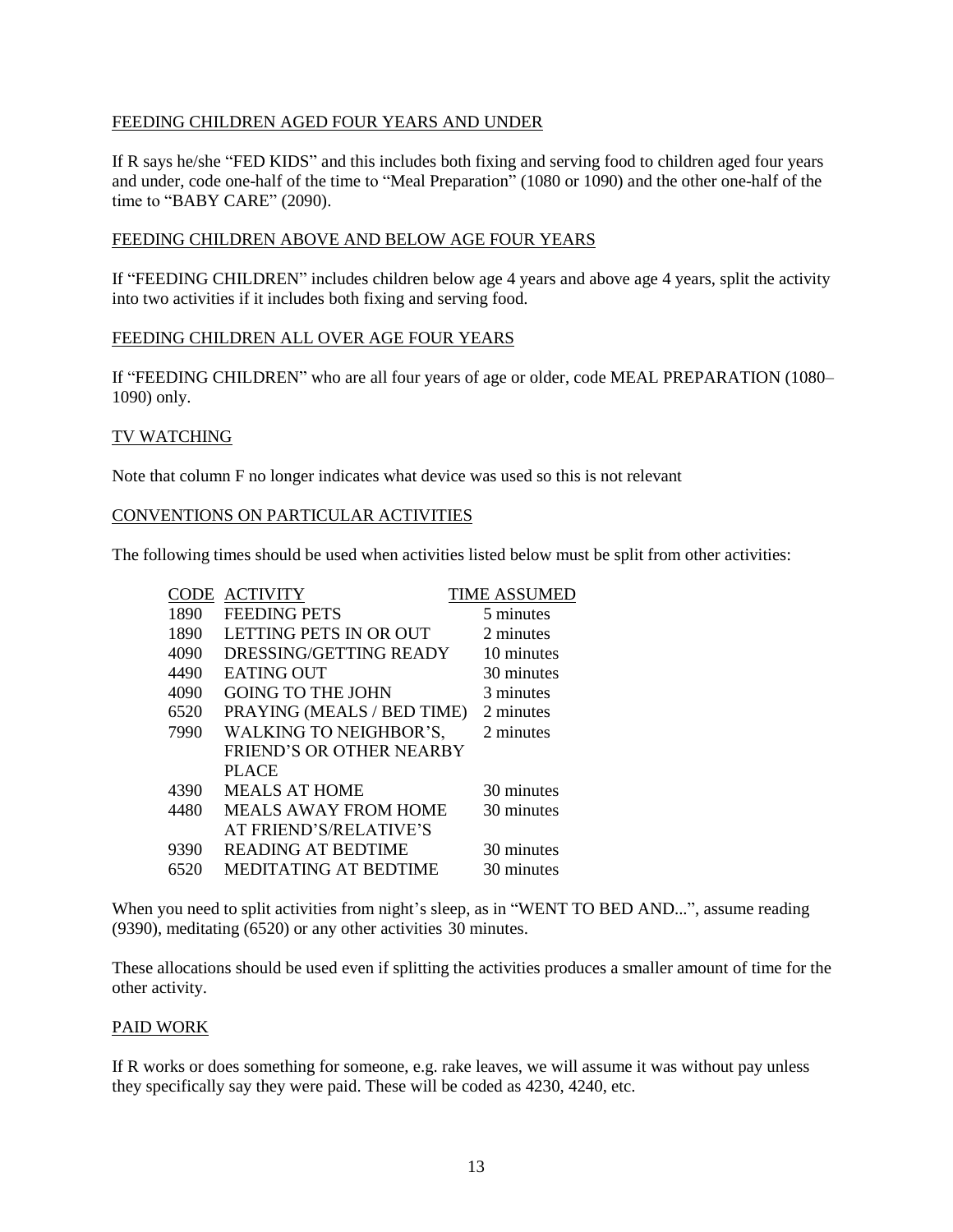# ANIMAL CARE

Beware of distinction between, 1890 "PLAYING AND CARING FOR PETS" and 8440 "CARE FOR ANIMALS/LIVESTOCK." An animal will be considered a pet if it is an animal that commonly comes inside.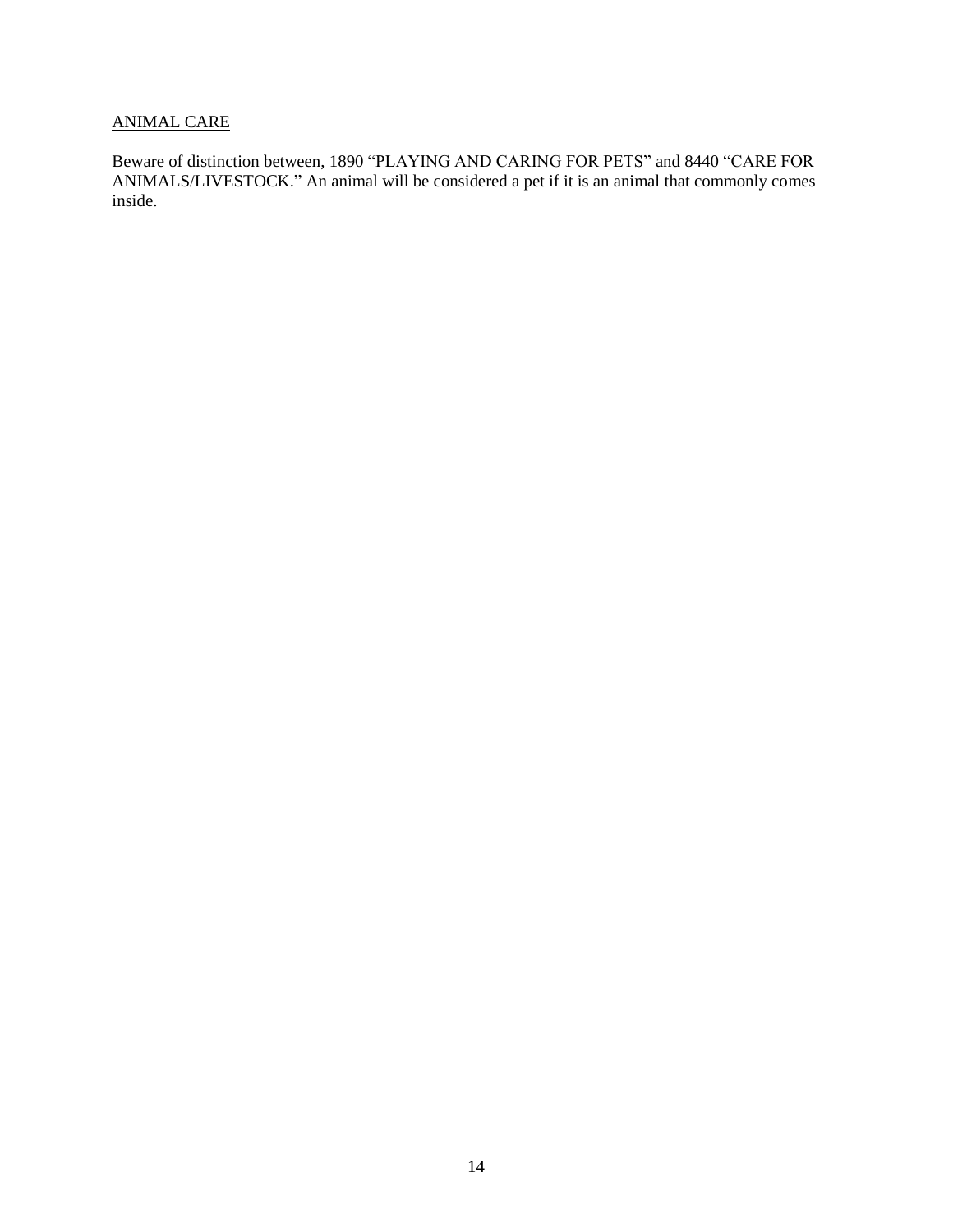# TRAVEL

# <span id="page-16-0"></span>SELECTION OF TRAVEL CODE BY PURPOSE OF TRIP

The travel code is generally associated with the purpose of the trip, both going to and coming back from. For example, if "DROVE TO THE GROCERY STORE" took 10 minutes and "DROVE HOME" took another 10 minutes, code each 10 minute segment as travel related to shopping.

# TRAVEL CODING MULTIPLE ACTIVITIES AT ONE LOCATION

The travel code used is dependent on the activity the child is going to, or the activities that form the bulk of the time of the activities. However, if multiple primary activities are engaged in, then the travel should be coded to the largest block of time.

For example, let's say the child goes to a friend's house and does a 7000 activity for the largest block of time but also does an 8000 activity, and a 9000 activity. The travel code would be a 7990 for this example.

Also, if the child is returning home from his friend's home, the travel code would "double back" and also be 7990. All travel codes are outward looking to where the child is going and the primary activity, or activities, when they arrive there. The only time it "looks backward" is on travel home. That travel code is then dependent on where the child is coming from and the activity (longest in duration) that they are coming from. Also, activity codes are cumulative in duration. For example, two 8000 activity codes of twenty minutes duration each (equaling 40 minutes) will outweigh a 7000 activity code of 35 minutes duration.

When going to visit parent that is not part of household, code travel time to reflect activity that the majority of time at non-custodial parent's house involves.

# TRAVEL IS ALWAYS A PRIMARY ACTIVITY

The nineties—0990, 2990, etc.—of each heading except HOUSEHOLD are always considered the primary activity.

Travel can never be a secondary activity. When travel is reported as a secondary activity and it is a nonconcurrent activity:

- 1. Cross it out and move it to the primary column under the primary it was listed with.
- 2. Split the time according to NO TRAVEL REPORTED rules, pages 15-17.
- 3. Edit Column D to "TRANSIT".
- 4. Assume Columns H and I are the same as for the associated primary unless noted otherwise.
- 5. Assume there is no secondary activity.

When travel is reported as secondary activity and it is going on concurrently with the primary activity:

- 1. Draw a double pointed arrow from it to the primary activity.
- 2. Change their places when numbering and coding.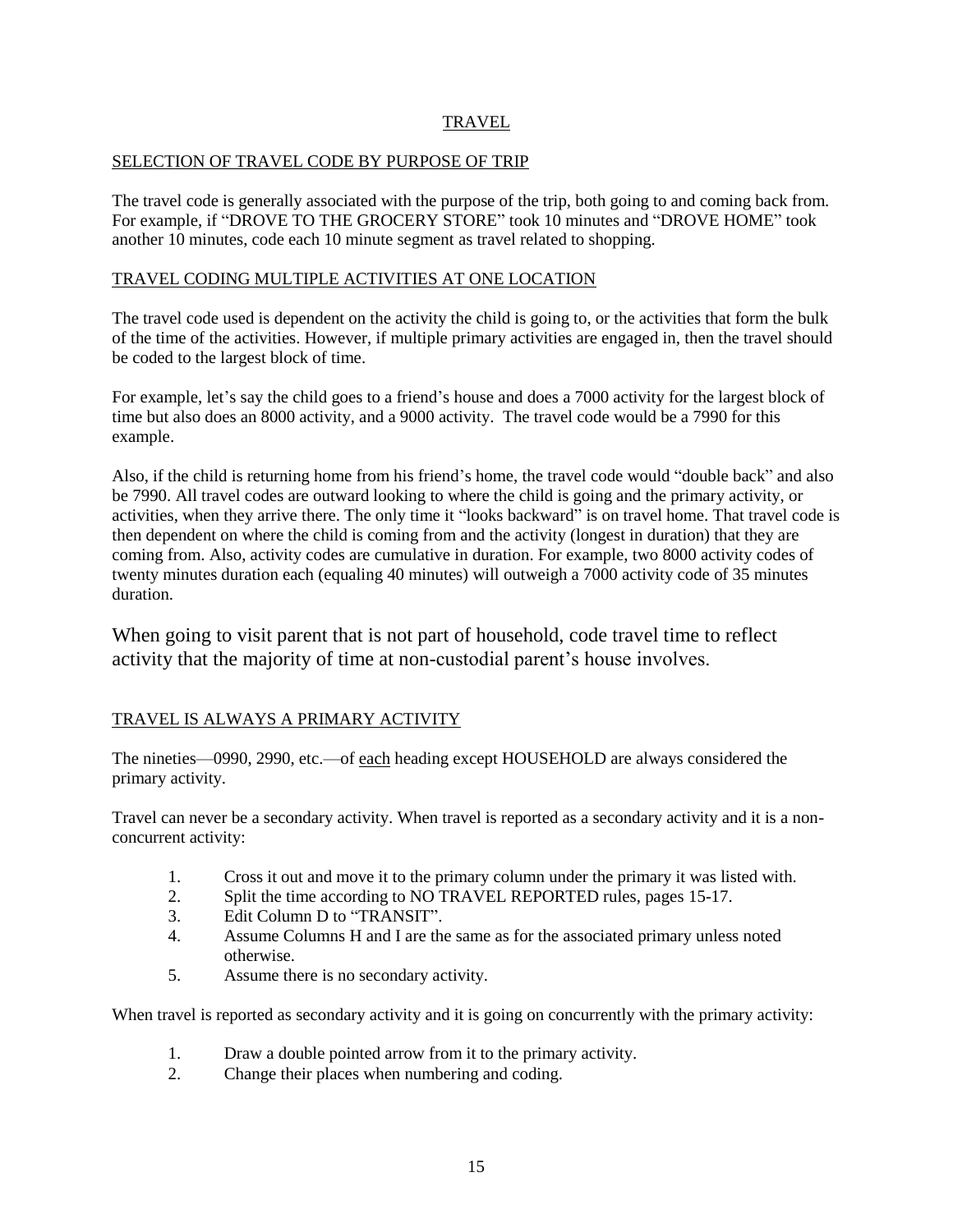## MULTIPLE PURPOSE TRIPS

In the case of a trip that had multiple purposes, e.g.,

Biked to the drugstore Picked up a prescription Biked to my friend's house Visited Biked home

code each travel segment as travel related to the next primary activity, then code the last segment of the trip ("BIKED HOME") as travel time related to the last activity ("VISITED").

#### TRAVEL MODE

Assume travel mode remains the same for all travel when editing multiple trips unless noted otherwise.

#### TRIP WITHIN A TRIP

If there is a clear trip within a trip, then code travel to and from as you would if R went there and back from home.

| <b>EXAMPLE</b>       | <b>CODE</b> |
|----------------------|-------------|
| Drove to church      | 6990        |
| Drove to store       | 3990        |
| Bought pacifier      | 3020        |
| Drove back to church | 3990        |
| Went to church       | 6510        |
| Drove home           | 6990        |

#### SHOPPING TRAVEL

Code "PICKED UP FRIEND TO GO SHOPPING" as shopping-related travel (3990), not visiting-related travel.

#### TRANSPORTING OTHERS

In general, code the travel time related to the purpose of the trip, e.g., for "TAKING SOMEONE ELSE TO SCHOOL" (if R is not going to school) use code 4980 "TRAVEL RELATED TO HELPING OTHERS."

#### SCHOOL TRAVEL

Travel related to school (codes 5970, 5980) is to capture only the time R spends commuting to get to his/her school and to get back home from school (at the end of R's school day). Any intervening trips are to be coded as travel related to the purpose of the activity (e.g., travel to and from lunch will be coded as travel related to personal care). Field trips during regular school hours and outside of regular school hours do get coded as separate activities (see page 22 for more "field trip" information.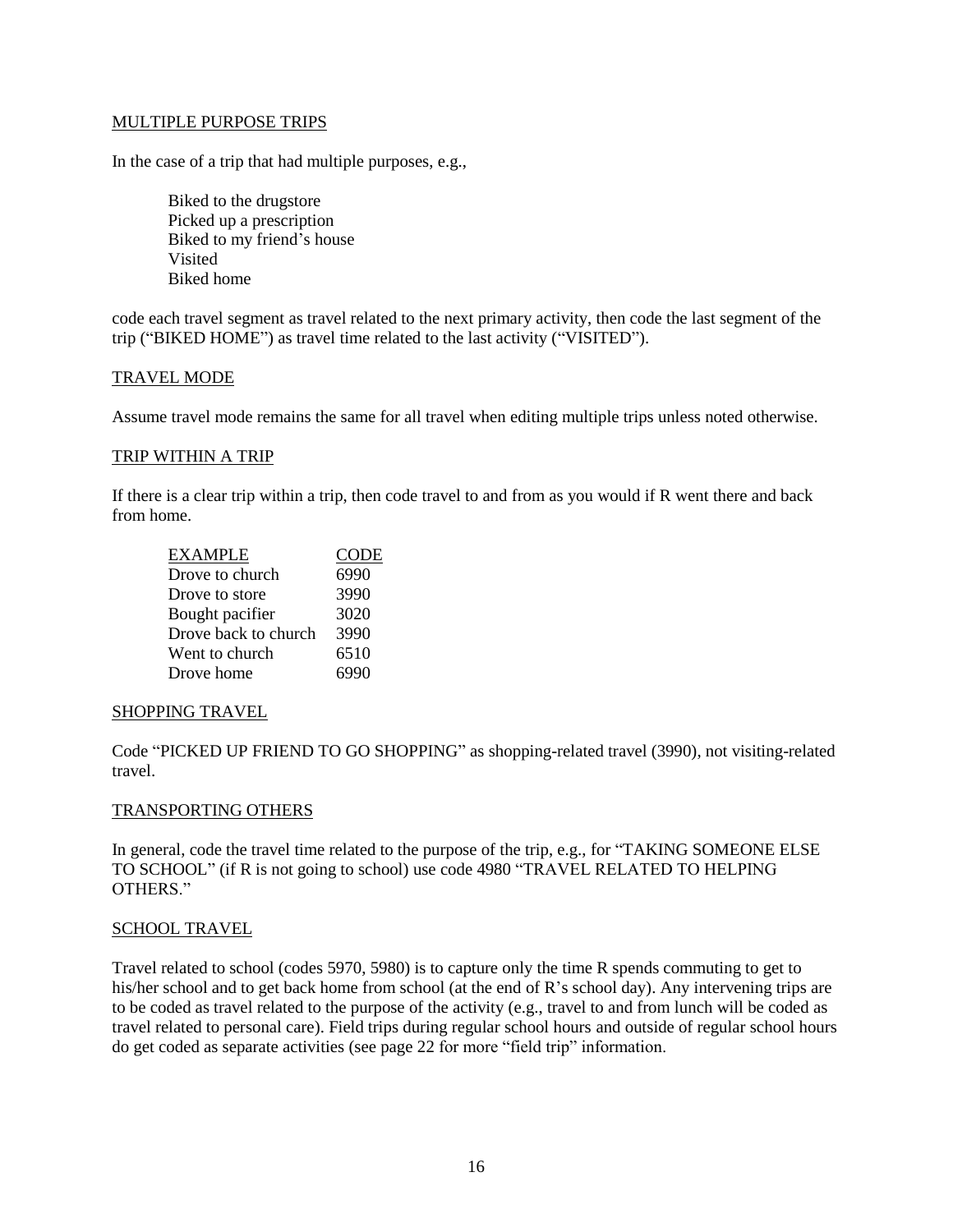## NO TRAVEL REPORTED, SINGLE TRIP: SHORT ACTIVITY (TRAVEL Short) (90 minutes or less)

If travel has not been reported and travel is implied by a change of place, and the activity reported was 90 minutes or less then allocate one-half of the total to travel. Split this travel time in half, and show half of the travel time (one-quarter of the activity time) to get to the activity and the other half of the travel time (the other one-quarter of the total activity time) to get home. An unedited and edited example follows:

| Went to grandmother's house                                        | $9:30-10:30$    |
|--------------------------------------------------------------------|-----------------|
| Travel to grandmother's house $9:30 - 9:45$<br>Visited grandmother | $9:45 - 10:15$  |
| Travel home                                                        | $10:15 - 10:30$ |

### NO TRAVEL REPORTED, SINGLE TRIP: LONG ACTIVITY (over 90 minutes)

If travel has not been reported and travel is implied by a change of place, and the activity was over 90 minutes, assume total travel time was 45 minutes of the activity and edit in 23 minutes travel there and 22 minutes travel back (unless you have reason to believe otherwise).

### TRAVEL REPORTED; ONE WAY

If travel is reported one way, with the same start or end point, code the same amount of time for the missing return trip segment.

### ERRANDS

If R says **"**errands,**"** multiple of errands unspecified code 3890. Use no travel time reported, single trip coding rules.

# NO TRAVEL REPORTED: ADJACENT ACTIVITIES

When travel is omitted from two (or more) adjacent activities:

- 1. Take the travel time getting from one activity to the other from the longer activity (of the two), using appropriate editing instructions for travel not reported.
- 2. Then, from the shorter activity of the two, take 1/4 of the time for travel and the rest for the activity.

#### Example:

| PRIMARY ACT        | <b>TIME REPORTED</b> | <b>TIME EDITED</b>                                     |
|--------------------|----------------------|--------------------------------------------------------|
| To grocery store   | 1 hr.                | 15 min. travel<br>45 min. shopping                     |
| To laundromat      | $2$ hrs.             | 23 min. travel<br>75 min. at laundry<br>22 min. travel |
| To shopping center | 1 hr.                | 45 min. shopping                                       |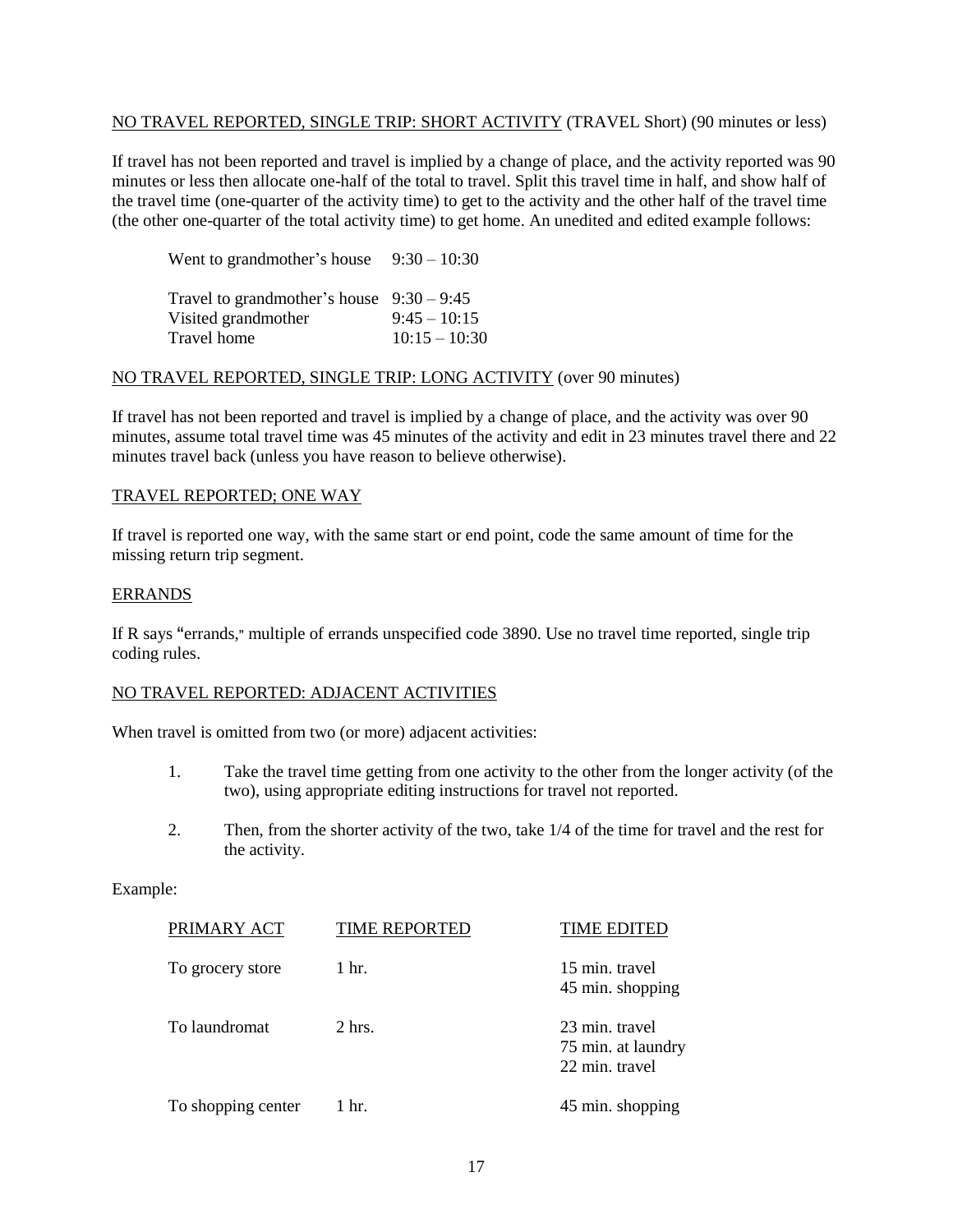15 min. travel

# EXCEPTION TO NO TRAVEL REPORTED

If travel has not been reported and R went next door, or down the street, or somewhere else close by, allow two minutes going and two minutes coming back from the time the activity took (unless activity took less than 5 minutes, then see supervisor).

# NO TIME SPENT AT PLACE TRAVELED TO

Assume these are very brief "drop off" stops of a minute or less and code as recorded unless nonsense result is produced. If it is clear that a significant amount of the time mentioned was spent at an unmentioned activity, use regular splitting rules. If activity is "drove to movies" and time is three hours, assume/split to include attending the movie. If in doubt, see supervisor.

# PLEASURE DRIVING

Code "DRIVING AROUND," "OUT FOR A RIDE," etc. as 8170. Note that 8170 is not a "TRAVEL CODE" in that there is no destination and it may remain as a secondary activity.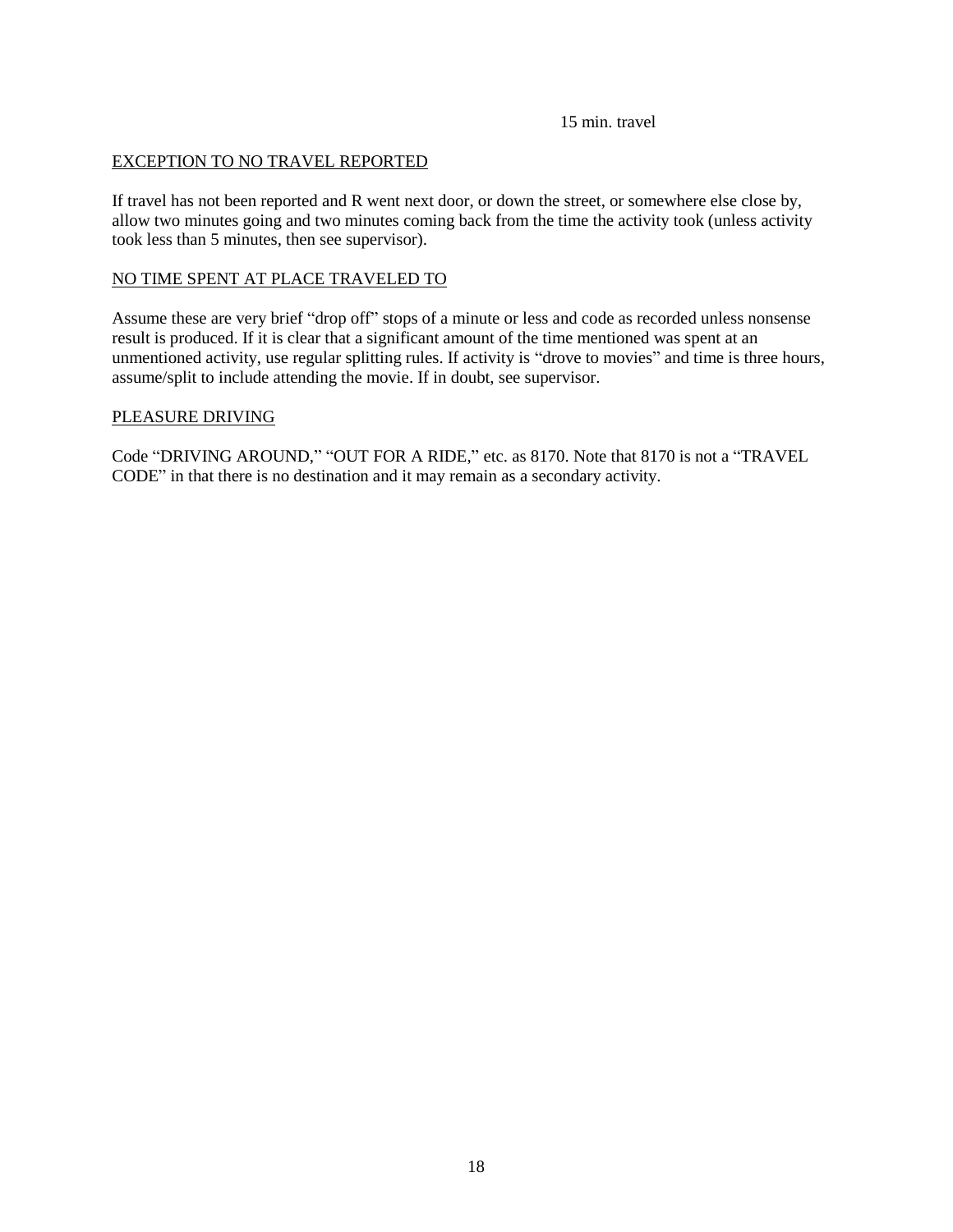# GUIDELINES FOR CODING CHILD DIARIES

# <span id="page-20-0"></span>SECONDARY ACTIVITIES—DON'T KNOW

If "DON'T KNOW" is written in Column E, secondary activity column, treat as if there were no secondary activity (0).

# HELPING OR ACCOMPANYING ACTIVITIES

When the child is helping someone else do something, the activity he/she is helping with should be coded. However, in the case where a child reports helping another child with what is a "play" activity, code the appropriate "PLAYING" code (8660–8890) unless there is an indication that child care was taking place (such as an age difference as well as activity description of helping), in which case you should see your supervisor. When a child is accompanying a parent and does not seemed to be directly involved in the purpose of the trip, use code 9980 ("TRAVEL OF CHILD WITH ADULT") for both the travel and waiting.

# PLAYING

Playing needs to be very carefully coded by the type of interactions the child is having. Most of the playing categories are together under the category of playing on page 45. But other activities which are considered play may more accurately be coded by the action, rather than with one of the general playing categories. For instance, playing a "pick up game" or unofficial game of baseball would be 8010, doing yoga would be coded 8080, official team games or practice would be 8830, tennis lessons would be 8850, and hiking would be 8220.

Identifying social games or interactions with others (8730) may not be immediately obvious. An activity is not a social game just because it is a game where others are doing the activity with the child. Instead, the question is the nature of the playing which is taking place. For instance, playing tag would be a social game but running (8230) or catch (8070) would not. While playing tag, a primary component of the activity is interacting with each other. With running or catch, the purpose is more likely developing physical ability rather the human relationship. Jumping rope or doing hand clap or string games is also interactive and a primary component of the activity in a way that is not true for singing (8620).

If no descriptive information is available other than the word "play" or "playing," then code the activity as unspecified playing (8770).

You have a fair amount of latitude when it comes to the playing codes.

# PLAYING WITH BABIES

"PLAYING WITH BABIES," code 2480 (household babies, age 0–2 years) or 2780 (non-household babies, age 0–2 years). However, these are childcare codes and should only be used when the child whose activities are being coded is an older child. If the child whose activities are being coded is young (under age six years), these activities should be coded as social playing or playing where others were present.

# **SCHOOL**

Assume household children who attend school are "full-time" students where you must distinguish among categories on this basis.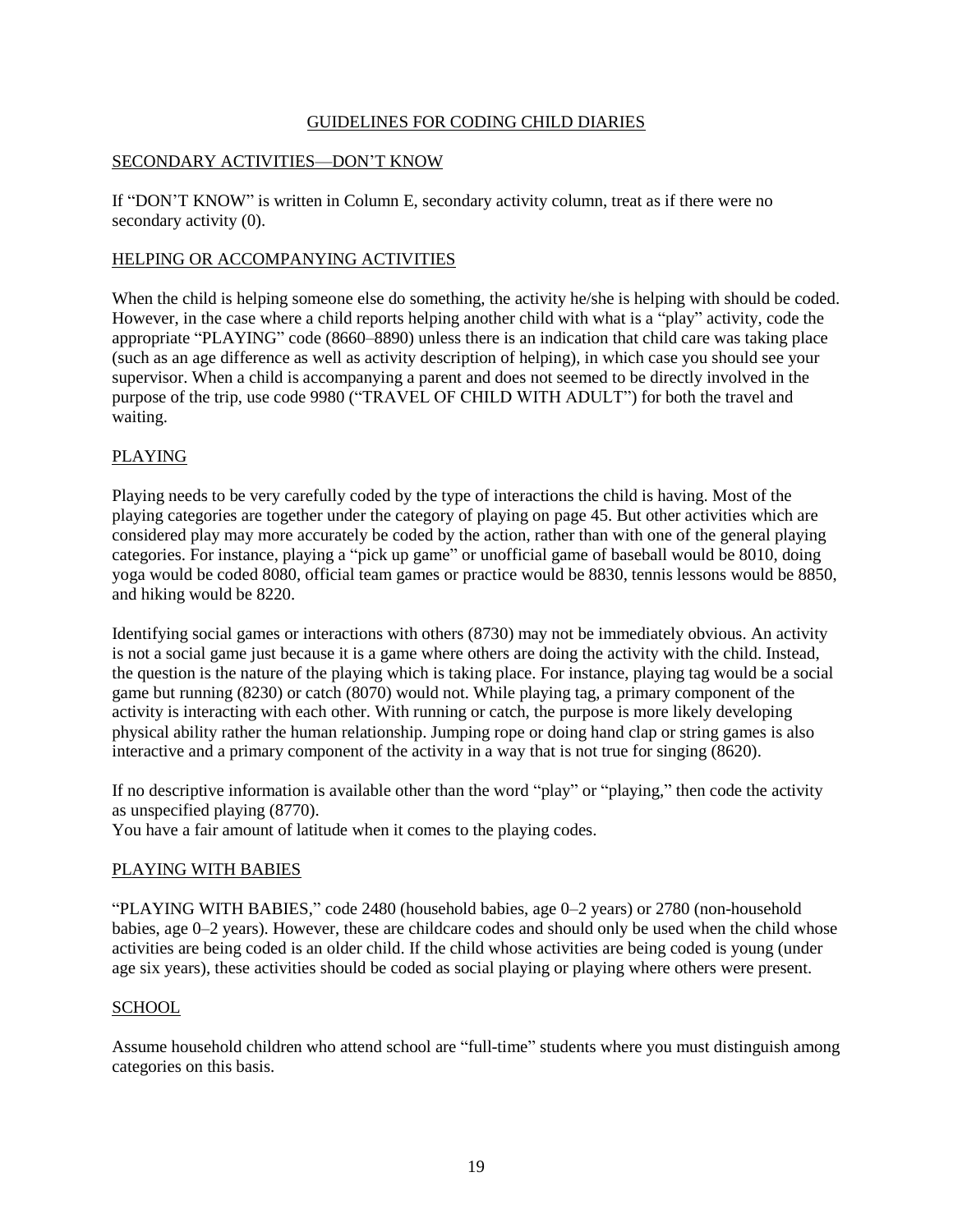Time before and after school at school, during which the child is hanging out waiting for class to start or the bus to leave at the end of the day: code as 4810 "MISSING TIME" if there is a gap of more than 10 minutes.

# SCHOOL TRAVEL

Travel to and from school by children can be coded one of the following three ways:

- 1. If the child travels directly from his/her home to school without stops or interruptions, use code 5970.
- 2. If the child travels directly from school to home without any stops or interruptions, use code 5980.
- 3. If the child travels to school from someplace other than home (e.g., from the babysitter's), use code 5990. Travel from school to a destination other than home (e.g., a friend's house, or the drug store) should be coded as travel to that destination (e.g., 3990 would describe travel to the drug store after school). If it seems awkward to code travel from school to a destination other than home (for instance, if the stop can't really be described as a destination), check with a supervisor.

# OTHER 5990 CODES

# CODE ACTIVITY

- 5990 Travel to the bus stop.
- 5990 Travel from bus stop to school
- 5990 Travel from daycare to school
- 5990 Travel from school to daycare

# SOCIALIZING VS. TALKING

Do not use the codes for socializing (7520, 7690, 7710, 7720, 7890, unless the activity is happening in a social setting. The term "socializing" may be used when people are just "talking" to others, but this activity is not occurring in a social setting. When people are simply talking with each other as part of their day-to-day activities, this should be coded as 9620.

The two "talking" codes are 9620 and 9630,

9620 has mixed HU and non-HU people involved. 9630 has only HU people involved.

# GETTING READY FOR SPORTS

If a child is getting dressed/ready for a game, use code 4090. That is the standard "dressing" code.

If a child is warming up on the field, "stretching," or some other pre-game activity, code as the appropriate sport (e.g., code 8011 "FOOTBAL."), if that is the sport that is about to take place. This can be a separate activity line also, if the diary is filled out that way.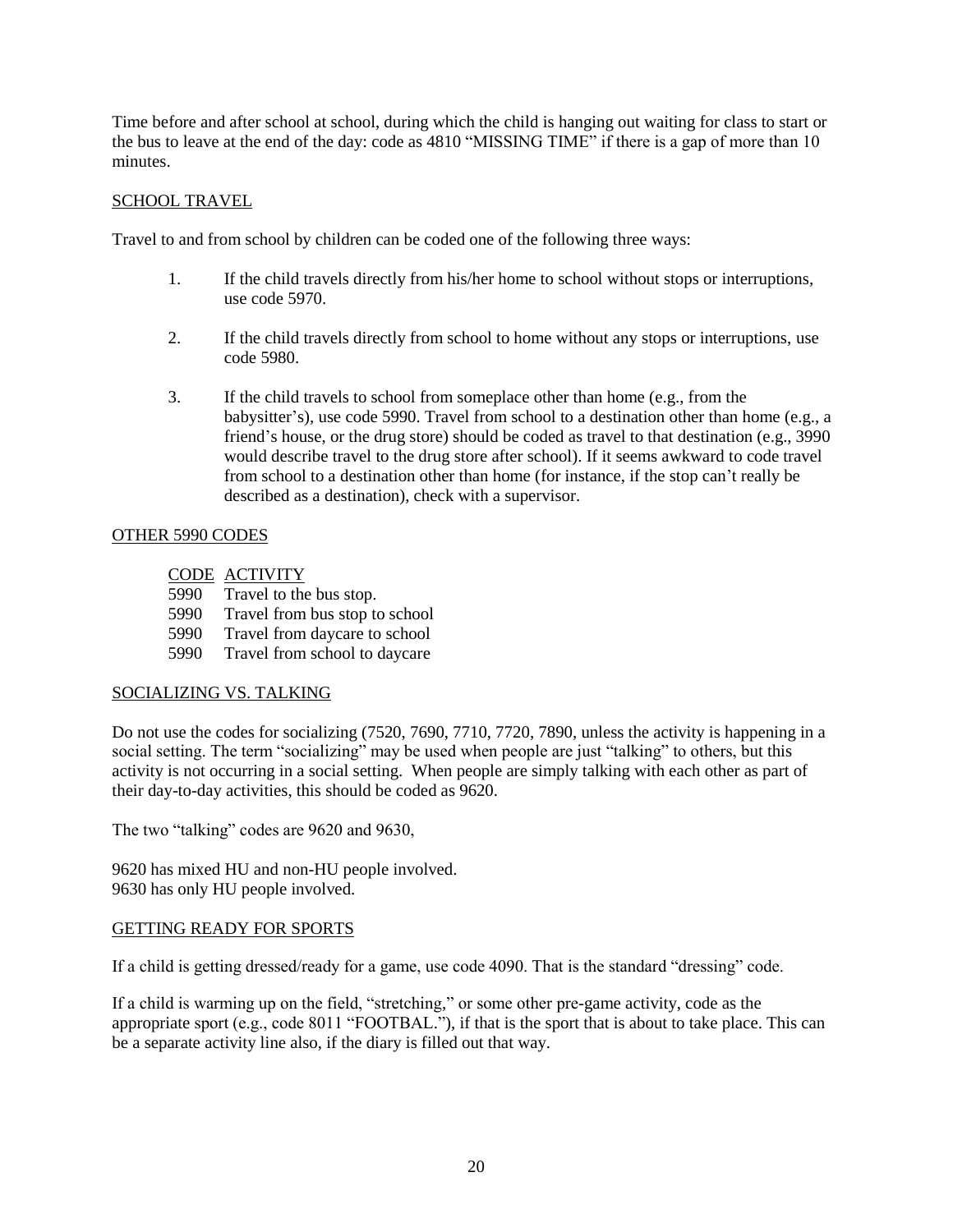# COMPUTER GAMES/VIDEO GAMES/TV

If multiple computer or video games are mentioned in Column G in connection with primary activity code 5020, split the activity and time accordingly. If multiple television programs or videos are mentioned in Column G in connection with primary activity code 9190, split the activity and time accordingly.

See page 12 for other TV program notes.

# ACTIVITIES INVOLVING COMPUTERS AND OTHER ELECTRONIC DEVICES

The use of computers and other electronic devices (such as smartphones, tablets, and e-readers) has become pervasive in society. It is no longer appropriate (as it was in earlier waves of CDS) to code activities that involve the use of computers and other electronic devices using a separate set of codes unless those activities focus specifically and explicitly on an activity such as learning to use, configuring, or fixing a computer or other electronic device. Rather, activities should be coded according to their main purpose (although in a few cases there is a separate code to distinguish between activities with and without the use of a computer or other electronic device).

NOTE that CDS 2019 did not ask for type of device, just a check mark if a device was used

As with the coding of other activities, if a specific recorded activity uses two or more devices then these activities should be split into separate segments and the total time divided equal amongst the split segments.

# SHORTCUTS AND EDITING NOTES FOR TIME DIARIES

Here are some of the most important editing rules to remember:

- 1. Who is around? See Page 4. Remember to record "K" in all public places for Column I.
- 2. There should be no time gaps—see Page 6. Use code 4810 "MISSING TIME" if missing more than 10 minutes. If missing less than 10 minutes, edit into the two activities, and odd minutes go to the first activity.
- 3. Transit (travel). If in a car or other vehicle, Column I should be empty, with all other travelers listed in Column H. Use code "K" for the bus driver, non-family/friends, and others.
- 4. Splitting activity lines. See page 11. If more than one secondary activity, then split time equally, keeping the primary activity. If there are three secondary activities, for example, then make three activity lines.
- 5. Secondary activities. See page 11.
- 6. If the primary and secondary activities have the same code, cross out the secondary activity. See page 11.
- 7. "Waiting for", code into the appropriate travel code, or the appropriate " 970" code. See page 12.
- 8. Use appropriate time conventions on certain activities if splitting is necessary. See page 13.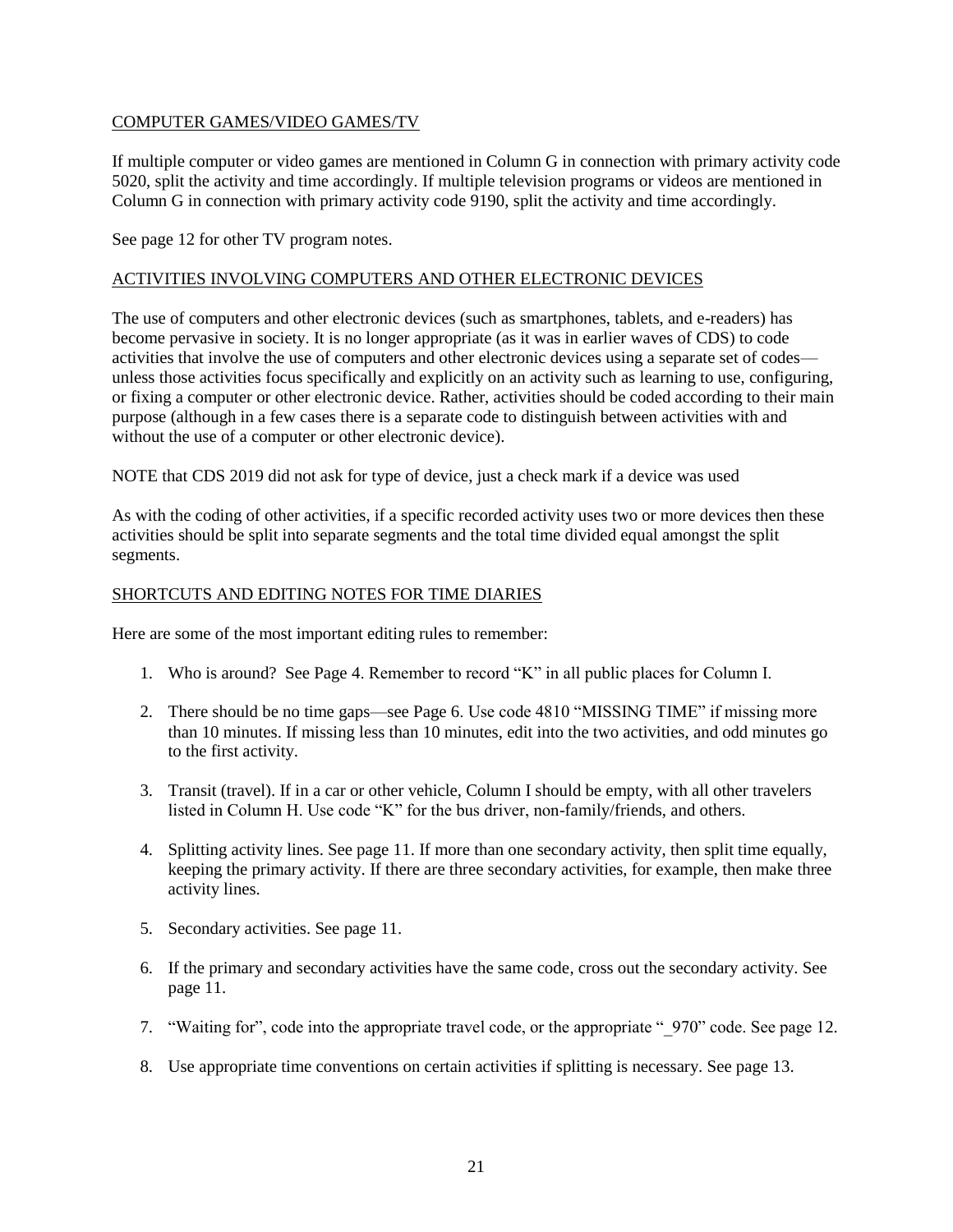- 9. Travel. Remember, when the R is going outward from home you need to look at the next activity to figure out the right travel code to use. The travel code is based on the purpose of the trip. When returning home, travel "doubles back" and you need to look at where they are coming from. The previous activity (location) tells you what travel code to use. See pages 16 and 17.
- 10. If travel is not reported or time is not reported, you may need to write in new activity lines for travel. See page 17 and 18. There are different rules for more than and less than 90 minutes.
- 11. "Errands" is code 3890. Pleasure driving is code 8170, and there are no travel activities associated with 8170. See page 18.
- 12. Helping others. See pages 12 and 19.
- 13. In cases where R reports under Column D that the TV is on, code this as a secondary activity. If there is already a secondary activity, you'll need to make a new activity line splitting the time and keeping the original primary activity. Do not include this in Column D of the new activity line.
- 14. School travel. See page 20.
	- 5970 Travel direct to school
	- 5980 Travel direct school to home
	- 5990 Travel to school in segments—e.g., home to the bus stop and then bus stop to school. Also include daycare here as an intermediate step.
- 15. Playing, see page 18.
- 16. In elementary, junior high, and senior high school, the only coded activities are breakfast, lunch, and field trips. Everything else in school is a 5090 activity code. You may need to edit out some activity lines. See page 34.
- 17. Just because a child is going to a friends or relatives the travel code is not automatically 7990, you need to look at what activities the child is doing there and use the appropriate code. For example the family is going to grandma's but the activity once they get there is eating dinner then the travel code is 4990 since the primary activity is 4480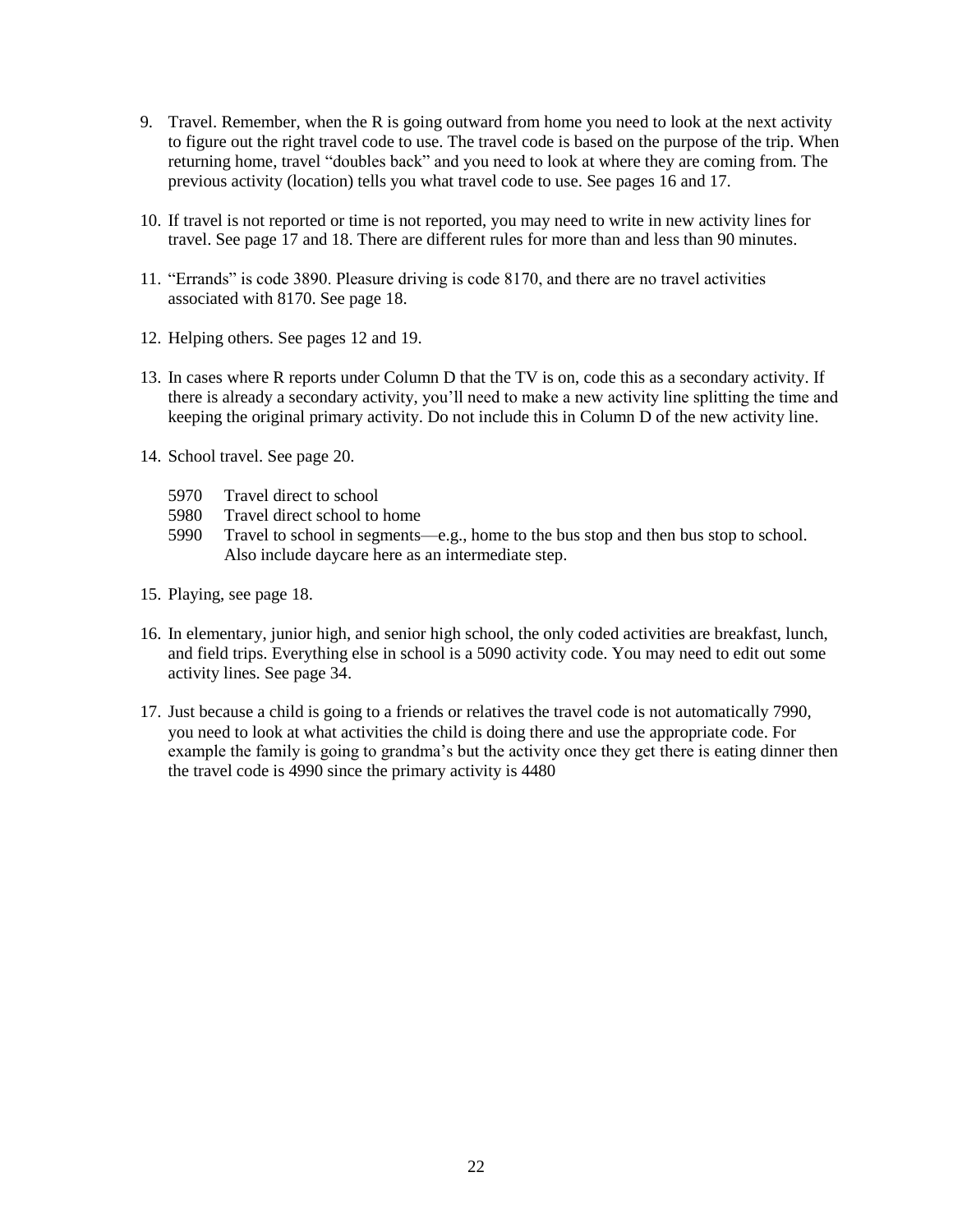#### WORK AND OTHER INCOME PRODUCING ACTIVITIES

# <span id="page-24-0"></span>PAID WORK

- x0110. "Normal"/regular full-time paid work: Activities at the main job including work brought home, travel which is part of the job, and overtime; "working," "at work."
- x0120. Work at home; work activities for pay done in the home when home is the main workplace. (Include travel as in 0110)
- x0590. Part-time jobs when R is a full-time student; paper route (no travel associated), babysitting. Second job; paid work activities which are not part of the main job (use this code only when R clearly indicates a second job or "other" job). Paid work for those not having main job. Garage sales, managing rental property.
- 0690. Lunch at the workplace; lunch eaten at work, cafeteria, lunchroom when "where" = workplace (lunch at a restaurant, code 4490; lunch at home, code 4390).
- 0680. Eating, smoking, drinking as a secondary activity while working (at workplace). SECONDARY ONLY.
- 0780. Before and/or after work at the workplace; activities at the workplace before starting or after stopping work; include "conversations" other work. PRIMARY ONLY, DO NOT CODE SECONDARY ACTIVITIES WITH THIS PRIMARY ACTIVITY.
- 0790. Other work related.
- 0890. Coffee breaks and other (unscheduled) breaks at the workplace; other non-work during work hours at the workplace; "took a break"; "had coffee" (as a primary activity). PRIMARY ONLY, DO NOT CODE SECONDARY ACTIVITIES WITH THIS PRIMARY ACTIVITY.
- 0980. Travel; to and from the workplace when  $R$ 's trips to and from work were both interrupted by stops, waiting for related travel.
- 0990. Work travel to and from the workplace, including time spent waiting for transportation.

When Principal Place of Employment is Home

When R's principal place of employment is home (as with a farmer), R's work activities are coded "0120".

Those activity codes designed specifically to capture non-work activities (0690, 0680, 0890, and 0780) at the workplace do not apply when work is coded "0120".

For example, if R baby-sits for pay at home, all eating and drinking is coded "4390".

#### JOB SEARCH AND PUBLIC ASSISTANCE

0220. Job search; looking for work, including visits to employment agencies, phone calls to prospective employers, answering want ads; internet searches for job.

x=these get padded out of Columns E, H, and I. You do not have to fill out those columns for those codes.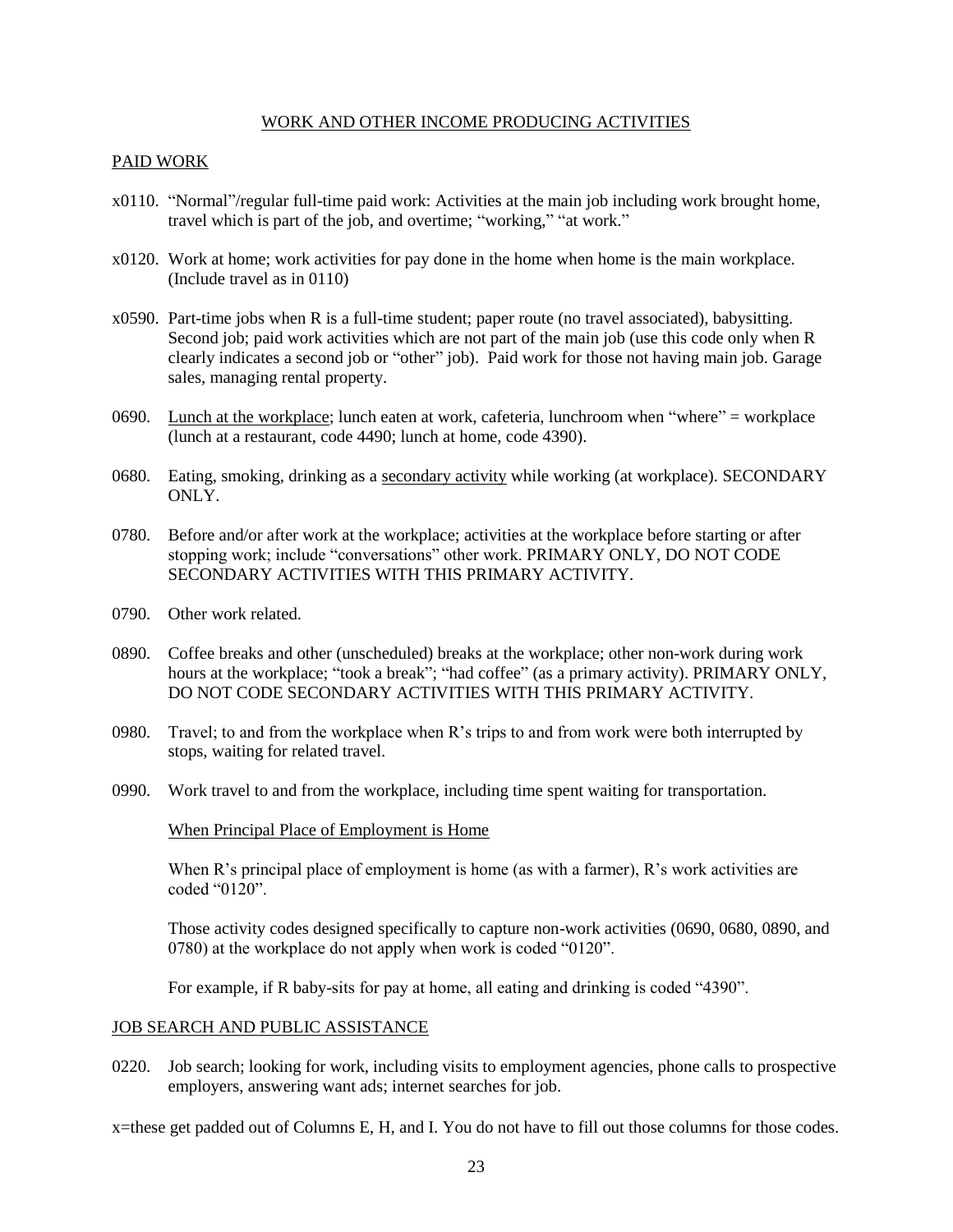- 0230. Unemployment benefits; applying for or collecting unemployment compensation. Applying on the internet for unemployment benefits.
- 0240. Welfare, food stamps; applying for or collecting welfare, food stamps.
- 0970. Travel related to job search, unemployment benefits, welfare, food stamps, waiting for related travel.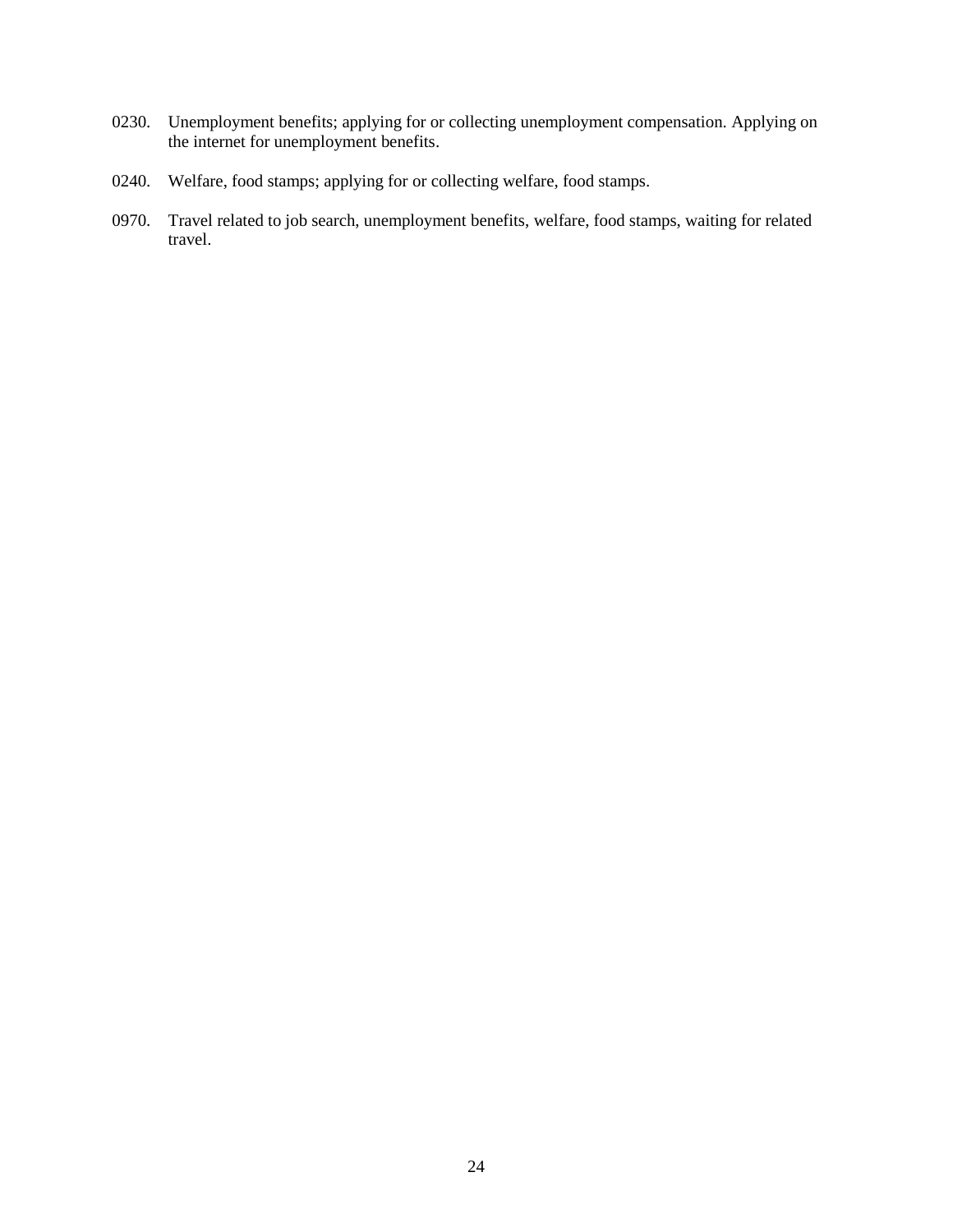#### HOUSEHOLD ACTIVITIES

#### <span id="page-26-0"></span>INDOOR

- 1080. Meal preparation: cooking, fixing lunches, baking, making chocolate.
- 1090. Serving food, setting table, putting groceries away, unloading car after grocery shopping.
- 1180. Doing dishes, rinsing dishes, loading dishwasher.
- 1190. Meal cleanup, clearing table, unloading dishwasher.
- 1280. Household activities, NA if indoor or outdoor. Packing and unpacking car.
- 1290. (Routine) indoor cleaning and chores, picking up, dusting, making beds, washing windows, vacuuming, "cleaning", "fall/spring cleaning", "housework".
- 1480. Laundry and clothes care—washing.
- 1490. Laundry and clothes care—sort, dry, iron, fold, mend, put away clothes ("sewing", code 8430).
- 1610. Repairs, maintenance indoors, fixing, repairing indoors, furnace, plumbing, painting a room.
- 1650. Repairs indoors: fixing, repairing appliances.
- 1660. Repairs indoors: fixing, repairing furniture.
- 1730. Care of indoor houseplants.
- 1910. Other indoor household activities, not mentioned NA whether cleaning or repair; "Did things in house".

#### OUTDOOR

- 1390. (Routine) outdoor cleaning and chores; yard work, raking leaves, mowing grass, garbage removal, snow shoveling, putting on storm windows, cleaning garage, cutting wood.
- 1620. Repair, maintenance, exterior; fixing repairs outdoors, painting the house, fixing the roof, repairing the driveway (patching).
- 1640. Home improvements: additions to and remodeling done to the house, garage; new roof.
- 1680. Improvements to grounds around house; repaved driveway.
- 1710. Gardening; flower or vegetable gardening; spading, weeding, composting, picking, "worked in garden".
- 1920. Other outdoor; "worked outside", "puttering in garage".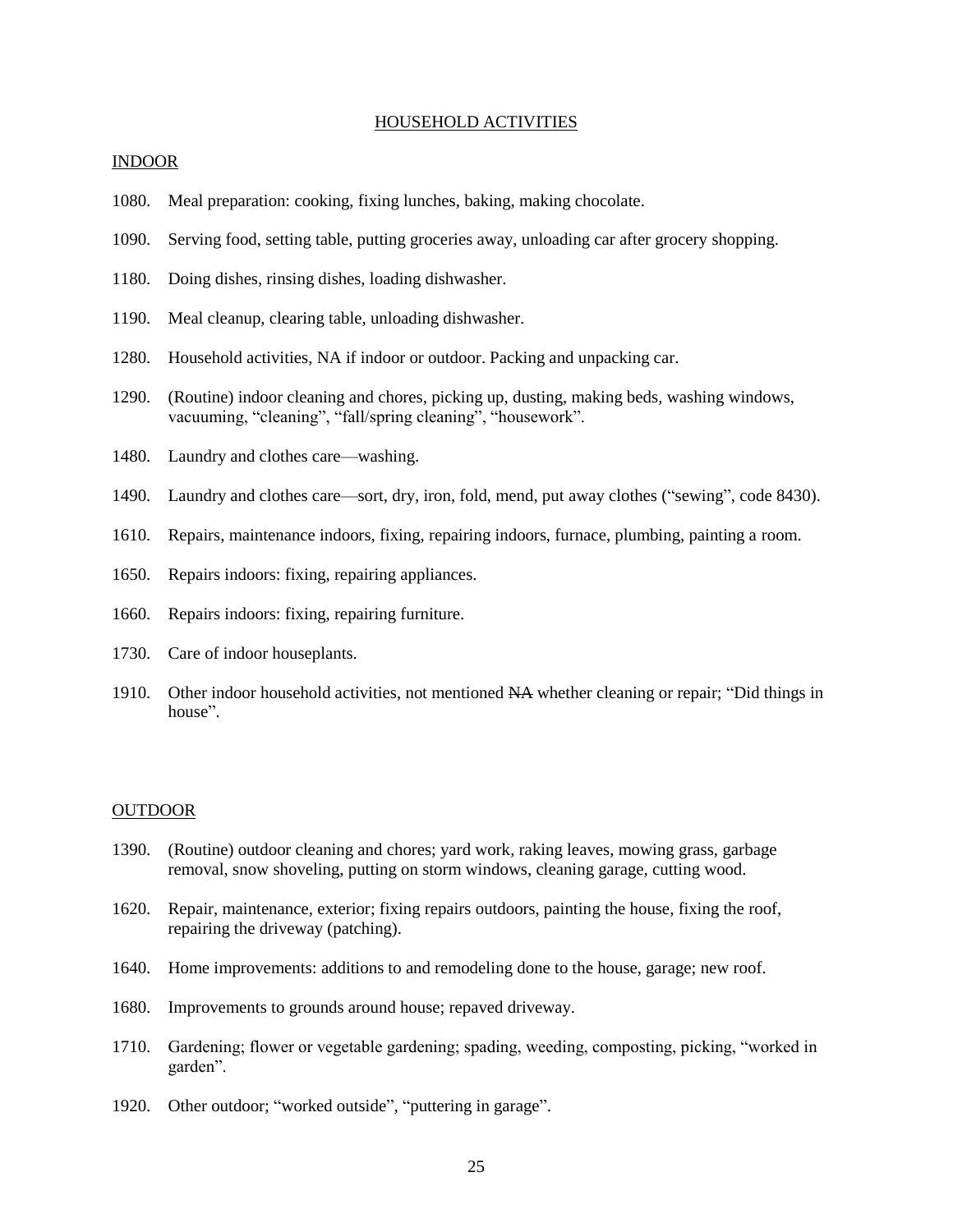## MISCELLANEOUS HOUSEHOLD CHORES

- 1630. Car care; necessary repairs and routine care to cars; tune up.
- 1670. Car maintenance; changed oil, changed tires, washed cars, "worked on car" except when clearly as a hobby (then code 8320).
- 1890. Pet care; care of household pets including activities with pets; playing with the dog; walking the dog (caring for pets of relatives, friends, code 4210, 4220, 4230 or 4240). Must be referred to as pets, or be an animal that commonly comes inside. (Otherwise outside see 8440). NOTE: Code 1890 was code 172 in 1975.
- 1920. Other outdoor; "worked outside", "puttering in garage".
- 1930. Household paperwork; paying bills, balancing the checkbook, making lists, getting the mail, working on the budget, getting newspaper Includes using the telephone or internet to obtain and pay bills, online banking, etc.
- 1940. Watching another person do typically female household tasks (codes 1080, 1090, 1180, 1190, 1480, and 1490).
- 1950. Watching another person do typically male household tasks (codes 1610, 1650, 1660, 1390, 1620, 1640, 1680, 1630, and 1670).
- 1960. Watching another person do other household tasks, not listed above.
- 1990. Household related travel.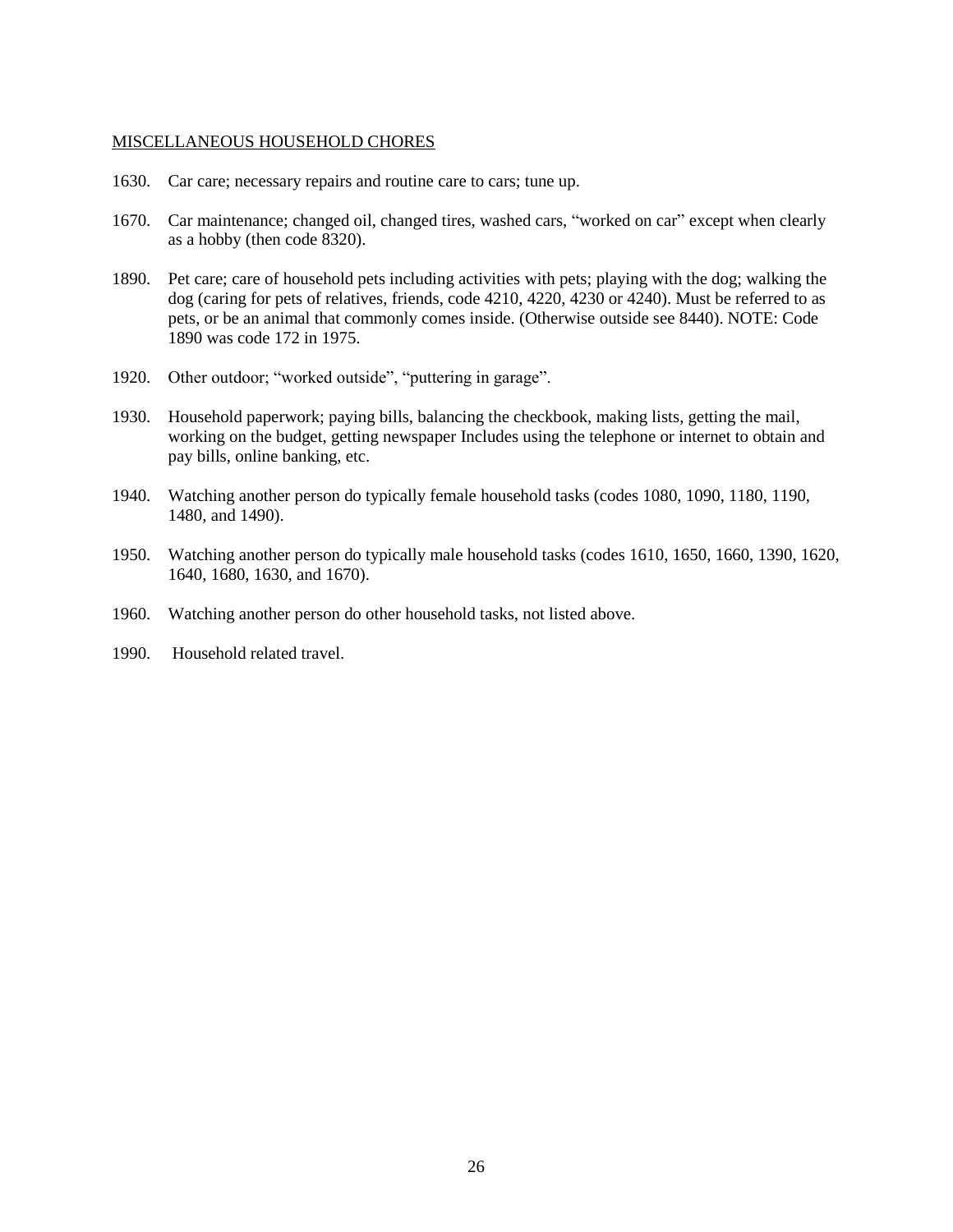## CHILD CARE –if the child has a child, use these codes

#### <span id="page-28-0"></span>CHILD CARE FOR CHILDREN OF HH

- 2090. Baby care; care to children age 4 years and younger. Note: If "babysitting," use code 2780, or if babysitting for pay, use code 0590.
- 2180. Giving child care; mixed ages or NA ages of children.
- 2190. Giving child care; care to children aged 5–17 years.
- 2210. Helping children learn (exc. 2220); teaching children to fix, make things; helping son/daughter/sibling/neighbor bake cookies; helping son/daughter/sibling/neighbor fix bike (homework code 2220).
- 2220. Help with homework or supervising homework. Tutoring children (HH or non-HH) in academic subjects, with no indication of pay; if paid, use code 0590
- 2360. Giving child orders or instructions; asking them to help; telling them to behave. Note: If the CDS child/adolescent respondent is receiving instructions, code 9670.
- 2370. CDS child/adolescent respondent disciplining another child or correcting another child's behavior, type of discipline unspecified. If the CDS child/adolescent is being disciplined, code 9660–9662.
- 2371. CDS child/adolescent respondent yelling at children in the context of disciplining them. Note: If the CDS child/adolescent is yelling or arguing with someone in a context other than disciplining a child, code at 9640 or 9650.
- 2372. CDS child/adolescent respondent spanking or hitting children in the context of disciplining them. Note: If the CDS child/adolescent is fighting with someone in a context other than disciplining a child, code at 9640 or 9650.
- 2380. Reading to child.
- 2390. Conversations with or listening to household children only in the context of childcare arrangement. Code conversations with household members in any other context as code 9630.
- 2480. Playing with household babies aged 0–2 years; "playing with baby", indoors or outdoors.
- 2490. Use this code for CDS child/adolescent respondents playing indoors with children as part of a childcare arrangement in which they are administering the care, including games; "playing" if part of administering child care. If the CDS child/adolescent respondent is doing playing, see codes 8660–8820.
- 2580. Coaching/leading outdoors/non-organizational activities. Note: This code is for CDS child/adolescent respondents administering childcare in the form of coaching or leading activities. More detailed codes for coaching, outdoor, and non-organizational activities can be found in other sections of the code book.
- 2590. Use this code for CDS child/adolescent respondents playing outdoors with children as part of childcare arrangement in which they are administering the care; includes sports, walks, biking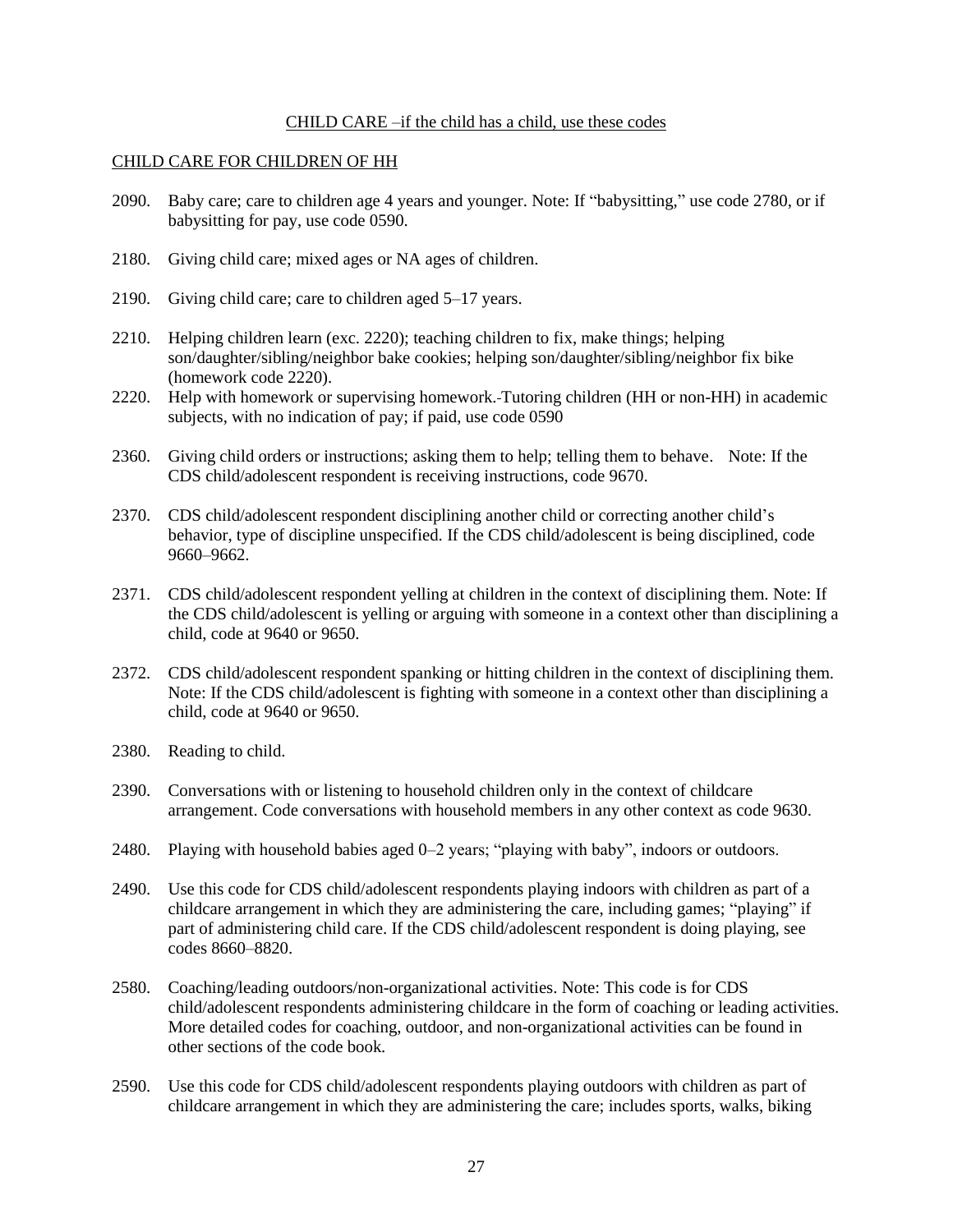with, other outdoor activities. If the CDS child/adolescent respondent is doing playing, see codes in the active leisure section, series 8000.

2690. Medical care at home or outside home; activities associated with other children's health; "took brother to doctor", "gave sister medicine", including related phone conversations. Research on internet concerning care of others.

# OTHER CHILD CARE

- 2770. Coordinating or facilitating child's social or instructional activities (non-school); "called babysitters". Note: If the CDS child/adolescent respondent participated in/led activities outside of school, see other appropriate sections of the codebook-organizational activities, educational activities, active and passive leisure activities.
- 2780. Babysitting (unpaid) or child care outside R's home or to children not residing in HH; "pick up nephew at my sister's"; "played with kids"—non-household children. Note: Paid babysitting should be coded under 0590.
- 2790. Other child care, including phone conversations relating to child care other than medical. Research on internet concerning child care other than medical. See examples of code 2790.

# Examples of Code 2790, "OTHER CHILD CARE"

"Waited for brother to get haircut"

- 2980. Child-related travel for (2790) child's social and instructional (non-school) activities.
- 2990. Other child-related travel for child care activities; waiting for related travel; to and from daycare.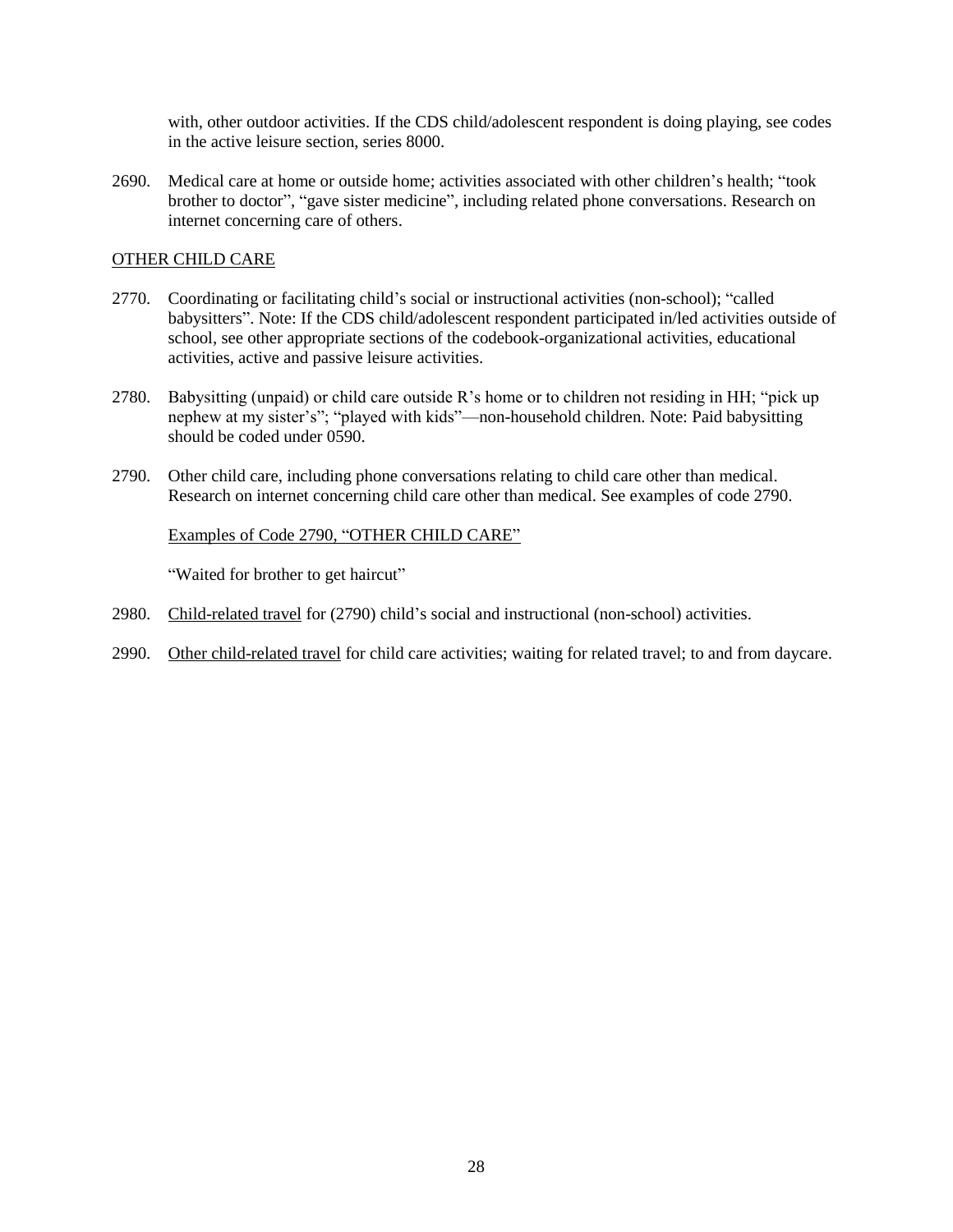#### OBTAINING GOODS AND SERVICES

<span id="page-30-0"></span>GOODS (Include phone calls, e-mail, or using the internet to obtain goods)

- 3010. Groceries; supermarket; shopping for food; using the phone or internet to order takeout food.
- 3020. All other obtaining goods; including for clothing, small appliances; at drug stores, hardware stores, department stores, "downtown" or "uptown", "shopping", "shopping center", "buying gas", "window shopping"; "hanging out at the mall".
- 3110. Durable household goods; shopping for large appliances, cars, furniture. Using the phone or internet to shop for durable household goods.
- 3120. House, apartment; activities connected to buying, selling, renting, including phone calls, looking for house, apartment; showing house, including traveling around looking at real estate property (for own use).

SERVICES (Include phone calls, e-mail, or using the internet to obtain services)

- 3290. Personal care; beauty, barber shop; hairdressers. Tanning.
- 3390. Medical care for self; visits to doctor, dentist, optometrist, including making appointments.
- 3410. Financial services; activities related to taking care of financial business; going to the bank, going to the ATM, paying utility bills (not by mail), going to accountant, tax office, loan agency, insurance office.
- 3420. Other government services: post office, driver's license, passport, sporting licenses, marriage licenses, police station.
- 3510. Auto services; repair and other auto services including waiting for such services.
- 3520. Clothes repair and cleaning: cleaners, laundromat, tailor.
- 3530. Appliance repair: including furnace, water heater, electric or battery operated appliances; including watching repair person.
- 3540. Household repair services: including furniture; other repair services NA type; including watching repair person.
- 3690. Getting money, gifts from an adult; (code here if not codeable elsewhere), e.g., got lunch money.
- 3770. Other professional services nonspecific. Note: legal services and mental health services are codes 3771, 3772 and 3773.
- 3771. Professional services from lawyer or other legal counsel.
- 3772. Individual mental health services; individual counseling or therapy.
- 3773. Group mental health services; support groups or self-help groups.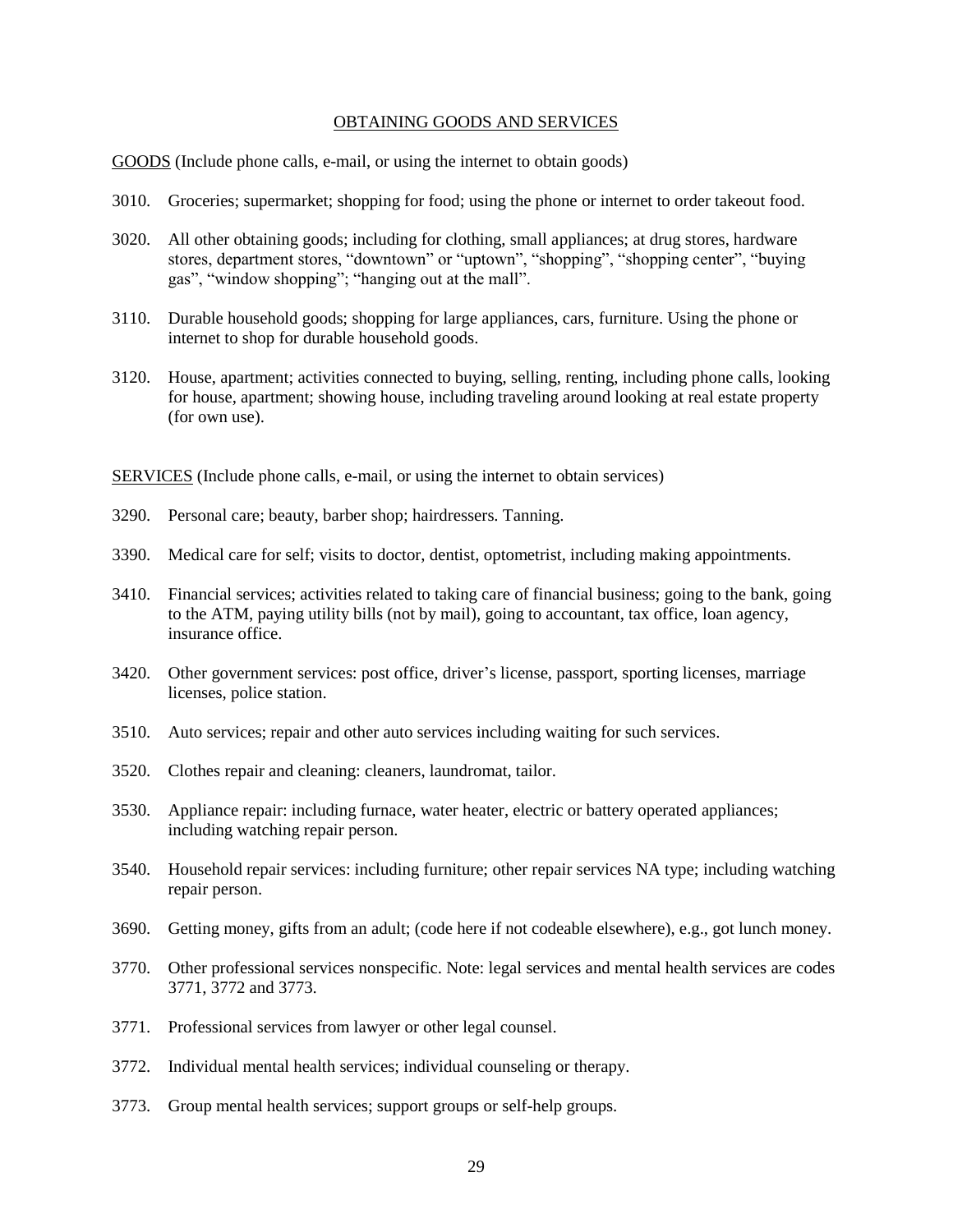- 3780. Picking up food at a takeout place—no travel. Code travel each way (to and from picking up food) 3990.
- 3790. Other obtaining services, "going to the dump". See examples of code 3790.

Examples of code 3790, "OTHER SERVICES"

Left clothing at Goodwill Delivered some stuff to a friend Waited for father to pick up meat Put away things from swap meet Waiting for others while they're shopping Showing Mom what I bought Answering door for salesman, or other.

- 3890. Errands; "running errands", NA whether for goods or services; borrowing goods.
- 3990. Related travel; travel related to obtaining goods and services and/or for household activities except 3120; waiting for related travel.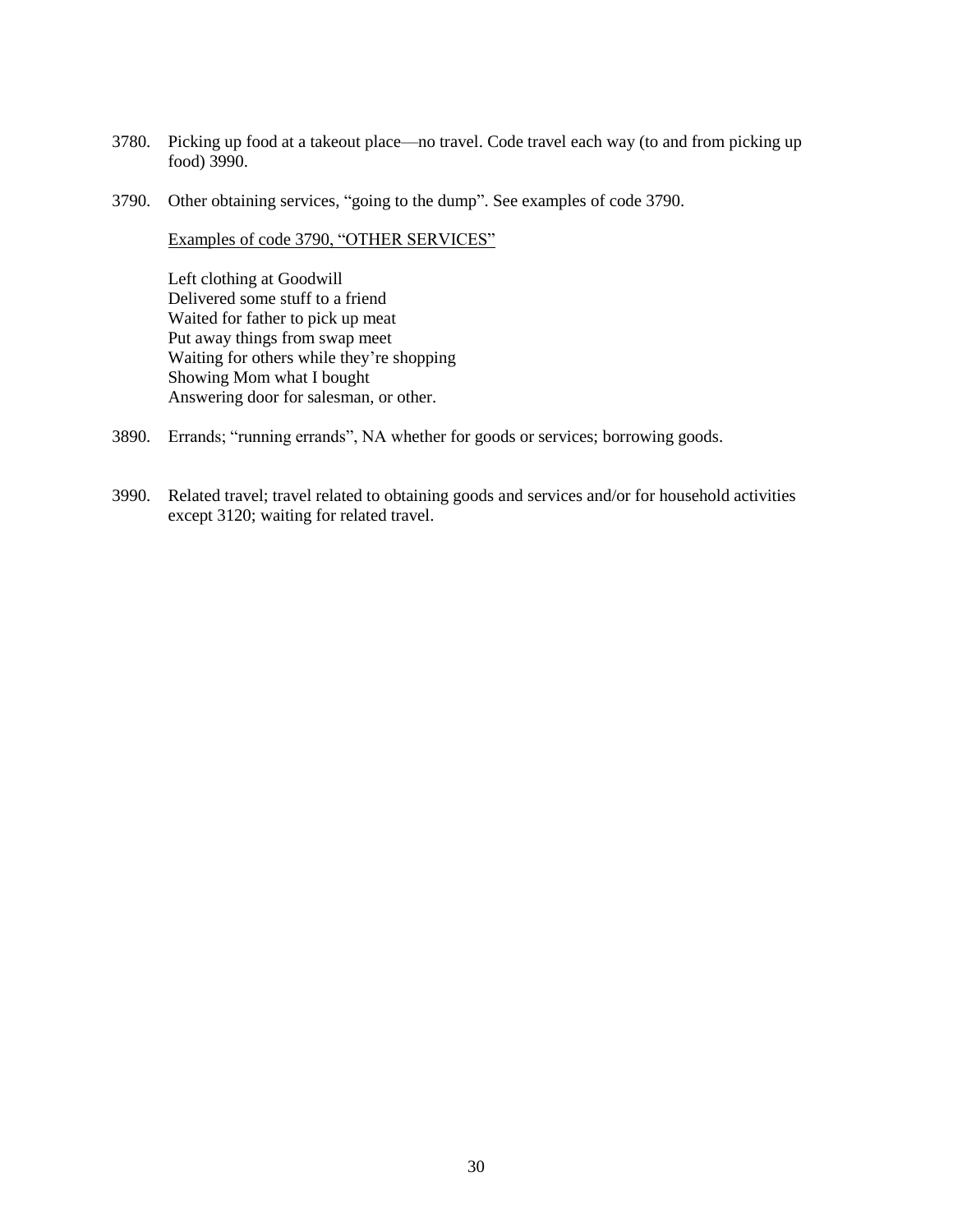#### PERSONAL NEEDS AND CARE

#### <span id="page-32-0"></span>CARE TO SELF

- x4070. Wake up; got up, waking up; woke up in middle of night, getting up, going to bed.
- x4080. Washing, showering, bathing. If child is under 4 then code 4880
- x4090. Dressing; getting ready, packing and unpacking clothes, personal hygiene, going to the bathroom, laying out clothes. If child is under 4 then code 4880
- x4110. Medical care at home to self; taking care of own sickness, the child is ill. (Medical care to children, code 2690). If child is under 4 then code 4880
- 4390. Meals at home; including coffee, drinking, food from a restaurant eaten at home, "breakfast", "lunch".
- 4480. Meals away from home eaten at a friend's/relative's home (including coffee, drinking).
- 4490. Meals away from home (except at workplace, code 0690, or at friend's home); eating at restaurants, "out for coffee". Meals at school.
- 4495. Snacks; "had a snack"; ate food other than full meal, at home or away from home. Includes drinking/eating in car
- x4590. Night sleep; longest sleep for day (may occur during day infants); including "in bed", but not asleep.
- x4690. Naps and resting; rest periods, "dozing", "laying down" (relaxing, code 9810). Note: 4690 cannot be a secondary activity. Use code 9810 for "sleeping" in a car, or other conveyance, while traveling.
- x4820. Personal, private; "none of your business."
- x4830. Making out, sex.
- <span id="page-32-1"></span>4840. Affection between household members; giving and getting hugs, kisses, sitting on laps. Snuggling in bed with the mom and dad.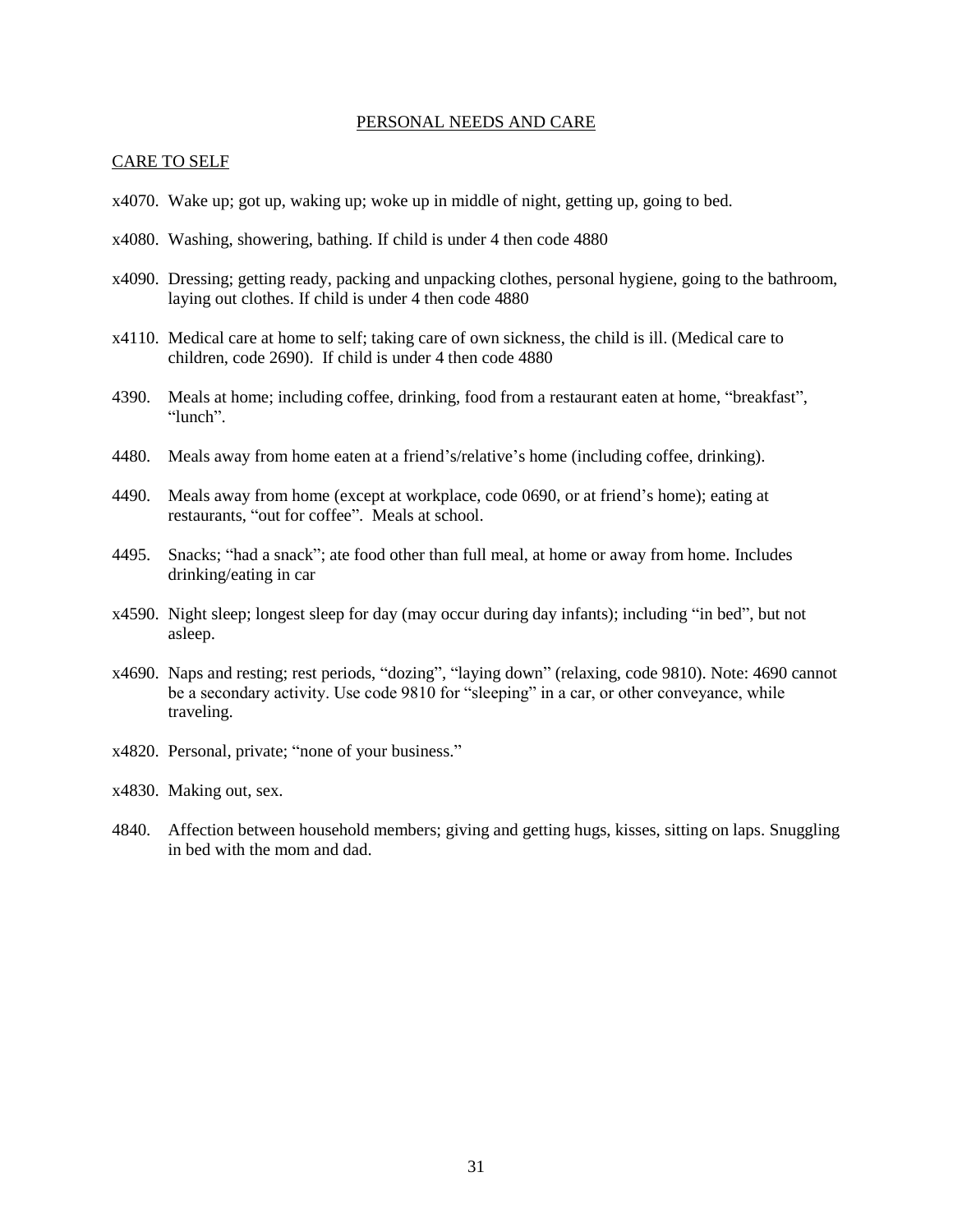#### HELP AND CARE TO OTHERS

- 4120. Medical care to adults in HH (children, code 2690).
- 4210. Non-medical care to adults in HH; routine non-medical care to adults in household; "got my mom up", ran a bath for my dad".
- 4220. Help and care to relatives not living in HH; helping caring for, providing for needs of relatives (except travel); helping move, bringing food, assisting in emergencies, doing housework for relatives; visiting when sick.
- 4230. Help and care to neighbors, friends: (same as 4220 for friends and neighbors).
- 4240. Help and care to others, NA relationship to R: (same as 4220 for others).

# <span id="page-33-0"></span>OTHER PERSONAL AND HELPING

- 4850. Positive emotional affect; smiling, laughing.
- 4860. Negative emotional affect; crying, moaning—head hurt, getting hysterical, whining.
- 4870. At babysitters/daycare before or after school; if child does not attend school but receives in home care from non-household member. (Note: All secondary activities should be coded when this is a primary activity.)
- 4880. Receiving child care; child is passive recipient of personal care (codes 4080, 4090, and 4110); e.g., "Mom braided my hair"; medical care from parent or other; baby being held (when child/baby is the one that the diary is about); R being comforted by parent. If unclear if doing for self or receiving care; under age three years, code 4880, age four and older code 4080, 4090 or 4110.
- 4890. Other personal; watching personal care activities.
- 4980. Travel (helping); travel related to codes 4210, 4220, 4230, and 4240 including travel as the helping activity; waiting for related travel.
- 4990. Other personal travel; travel related to other personal care activities; waiting for related travel; travel, NA purpose of trip, e.g., "went to Memphis" (no further explanation given).
- 4991. Airport related travel activities.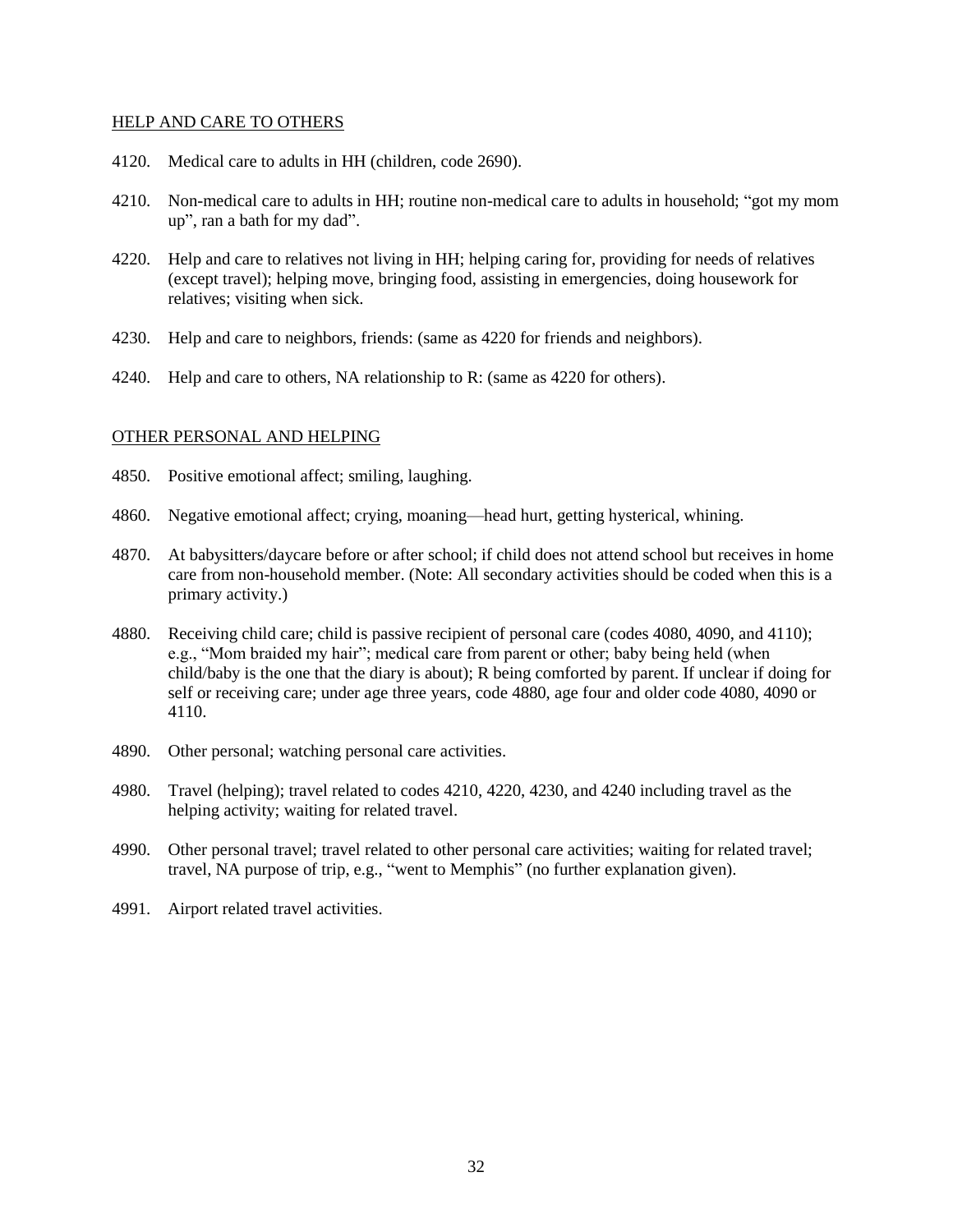## HOME COMPUTER AND MOBILE ELECTRONIC DEVICE RELATED ACTIVITIES

- <span id="page-34-0"></span>5010. Lessons in using a computer (learning how to use a computer).
- 5011. Lessons in using other electronic device, such as a cell phone, smartphone, or tablet (learning how to use the electronic device).
- 5020. Playing electronic games on a computer or other electronic device, including Nintendo, Sony PlayStation, Game Boy, Sega, X-Box, and Wii. Leap pad, V-Tech
- 5030. Other recreational **computer** or electronic activities (using a computer or other electronic device such as a smartphone or tablet) to "surf the net"; download pictures, music, or movies and other non-specific computer activities that are not computer games, social media, or communication. Note: use code 9190 for "watching a show, video, or movie" and code 9290 for "listening to music". See codes 5050, 5051, 5052, and 5053 for activities excluded from this code. YouTube and TikTok should be coded 5030 unless creating and uploading is mentioned (then it is 5053)
- 5050. Communication using a computer or other electronic device other than phone conversations and texting—including e-mail and computer/video<del>/speaker</del> phone (e.g., Facetime and Skype)
- 5051. On-line social media-based communication. Chatrooms, Facebook, blogging, Twitter, Instagram
- 5052. Texting using a cell phone, smartphone, tablet, or other electronic device.
- 5053. Creating and uploading internet content—e.g., blogging, Tumblr, uploading videos to You Tube, creating a website and content, etc.
- 5120. Computer or other electronic device work, non-specific; reading computer manual or instructions; reading shortcuts on how to win computer games.
- 5121. Computer or other electronic device work, installing or updating software, getting computer programs or apps to work.
- 5122. Computer or other electronic device work, installing hardware, making repairs, setting up computer or electronic device.
- 5123. Computer-based photographic processing, scanning, photo processing, computer graphics.
- 5130. Other activity involving a computer or other electronic device. Watching someone play video games.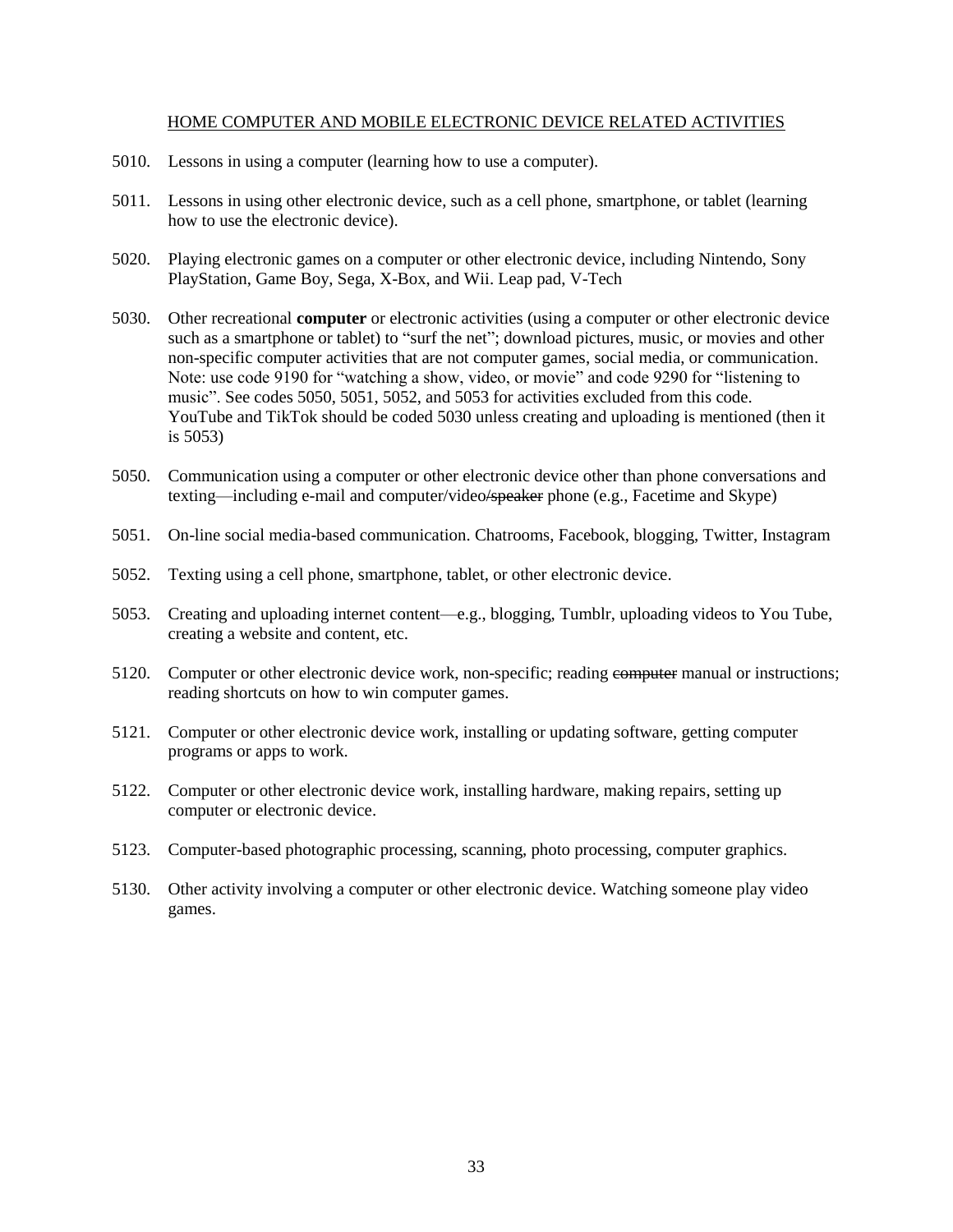#### EDUCATIONAL AND PROFESSIONAL TRAINING

- <span id="page-35-0"></span>x5090. Student (full-time); attending classes, school if full-time student. Note: Secondary activities are not coded if they describe in-class activities (e.g., reading, writing on the board, etc.). Class breaks, naps for young children, and recess are also included in 5090. The exception is lunch break or breakfast at school, coded 4490. Includes home schooling—no travel time unless reported.
- x5091. Daycare, nursery school for children not in school.
- x5092. School field trip that is a part of regular school hours.
- x5093. School field trip that is not a part of regular school hours.
- 5190. Other classes, courses, lectures—not specified if academic or professional; R not a full-time student or NA whether a student.
- 5191. Other ACADEMIC classes, courses, lectures; R not a full-time student or NA whether a student.
- 5192. Being tutored.
- 5193. Other PROFESSIONAL classes, courses, lectures.
- 5200. On-line classes.
- 5390. Computer related travel, nec. (Not elsewhere codable).
- 5490. General category for homework/studying-specific activity NA.
- 5492. Studying, research, reading, related to classes of profession, except for current job (code 0790).
- 5493. "Went to library"
- 5494. Reviewing homework with parent/caregiver.
- 5680. Daycare/nursery before or after school only. All secondary activities should be coded when this is a primary activity. General daycare at school is included. The child is being watched until Mom or Dad pick him up or he is transported home.
- 5690. Other education; "watched a slide program". Includes Drivers Education
- x5691. Military training/National Guard/ROTC

x=these get padded out of Columns E, H, and I. You do not have to fill out those columns for those codes.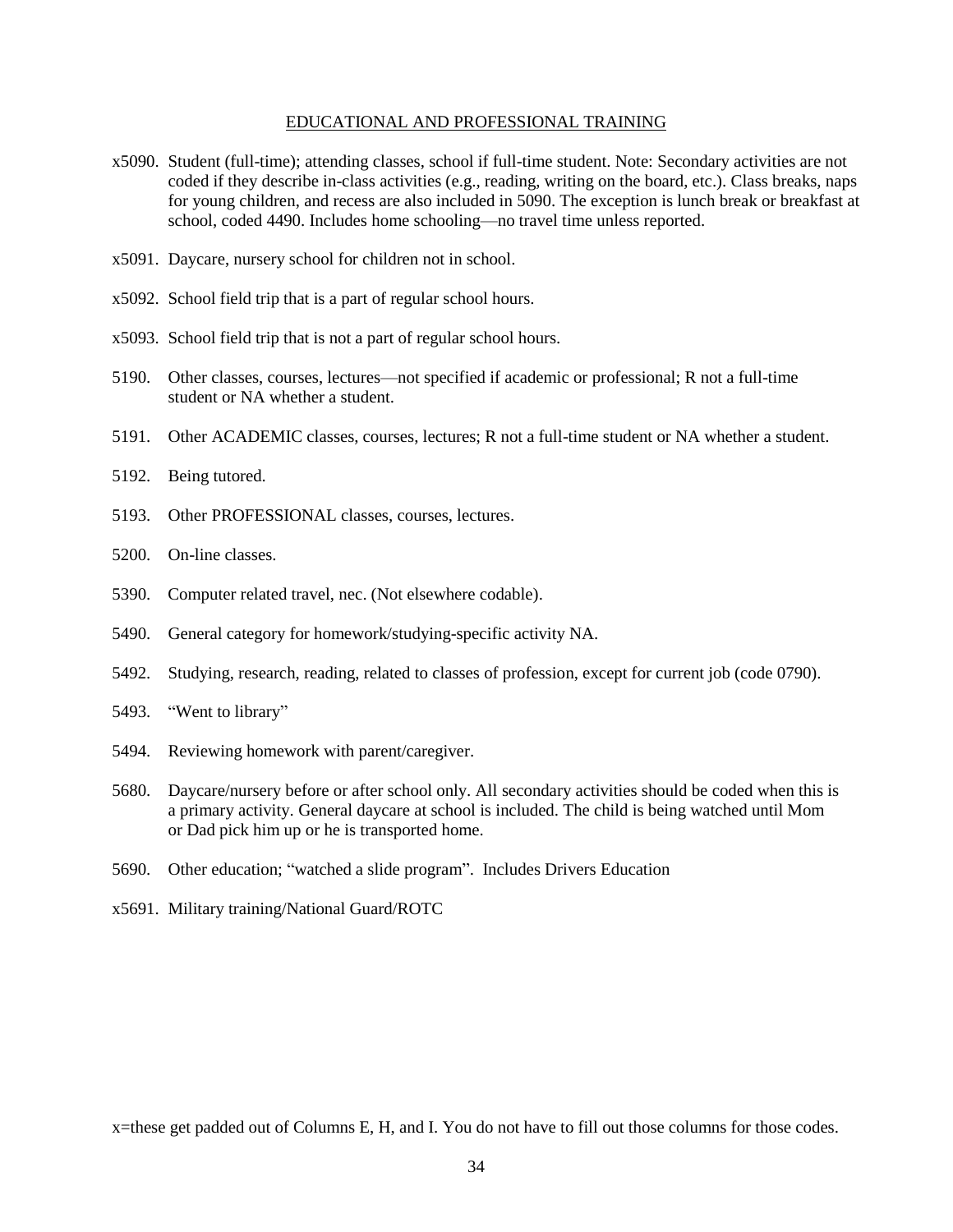- 5960. Note- this is a new travel code- travel to and from a location for the non-academic use of a computer or mobile electronic device, e.g. "Going to a friend's house to play video games".
- 5970. Travel directly from home to school, including waiting.
- 5980. Travel directly from school to home, including waiting for parent/"ride"/bus.
- 5990. Other school/education related travel (not 5970, 5980); travel related to education coded above; waiting for related travel; travel to school not originating from home.

x=these get padded out of Columns E, H, and I. You do not have to fill out those columns for those codes.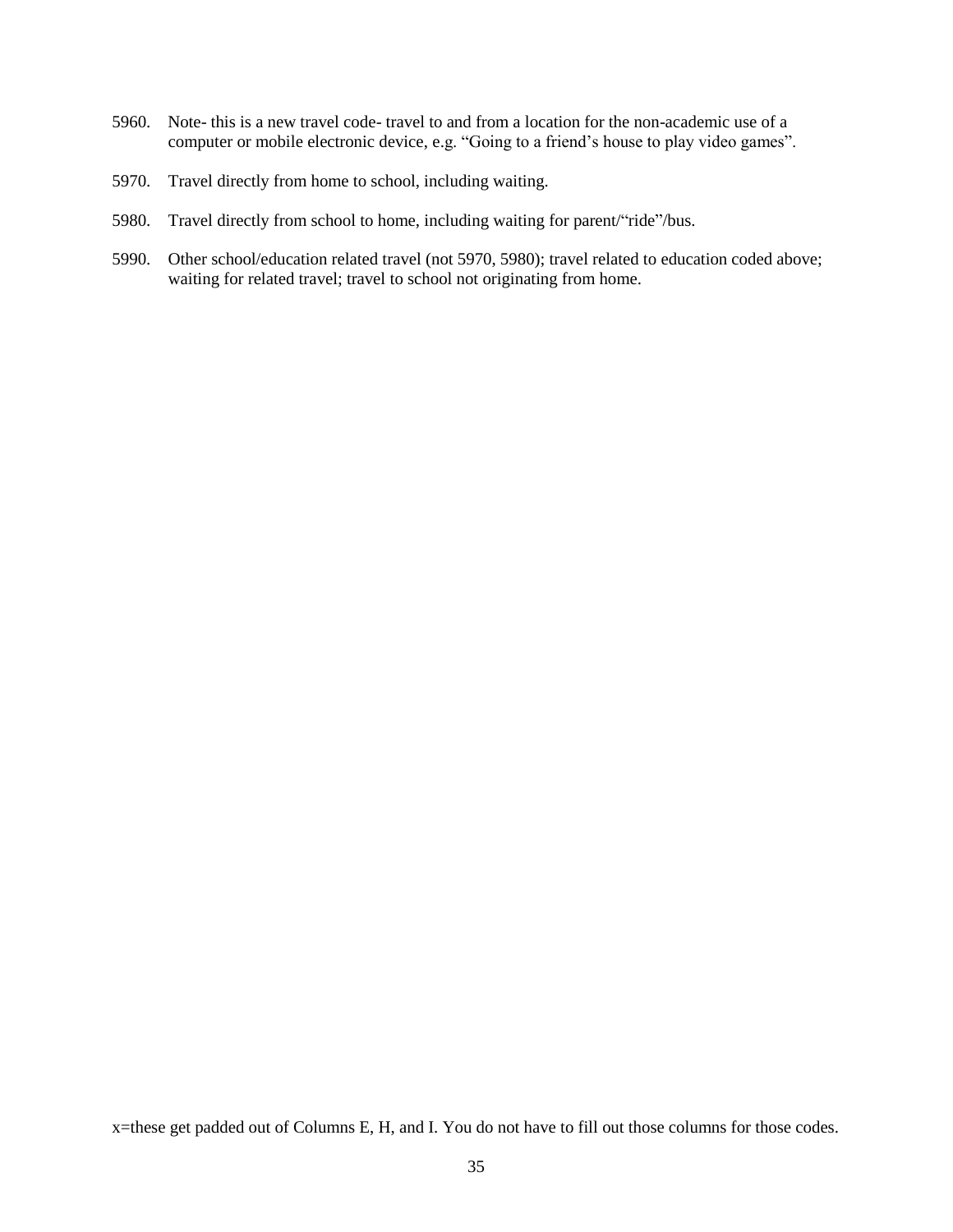#### ORGANIZATIONAL ACTIVITIES

<span id="page-37-0"></span>PROFESSIONAL/UNION ORGANIZATIONS: State Education Association; AFL-CIO; **Teamsters** 

- 6010. Attending/participating in meetings for a professional organization or union.
- 6020. Other activities for professional/union; other activities as a member of a professional or union group including social activities and meals.

SPECIAL INTEREST/IDENTITY ORGANIZATIONS (including groups based on sex, race, national origin): NAACP, Polish-American Society, neighborhood/block organizations, CR groups, Weight Watchers

- 6110. Attending meetings of social/political/public interest meetings. Note: Code Weight Watchers or other self-help groups as 3773.
- 6120. Other activities as a member of a social/political/public interest meetings; attending meetings of special interest.
- 6130. Attending an "after school club", NA type of club. Also, before school club.
- 6131. Math/Science/Computing club—after school.
- 6132. Band/Choir/Orchestra–after school.
- 6133. Drama/art club–after school.
- 6134. Student council/yearbook/school newspaper–after school.
- 6135. Debate–after school.
- 6136. Honors Society.
- 6137. Foreign language club–after school.
- 6138. History/social science club–after school.

POLITICAL PARTY AND CIVIC PARTICIPATION: Citizens' groups, Young Democrats/Republicans, radical political groups, civic duties

- 6210. Meetings, political/citizen organizations; attending meetings of a political party or citizen group, including city council.
- 6220. Other activities, political/citizen organization; other participation in political party and citizen's groups, including social activities, helping with election, and meals.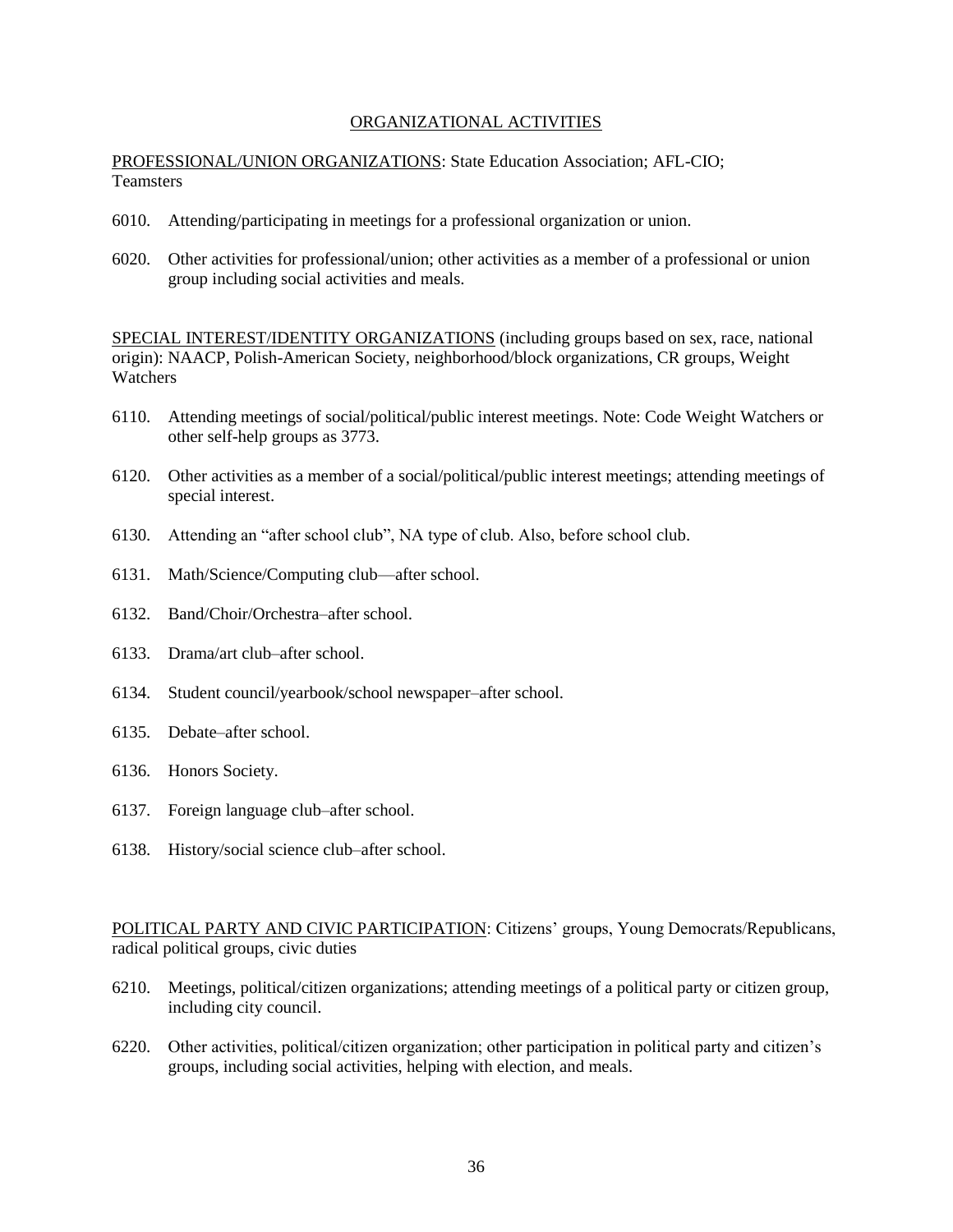VOLUNTEER, HELPING ORGANIZATIONS: hospital volunteer group, United Fund, Red Cross, Big Brother/Sister

- 6310. Attending meetings of volunteer, helping organizations, unspecified group/organization.
- 6311. Attending meetings of volunteer, helping organizations, specified hospital volunteer group.
- 6312. Attending meetings of volunteer, helping organizations, specified community group such as United Fund, United Way, Big Brother/Big Sister.
- 6313. Attending meetings of volunteer, helping organizations, specified after-school club with the purpose of helping others (e.g., Key Club, SADD).
- 6320. Work in the capacity as an officer/administrator/representative of a volunteer, helping organization: unspecified volunteer helping organization. R must indicate he/she is an officer to be coded here.
- 6321. Work in the capacity as an officer/administrator/representative of a hospital volunteer group. R must indicate he/she is an officer to be coded here.
- 6322. Work in the capacity as an officer/administrator/representative of a community group such as United Fund, United Way, Big Brother/Big Sister. R must indicate he/she is an officer to be coded here.
- 6323. Work in the capacity as an officer/administrator/representative of an after-school club with the purpose of helping others (e.g., Key Club, SADD).
- 6330. Fund raising activities as a member of volunteer helping organization, collecting money, planning a collection drive: unspecified volunteer helping organization.
- 6331. Fund raising activities as a member of volunteer helping organization, collecting money, planning a collection drive: specified hospital volunteer group.
- 6332. Fund raising activities as a member of volunteer helping organization, collecting money, planning a collection drive: specified community group such as United Fund, United Way, Big Brother/Big Sister.
- 6333. Fund raising activities as a member of volunteer helping organization, collecting money, planning a collection drive: specified after-school club with the purpose of helping others (e.g., Key Club, SADD).
- 6340. Direct help to individuals or groups as a member of volunteer helping organizations; visiting, bringing food, driving: unspecified volunteer helping organization.
- 6341. Direct help to individuals or groups as a member of volunteer helping organizations; visiting, bringing food, driving: specified hospital volunteer group.
- 6342. Direct help to individuals or groups as a member of volunteer helping organizations; visiting, bringing food, driving: specified community group such as United Fund, United Way, Big Brother/Big Sister.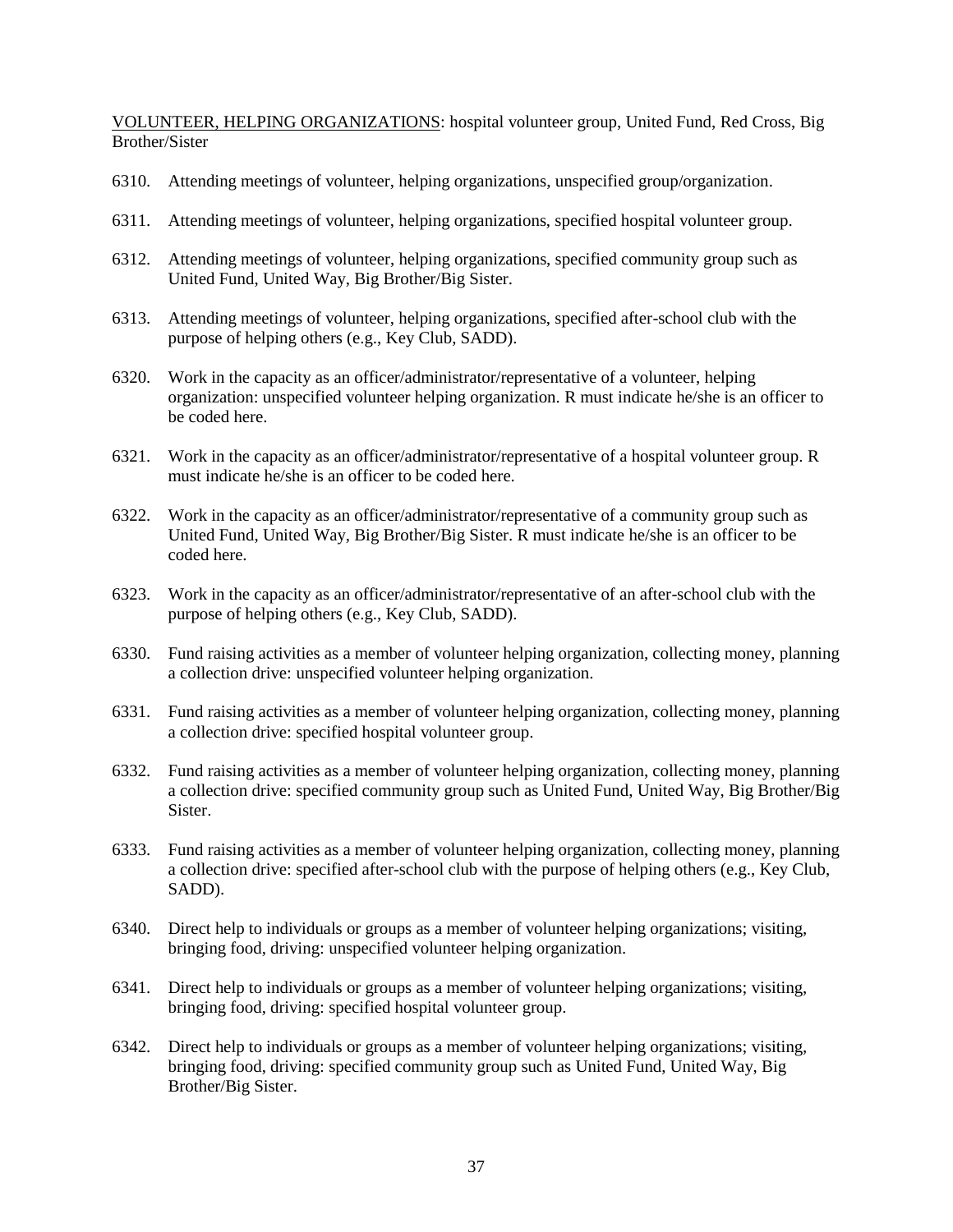- 6343. Direct help to individuals or groups as a member of volunteer helping organizations; visiting, bringing food, driving: specified after-school club with the purpose of helping others (e.g., Key Club, SADD).
- 6350. Other activities as a member of volunteer helping organizations, including social events and meals: unspecified volunteer helping organization.
- 6351. Other activities as a member of volunteer helping organizations, including social events and meals: specified hospital volunteer group.
- 6352. Other activities as a member of volunteer helping organizations, including social events and meals: specified community group such as United Fund, United Way, Big Brother/Big Sister.
- 6353. Other activities as a member of volunteer helping organizations, including social events and meals: specified after-school club with the purpose of helping others (e.g., Key Club, SADD).

### RELIGIOUS GROUPS

- 6410. Meetings for religious helping groups: attending meetings of helping-oriented church groups circle, missionary society, youth groups, leading youth groups, Knights of Columbus.
- 6420. Other activities for religious helping groups: other activities as a member of groups listed in 6410, including social activities and meals.
- 6430. Meetings for other church groups: attending meetings of church group, Bible Study group, not primarily helping-oriented, or NA if helping-oriented. Religion study class at Seminary
- 6440. Other activities for other church groups; other activities as a member of church groups which are not helping-oriented or NA if helping, including social activities and meals; choir practice, Bible class, Bible study group, Sunday School, Catechism.

# <span id="page-39-0"></span>RELIGIOUS PRACTICE

- 6510. Attending services of a church or synagogue, and/or participating in the service; ushering, singing in the choir, going to church, attending funerals. All secondary activities associated with a church service (singing, praying, or listening to sermon). Does NOT need to be coded as secondary activities. CHURCH.
- 6520. Individual practice; religious practice carried out as an individual or in a small group; praying, meditating, visiting graves; praying at mealtime or bedtime gets two minutes unless otherwise indicated. Religion at HOME.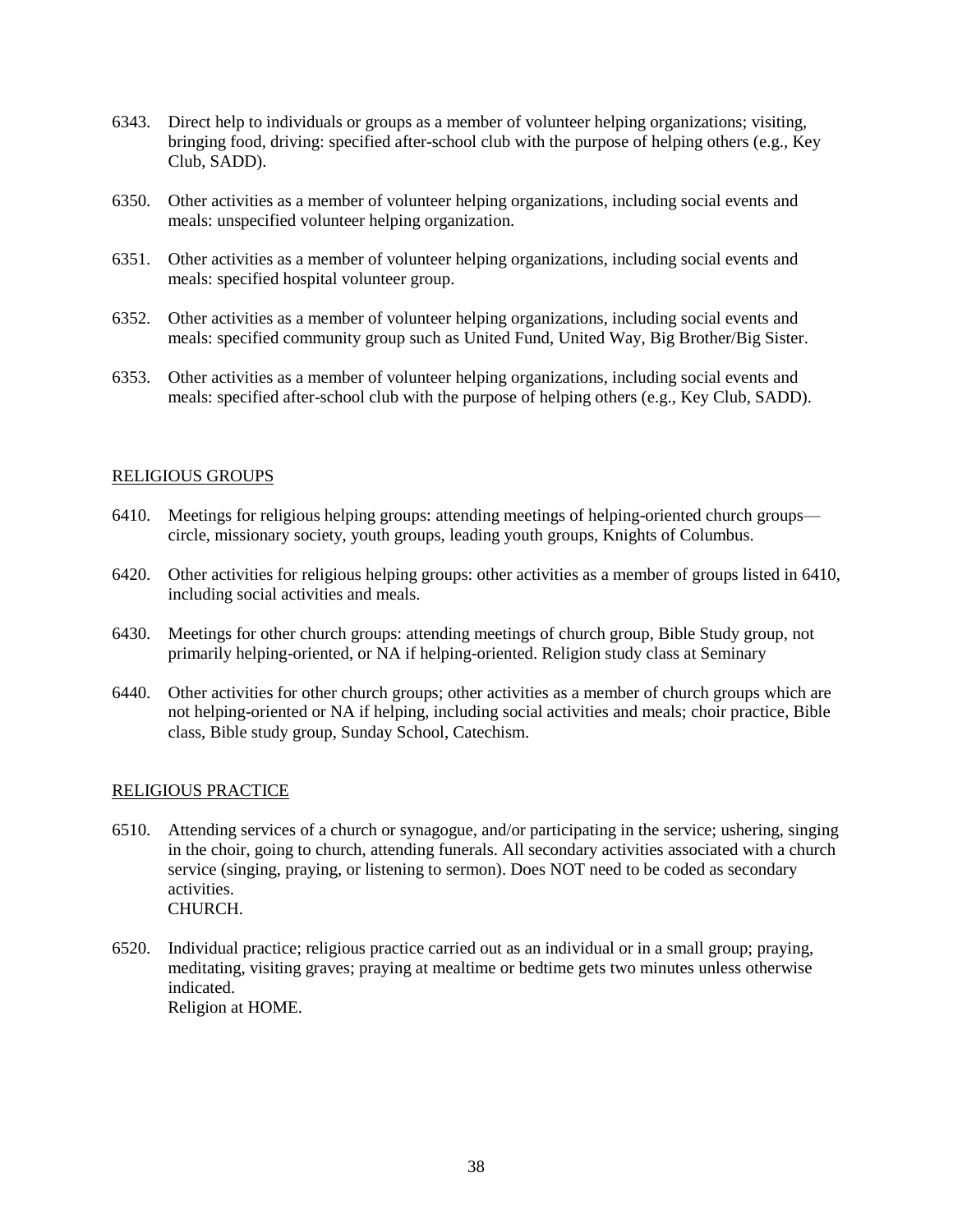FRATERNAL ORGANIZATIONS: Moose, VFW, Kiwanis, Lions, Civitan, Chamber of Commerce, Shriners, American Legion

- 6610. Meetings, fraternal organizations; attending meetings of fraternal organizations.
- 6620. Other activities, fraternal organizations; other activities as a member of a fraternal organization including social activities and helping activities and meals.

CHILD/YOUTH/FAMILY ORGANIZATIONS: PTA, PTO; Boy/Girl Scouts; Little League; YMCA/YWCA; school volunteer

- 6710. Meetings, family organizations; attending meetings of child/ youth/family oriented organizationslocation not specified.
- 6711. Meetings, family organizations; attending meetings of child/ youth/family oriented organizationsat the child's school.
- 6712. Meetings, family organizations; attending meetings of child/ youth/family oriented organizationssomewhere other than the child's school.
- 6720. Other activities, family organizations; other activities as a member of child/youth/family oriented organizations including social activities and meals-location not specified.
- 6721. Other activities, family organizations; other activities as a member of child/youth/family oriented organizations including social activities and meals-at the child's school.
- 6722. Other activities, family organizations; other activities as a member of child/youth/family oriented organizations including social activities and meals-somewhere other than the child's school.

#### OTHER MISCELLANEOUS ORGANIZATIONS, not listed above

6890. Other organizations; any activities of an organization not fitting into above categories; (meetings and/or other activities). "Attending club house coffee klatch"; "meeting"-NA kind; cleanup after banquet; checked into swap meet—selling and looking.

#### TRAVEL RELATED TO ORGANIZATIONAL ACTIVITIES

- 6980. Travel related to organizational activities as a member of a volunteer (helping) organization (code 6340); including travel which is the helping activity, waiting for related travel.
- 6990. Travel (other organization-related); travel related to all other organizational activities; waiting for related travel.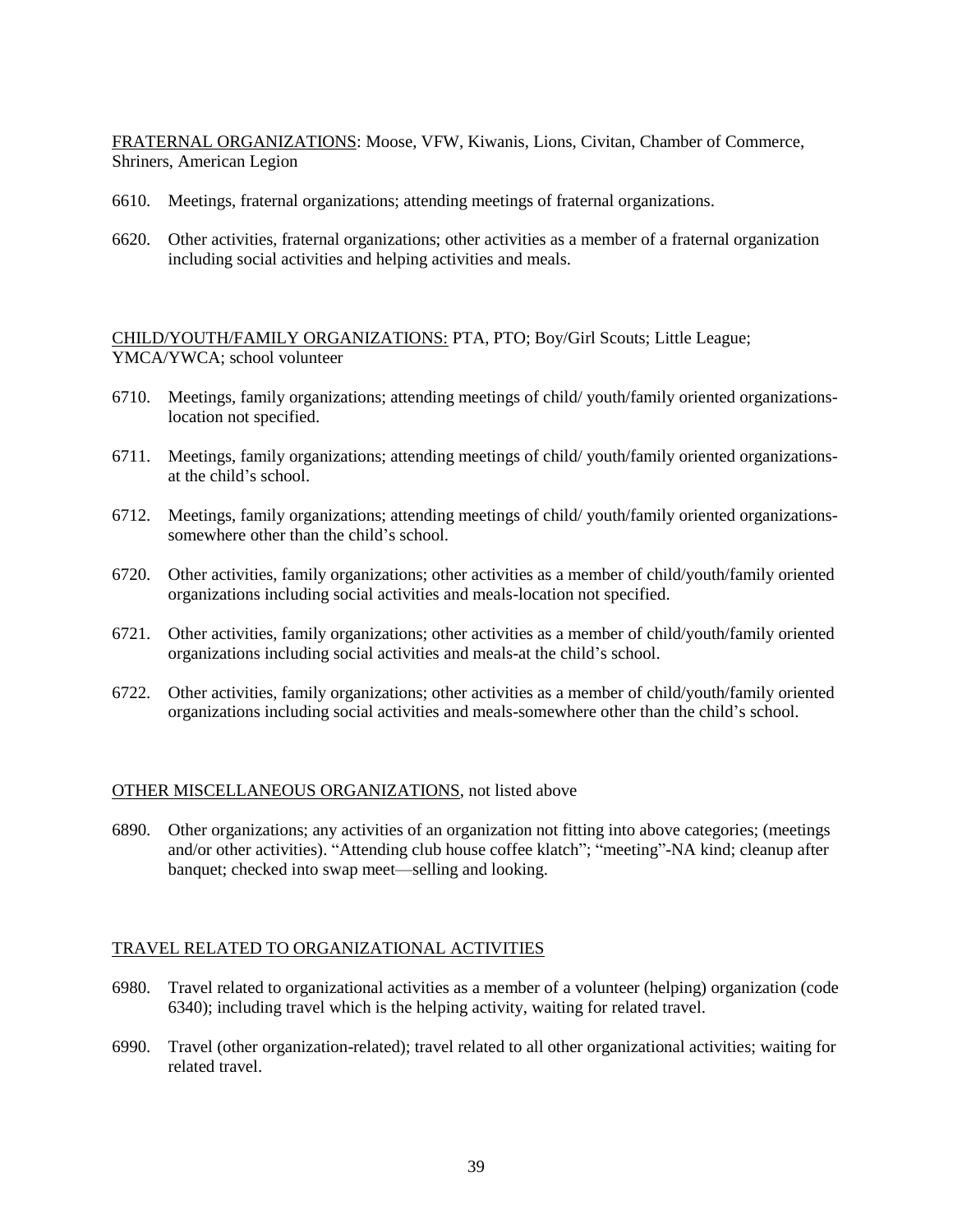#### ENTERTAINMENT/SOCIAL ACTIVITIES

#### <span id="page-41-0"></span>ATTENDING SPECTACLES, EVENTS

- 7090. Sports; attending sports events other than listed in 7091–7099, or NA which sport.
- 7091. Attended football game.
- 7092. Attended baseball/softball game.
- 7093. Attended basketball game.
- 7094. Attended volleyball game.
- 7095. Attended soccer game.
- 7096. Attended hockey, field hockey game.
- 7097. Attended swimming meet.
- 7098. Attended track or cross-country running meet.
- 7099. Attended gymnastics meet.
- 7290. Movie theater or cinema; "went to the show".
- 7390. Theater, opera, classical concerts, ballet.
- 7490. Museums, art galleries, exhibitions.
- 7491. Zoo
- 7190. Miscellaneous spectacles/events: circus, fairs, rock concerts, accidents; theme event; other special event for children, e.g., Easter egg hunt; taking picture with Santa. (Not to be confused with 7490.) "Art in the Park" or "Concerts/Music in the Park". Apple picking, pumpkin picking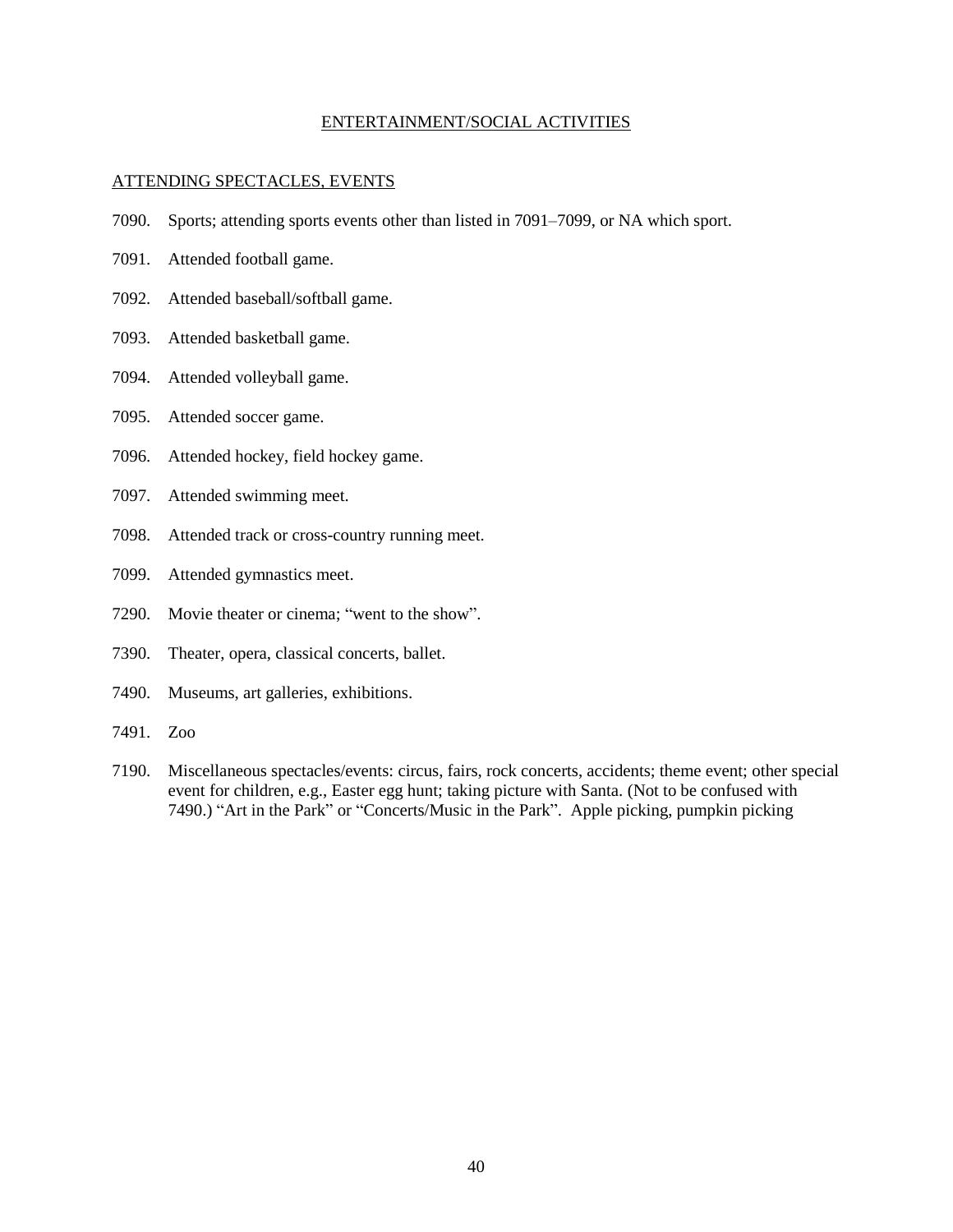### **SOCIALIZING**

- 7520. Visiting with others; socializing with people other than R's own HH members, either at R's home or another home (visiting on the phone, code 9610); talking/chatting in the context of receiving a visit or paying a visit (except meals, code 4480). Notice that code 8890 has "hanging around". This may be more appropriate for teenagers, in some cases, than 7520.
- 7690. Party; wedding reception or other social occasion.
- 7710. At bar; cocktail lounge, nightclub, coffee house; socializing or hoping to socialize at bar, lounge, coffee house.
- 7720. Dancing; "going out dancing"; attending a dance.
- 7730. Recreational alcohol use
- 7740, Recreational drug use, smoking marijuana and other drugs
- 7741. Criminal/illegal activity, interaction with the police (not to be confused with 3420).
- 7890. Other events; other events or socializing, not listed above; opening presents (at a party); decorating for party; unloaded uniforms (for parade), moving presents elsewhere. Playing pingpong or pinball. Decorating for the holidays.

#### TRAVEL RELATED TO ENTERTAINMENT/SOCIAL ACTIVITIES

7990. Related travel; waiting for related travel.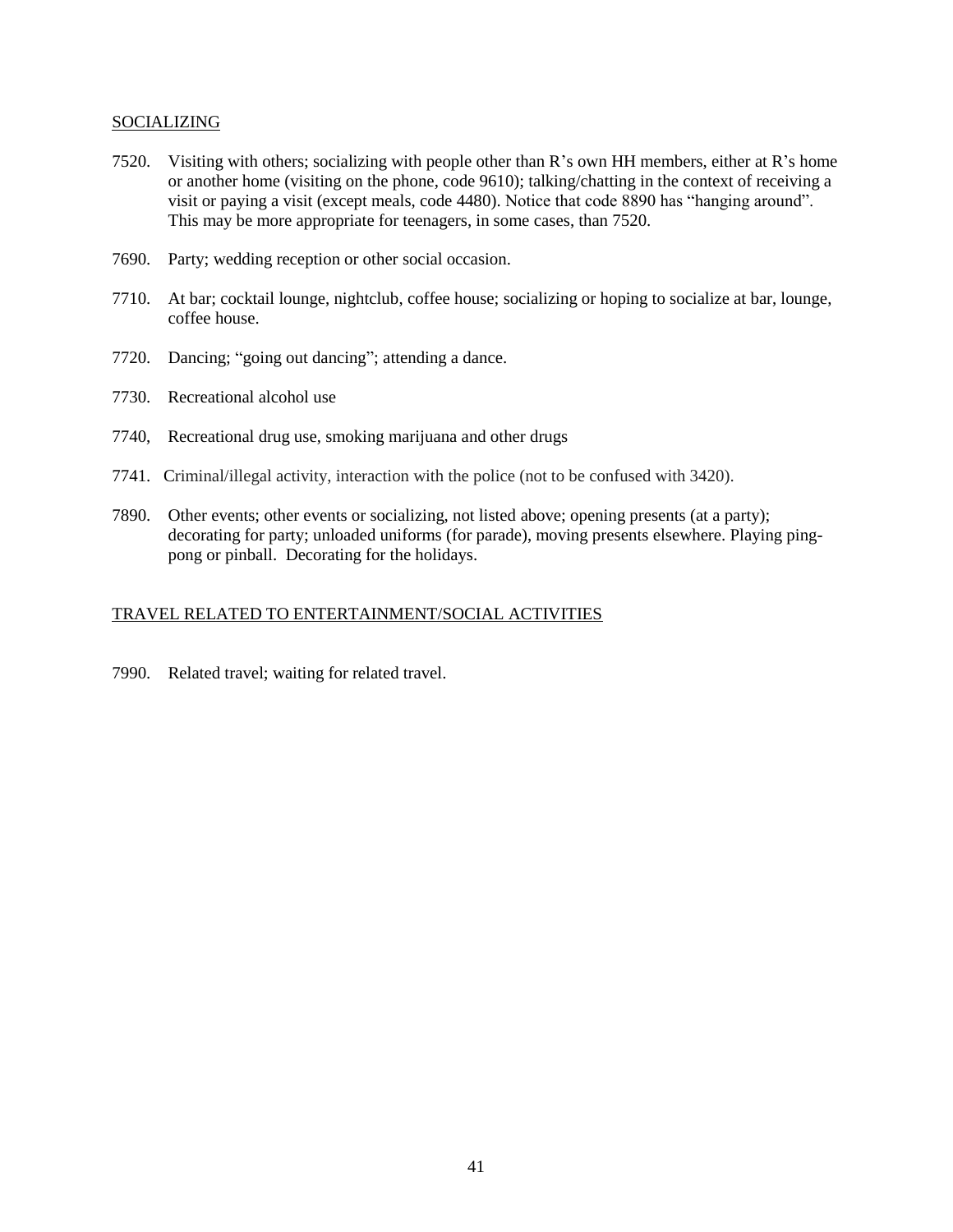## SPORTS AND ACTIVE LEISURE

<span id="page-43-0"></span>ACTIVE SPORTS These codes are for informal "pickup" games. NOT official organized teams or lessons. See 8800 codes for teams & lessons.

- 8010. Traditional team-based sports (football, basketball, baseball, volleyball, hockey, soccer, field hockey), sport unspecified.
- 8011. Football.
- 8012. Basketball.
- 8013. Baseball.
- 8014. Volleyball.
- 8015. Hockey.
- 8016. Soccer.
- 8017. Field Hockey.
- 8020. Sports using racquets, sport unspecified.
- 8021. Tennis.
- 8022. Squash.
- 8023. Racquetball.
- 8024. Paddleball.
- 8030. Golf.
- 8032. Miniature golf.
- 8040. Water-based sports, sport unspecified.
- 8041. Swimming.
- 8042. Water-skiing.
- 8050. Seasonal Sports, sport unspecified.
- 8051. Skiing.
- 8052. Sledding.
- 8053. Snowboarding.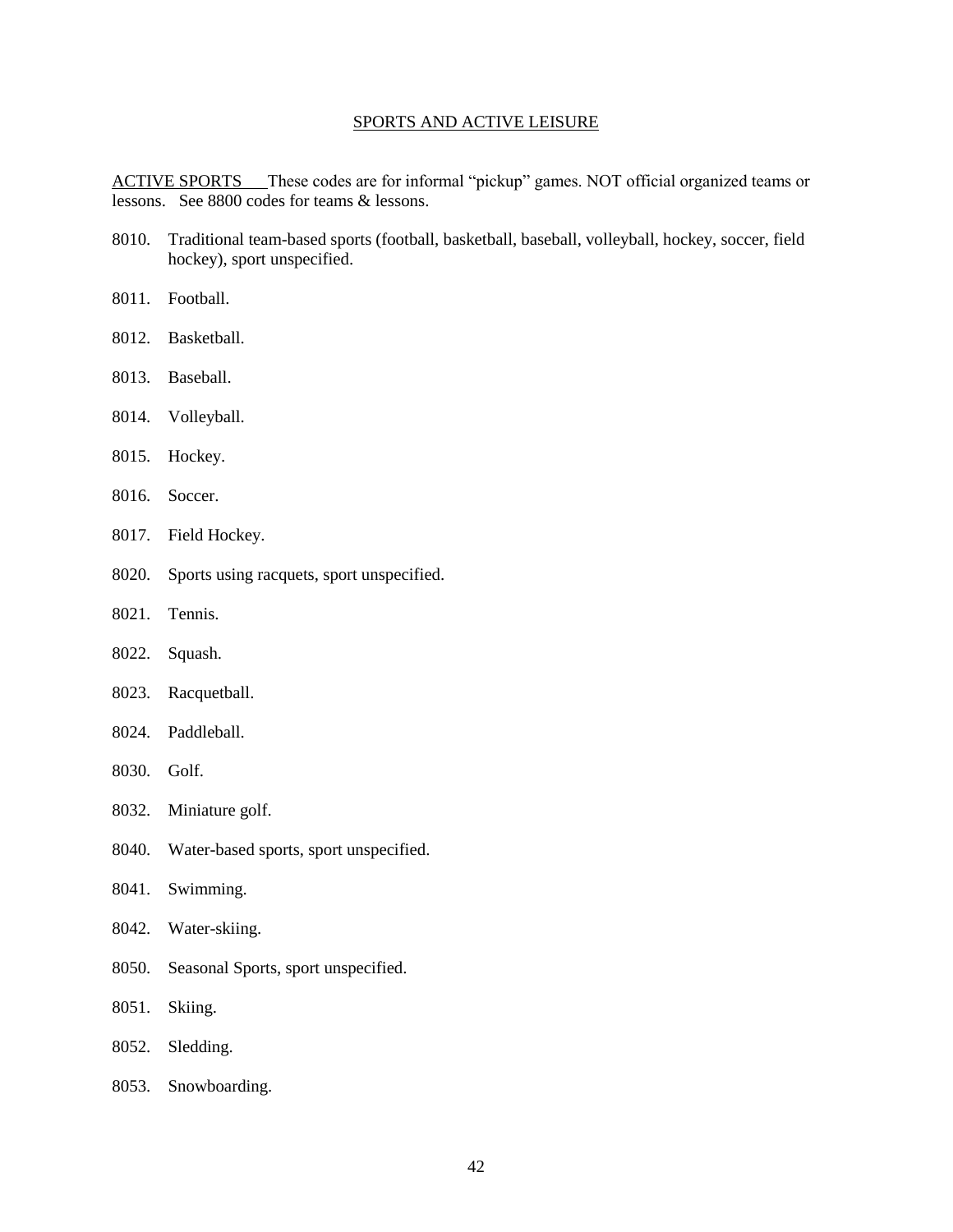- 8054. Ice skating.
- 8055. Roller skating/Roller blading, skateboarding.
- 8060. Recreational Sports, unspecified.
- 8061. Bowling.
- 8062. Pool.
- 8070. Frisbee, catch.
- 8080. Exercises, yoga "at gym", exercise unspecified. If gymnastics, use code 8650. If exercise/aerobics class, code as 8865.
- 8090. Judo, boxing, wrestling.
- 8091. Judo/Martial Arts.
- 8092. Boxing/Wrestling.
- 8100. Weight lifting.
- 8650. Gymnastics.

#### COMPETITIVE SPORTS-OTHER EDUCATIONAL ACTIVITIES (child only codes)

- 8830. Organized meets, games, practices for team sports, cheerleading, sport unspecified or sport other than one listed in 8831–8839.
- 8831. Organized meets, games, practices for football.
- 8832. Organized meets, games, practices for baseball/softball.
- 8833. Organized meets, games, practices for basketball.
- 8834. Organized meets, games, practices for volleyball.
- 8835. Organized meets, games, practices for soccer.
- 8836. Organized meets, games, practices for hockey, field hockey.
- 8837. Organized meets, games, practices for swimming.
- 8838. Organized meets, games, practices for track or cross-country running.
- 8839. Organized meets, games, practices for gymnastics or dance.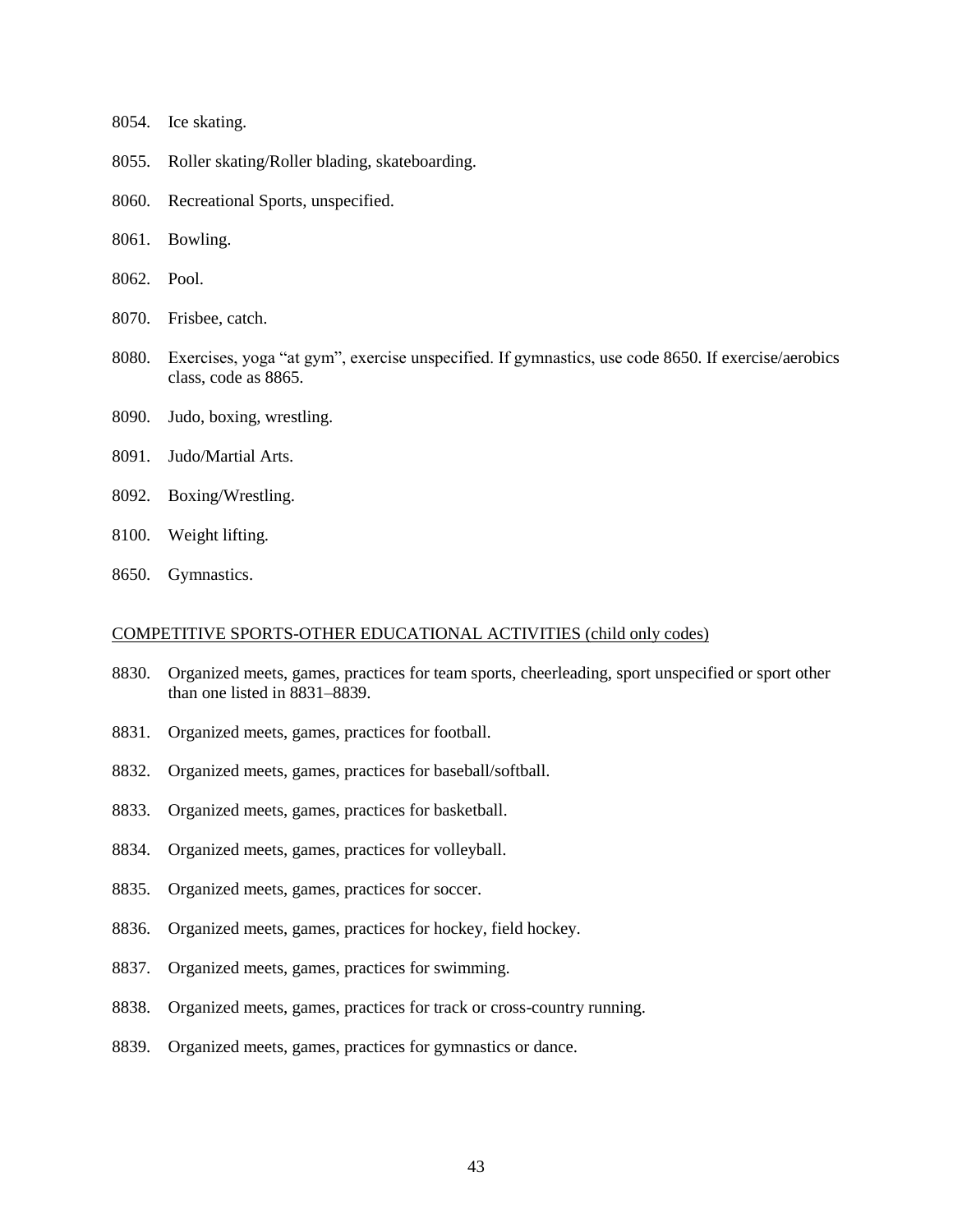## CLASSES/LESSONS FOR LEISURE ACTIVITY

- 8810. Lessons in dance.
- 8850. Lessons in sports activities, sports unspecified.
- 8851. Swim lessons.
- 8852. Golf lessons.
- 8853. Tennis lessons.
- 8854. Skating lessons.
- 8860. Lessons in gymnastics/fitness activity, unspecified.
- 8861. Gymnastics lessons.
- 8862. Yoga lessons.
- 8863. Martial Arts (Judo, Karate, Tae Kwan Do) lessons.
- 8864. Body movement lessons.
- 8865. Aerobics/Kick Boxing/Pilates lessons.
- 8870. Music lessons, unspecified.
- 8871. Voice lessons.
- 8872. Lessons in musical instruments.
- 8880. Other lessons, not listed above.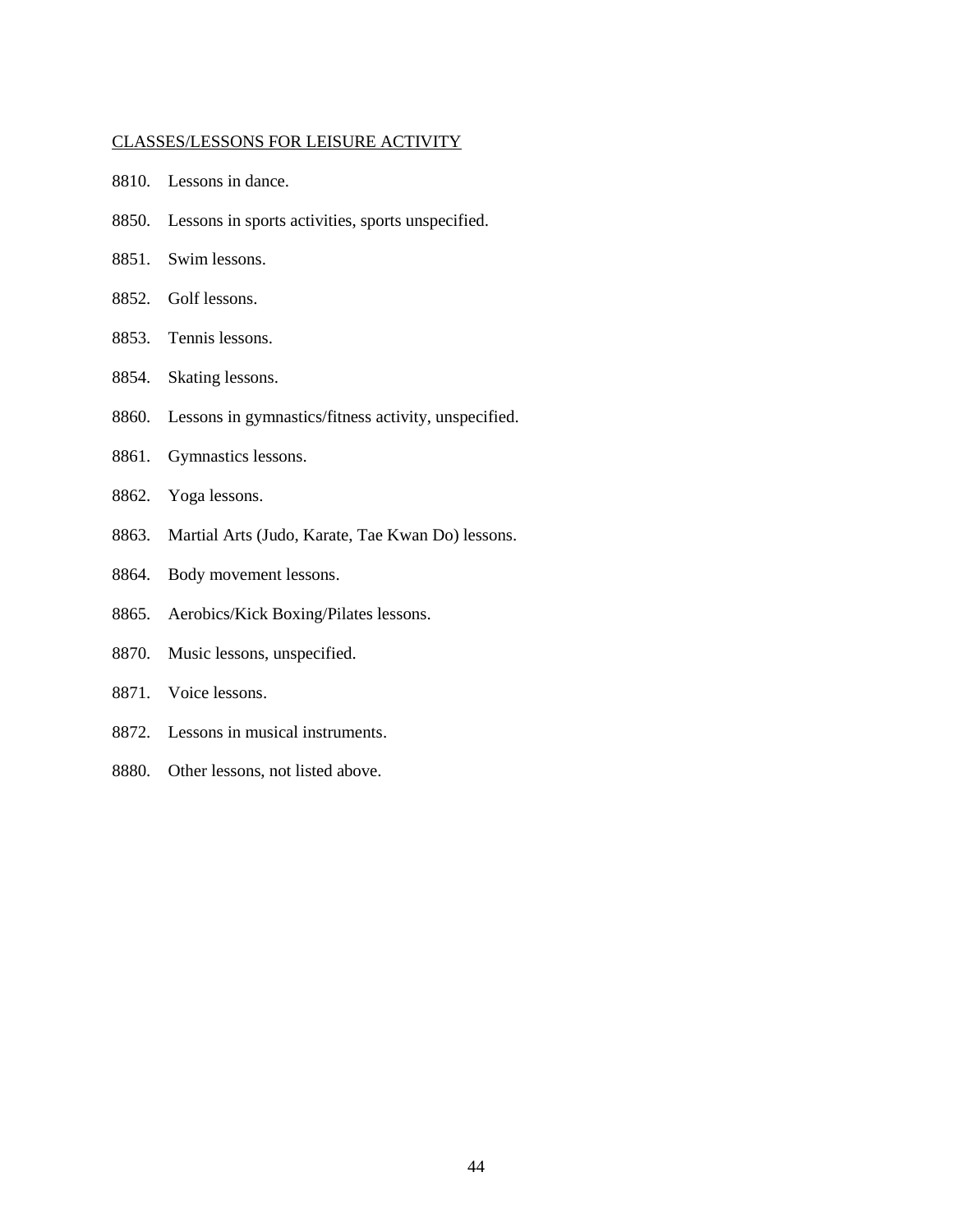#### ACTIVE LEISURE ACTIVITIES

- 8840. Meets, practices for individual sports, sport unspecified, or sport other than one listed
- 8841. Meets and practices for tennis.
- 8842. Meets and practices for squash or racquetball.
- 8843. Meets and practices for golf.
- 8844. Meets and practices for ice skating.
- 8845. Meets and practices for martial arts.
- 8846. Meets and practices for boxing and wrestling.
- 8847. Meets and practices for bowling.

#### OTHER OUT OF DOORS

- 8110. Hunting.
- 8120. Fishing.
- 8130. Boating, sailing, canoeing.
- 8140. Camping, at the beach.
- 8160. Extreme Sports—gliding, ballooning, leaping off high buildings, flying.
- 8170. Excursions, pleasure drives (no destination), rides with the family; "Driving around", "Out for a ride".
- 8180. Picnicking.
- 8210. Walking for pleasure, crawling (for babies).
- 8220. Hiking.
- 8230. Jogging, running.
- 8240. Bicycling, mountain biking.
- 8241. Tricycling or big wheels.
- 8242. Off-roading using ATVs or dune buggies, snowmobiles. Go karting
- 8250. Motorcycling.
- 8260. Horseback riding.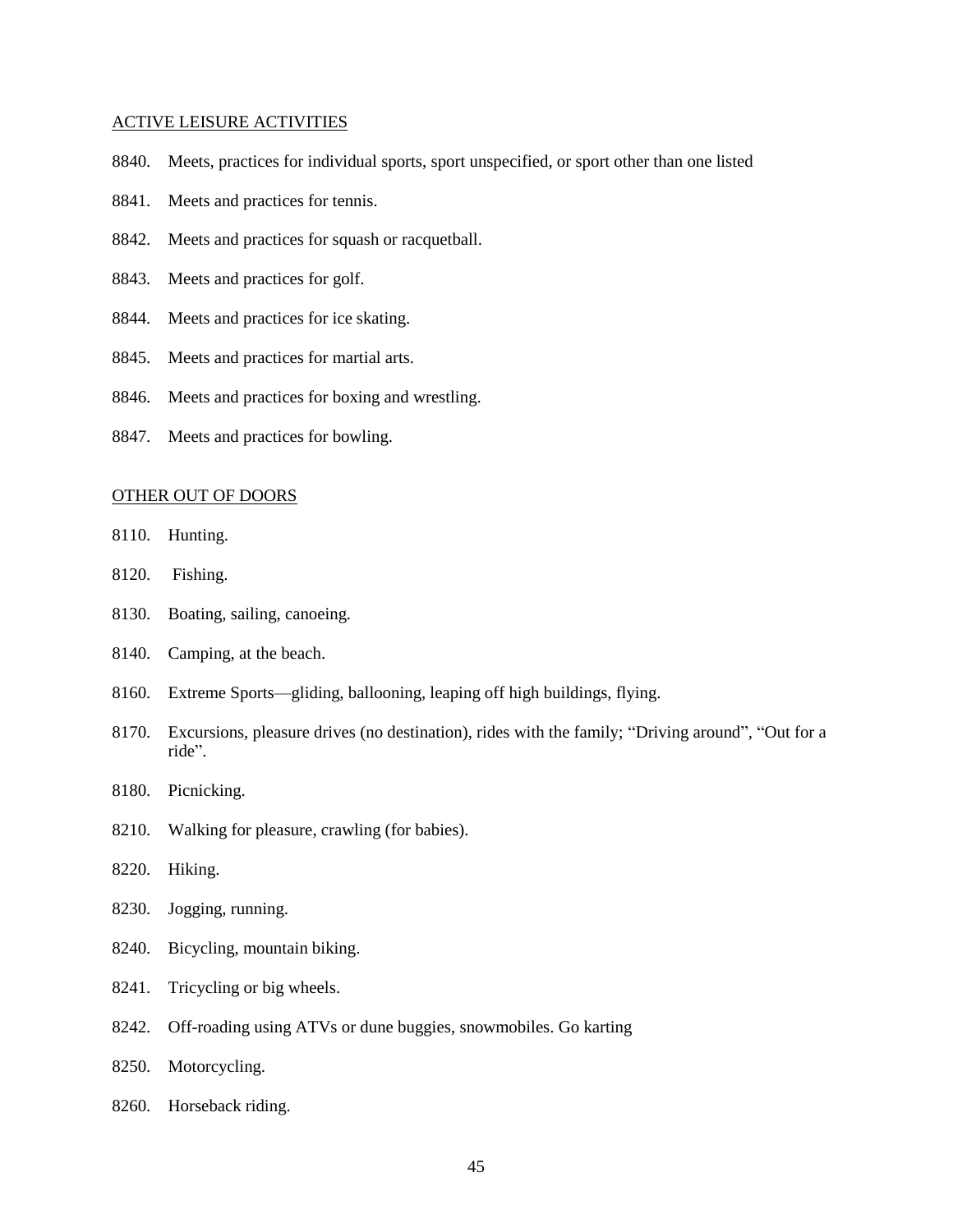#### **HOBBIES**

- 8310. Photography (if computer-based see 5123)
- 8320. Working on cars—not necessary to their running; customizing, painting.
- 8330. Working on or repairing leisure time equipment (repairing the boat, "sorting out fishing tackle").
- 8340. Collections, scrapbooks.
- 8350. Carpentry and woodworking (as a hobby).

#### DOMESTIC CRAFTS

- 8410. Preserving foodstuffs (canning, pickling, freezing).
- 8420. Needle-work including classes (Knitting, crocheting, beading, embroidery, cross-stitch, weaving, quilting, macramé.
- 8430. Sewing.
- 8440. Care of animals/livestock when R is not a farmer, 4H. Note: care of pets code 1890; work as a farmer code 0120.

#### ART AND LITERATURE

- 8510. Arts, arts unspecified.
- 8511. Pottery, ceramics.
- 8512. Painting.
- 8513. Drawing. Coloring.
- 8514. Sculpture. Play dough
- 8520. Literature, literature unspecified.
- 8521. Writing (not letters; not homework) Note: Code "writing letters" as 9790; code "homework" as 5490 was 2220, back to 5490.
- 8522. Poetry.
- 8523. Writing in a diary.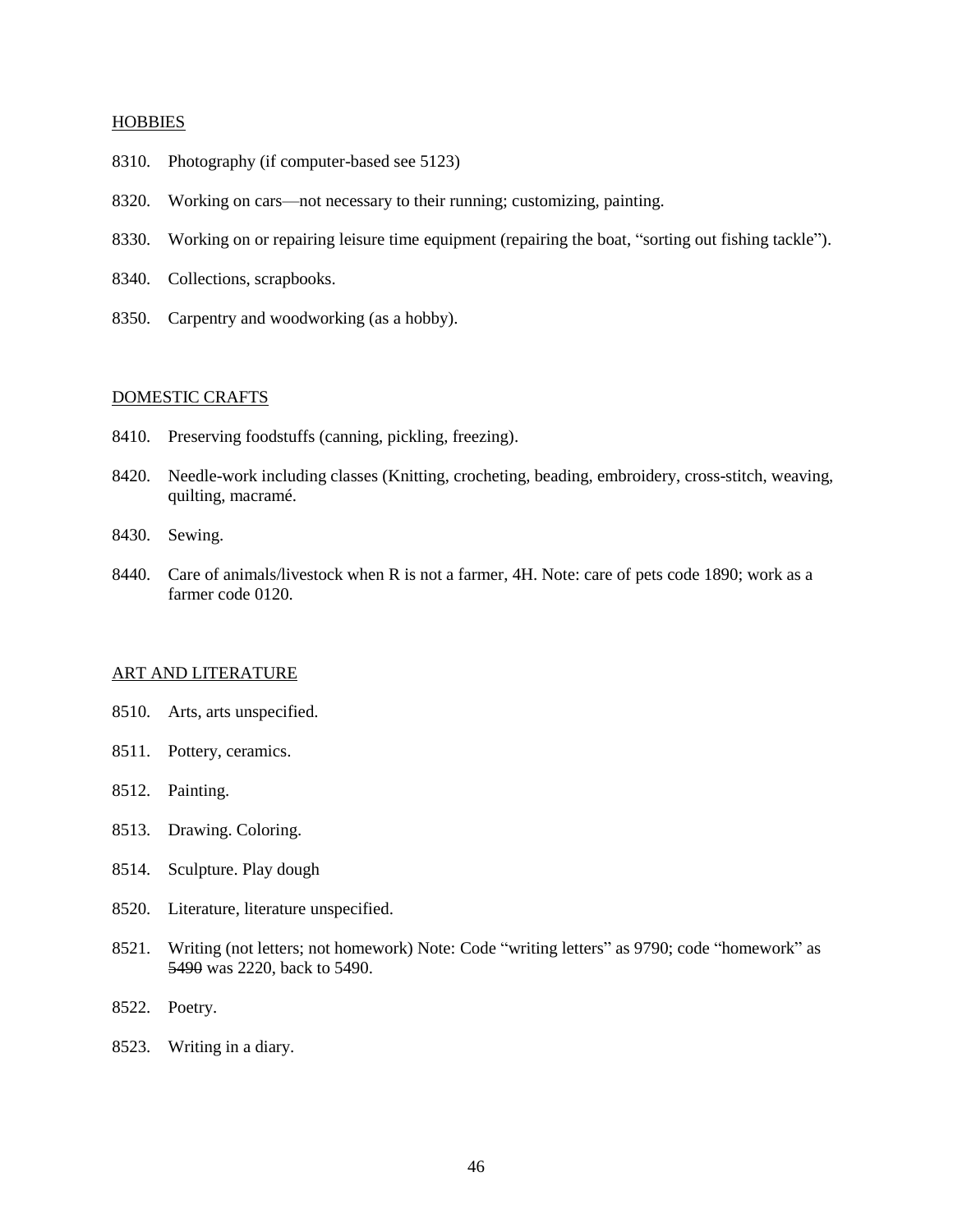# MUSIC/THEATER/DANCE

- 8610. Playing a musical instrument (include practicing), whistling—NA which activity.
- 8611. Playing/practicing a musical instrument.

## 8612. Whistling.

- 8620. Singing for fun, special event, or competition.
- 8630. Acting in/rehearsing for a play.
- 8640. Non-social dancing; ballet, modern dance, body movement; (lessons, code 8860).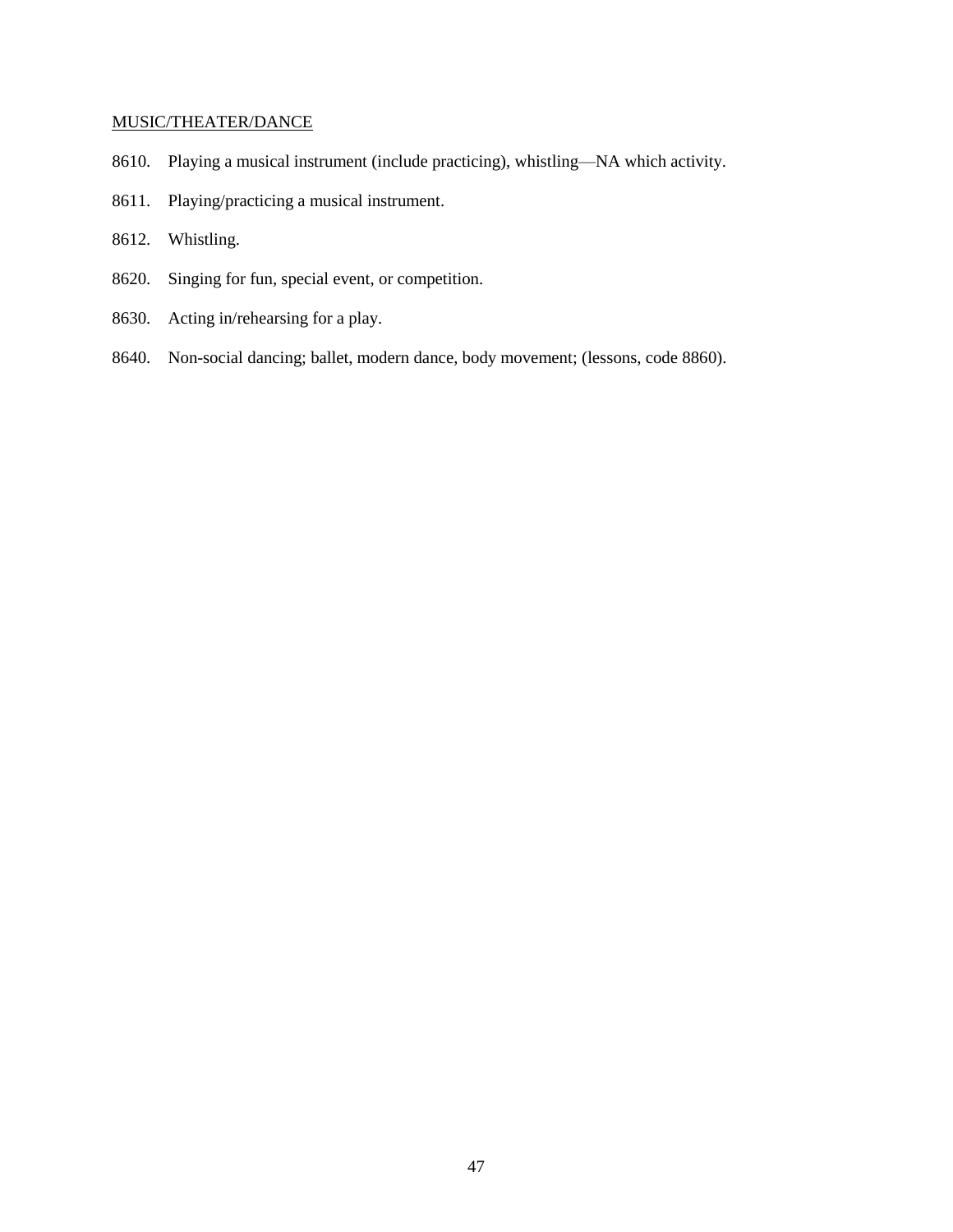### PLAYING/GAMES

- 8660. Pretend, dress up, played house, played fireman.
- 8710. Playing card games (bridge, poker). Uno, Go Fish.
- 8720. Playing board games (Monopoly, Yahtzee, etc.), bingo. Dominoes
- 8730. Playing social games (scavenger hunts); jump rope, handclap games.
- 8740. Puzzles/word or educational games.
- 8750. Played with toys or dolls (for playing with babies, aged 0–2 years, use code 2480 or 2780).
- 8760. Unspecified play outdoors.
- 8770. Unspecified playing indoors; getting into stuff, making a mess.
- 8780. Unspecified playing games, "played a game."
- 8785. Indoor play area such as Chuck E. Cheese. Indoor game arcades
- 8820. Watching another person do active leisure activities (codes 8010–8770, 8830–8880).
- 8890. Other active leisure (guns, target practice, paintball, archery). See examples below.

Examples of code 8890, "OTHER ACTIVE LEISURE"

Fed birds, bird watching Astrology Swinging Showing slides/sketches Recording music Picked up fishing gear Inspecting motorcycle Arranging flowers Worked on model airplane Picked up softball equipment Hanging around Wrapping presents

# TRAVEL RELATED TO SPORTS AND ACTIVE LEISURE

8990. Related travel; travel related to sports and active leisure; waiting for related travel; vacation travel.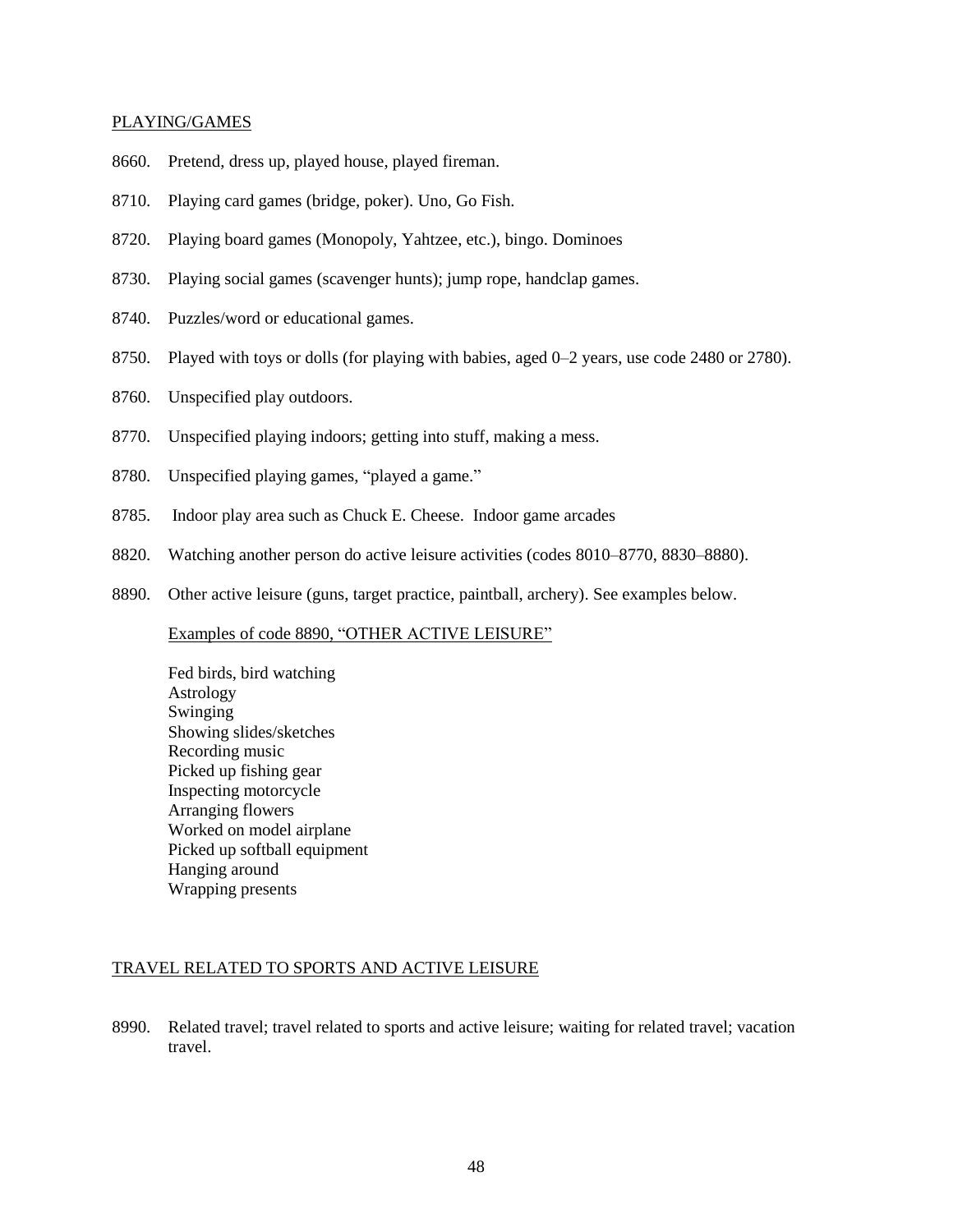#### PASSIVE LEISURE

- <span id="page-50-0"></span>9090. Radio, streaming media (e.g., Spotify). Music on the radio (in car while traveling). Pandora
- 9190. Watching a show, video, or movie.
- 9290. Records, tapes, CDs, "listening to music", listening to others playing a musical instrument. Note: making or "burning" CDs code as 5030.
- 9390. Reading or looking at books (even if R cannot read), including on a computer or other electronic device. If reading is related to current job, code 0790. If reading is related to professional or class related task, code 5490.
- 9391. Listening to books on CD or other recording of some type, using an electronic device
- 9410. Reading magazines, reviews, pamphlets, including on a computer or other electronic device.
- 9420. Reading, not coded elsewhere, material unspecified. This includes doing research using a computer, such as looking up recipes on-line (do not code under meal preparation), researching airfares (do not code under traveling), and how to tune up a car (do not code under car care).
- 9430. Being read to, listening to a story (if subject reading to a child, code 2380).
- 9590. Reading newspapers, including on a computer or other electronic device.
- 9610. Phone conversations, not coded elsewhere, including all visiting by phone. (If using video communication like Skype or Facetime, code 5050.)
- 9620. Other talking/conversations; face-to-face conversations, mixed or non-household people in conversation; not coded elsewhere (if children in HH only, code 2390); visiting other than 7520 or 9630. Talking involving non-HU members or mixed HU and non-HU only.
- 9630. Conversations with other household members—adults and/or children. "Talking" between household members only. "Talking"
- 9640. Arguing or fighting with people other than HH members only, mixed or NA.
- 9650. Arguing or fighting with HH members only.
- 9660. Being disciplined, where the type of disciplining is NA.
- 9661. Being spanked or hit.
- 9662. Being bawled out for misbehaving.
- 9663. Time out, child getting time out as a form of punishment.
- 9670. Receiving instructions, orders.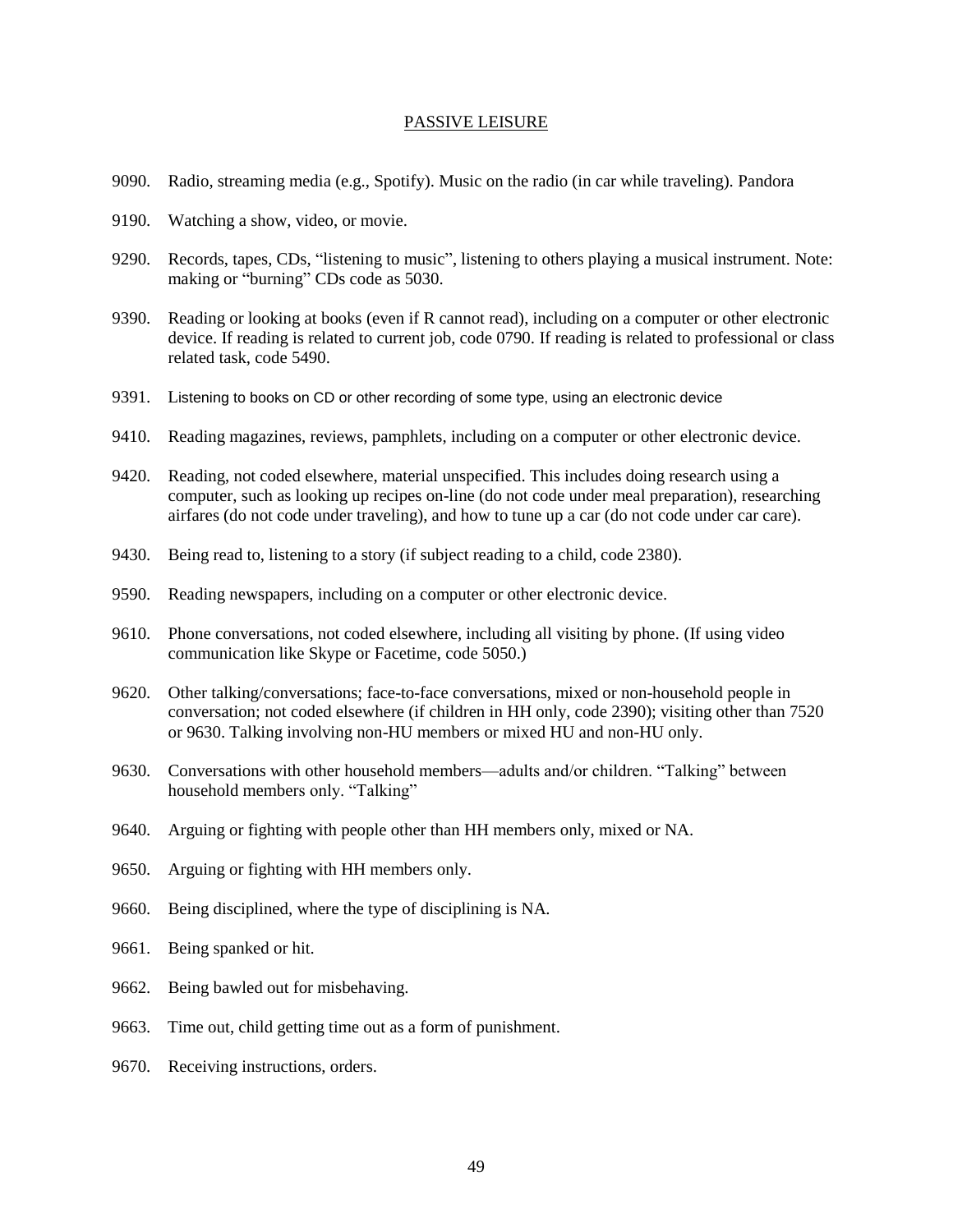- 9790. Letters (reading or writing); reading mail. Note: for e-mail use code 5050. Writing a letter to Santa.
- 9810. Relaxing.
- 9820. Thinking, planning; reflecting.
- 9830. "Doing nothing", "sat"; "wasted time". NOTE: if "sat and...", then delete "sat and" and code the rest of the activity only so "sat and played tapes" is only coded 9290.
- 9890. Other passive leisure: smoking, pestering, teasing, joking around, messing around, sucking thumb. See examples below.

Examples of code 9890, "OTHER PASSIVE LEISURE"

Laying in sun Listening to birds Looking at slides/pictures/home movies Stopped at excavating place Girl watching/boy watching Watching boats Tickled

# TRAVEL RELATED TO PASSIVE LEISURE

- 9980. Travel of child with adult when not clear whether child participated in adult's purpose of trip, e.g., went to bank (with parent) and waited in car; code the travel and the waiting as 9980.
- 9970. Waiting in car for adult.
- 9990. Passive leisure related travel; waiting for related travel.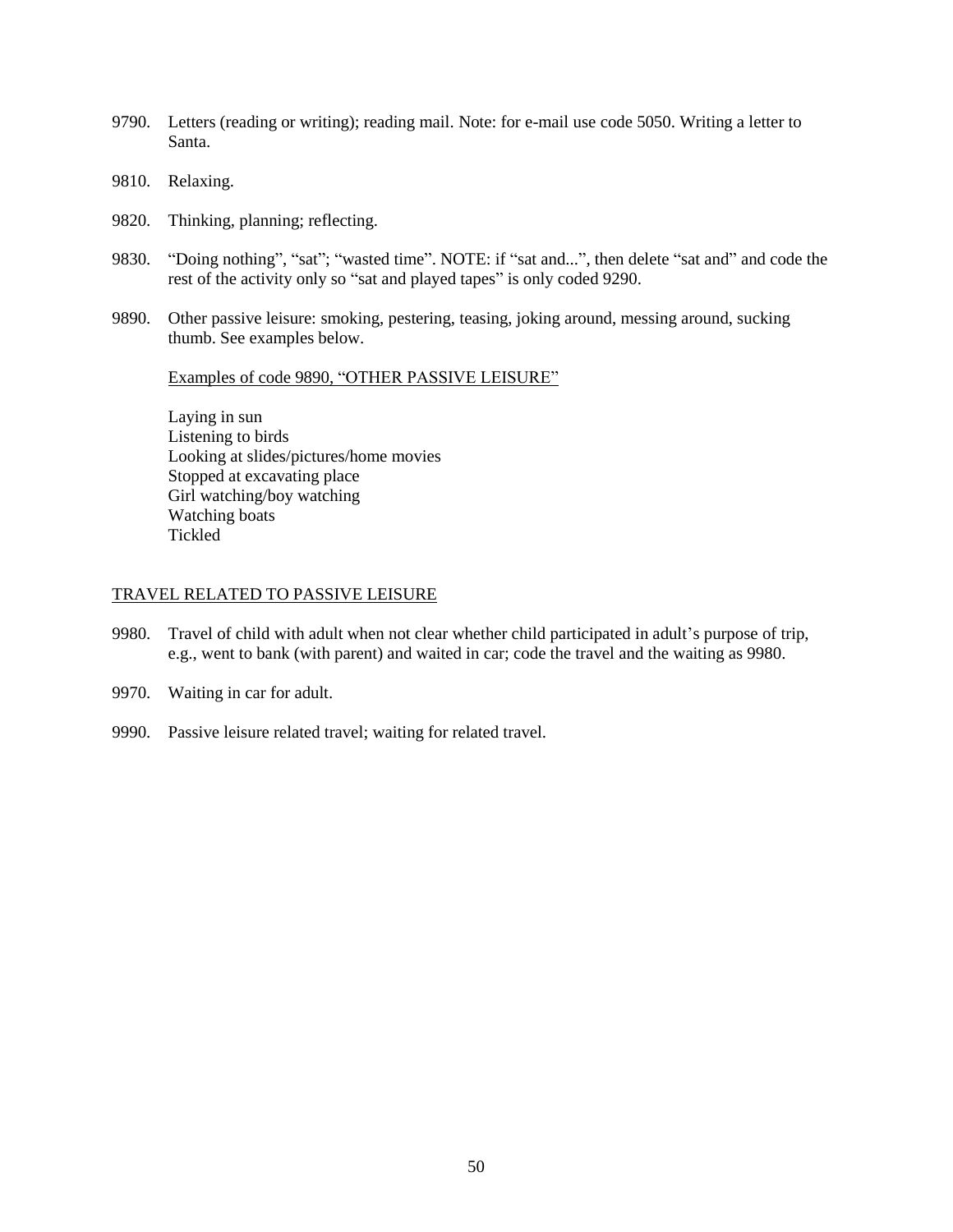# MISSING DATA CODES

- <span id="page-52-0"></span>4810. NA activities; a time gap of greater than 10 minutes. Including if it says "interview activities," "filling out time diary" or similar description.
- 9840. Activities of others reported—R's activity not specified.
- 0. No activity; a gap in the diary created by rearranging activities in coding or check coding.
- 5790. End of diary activity code.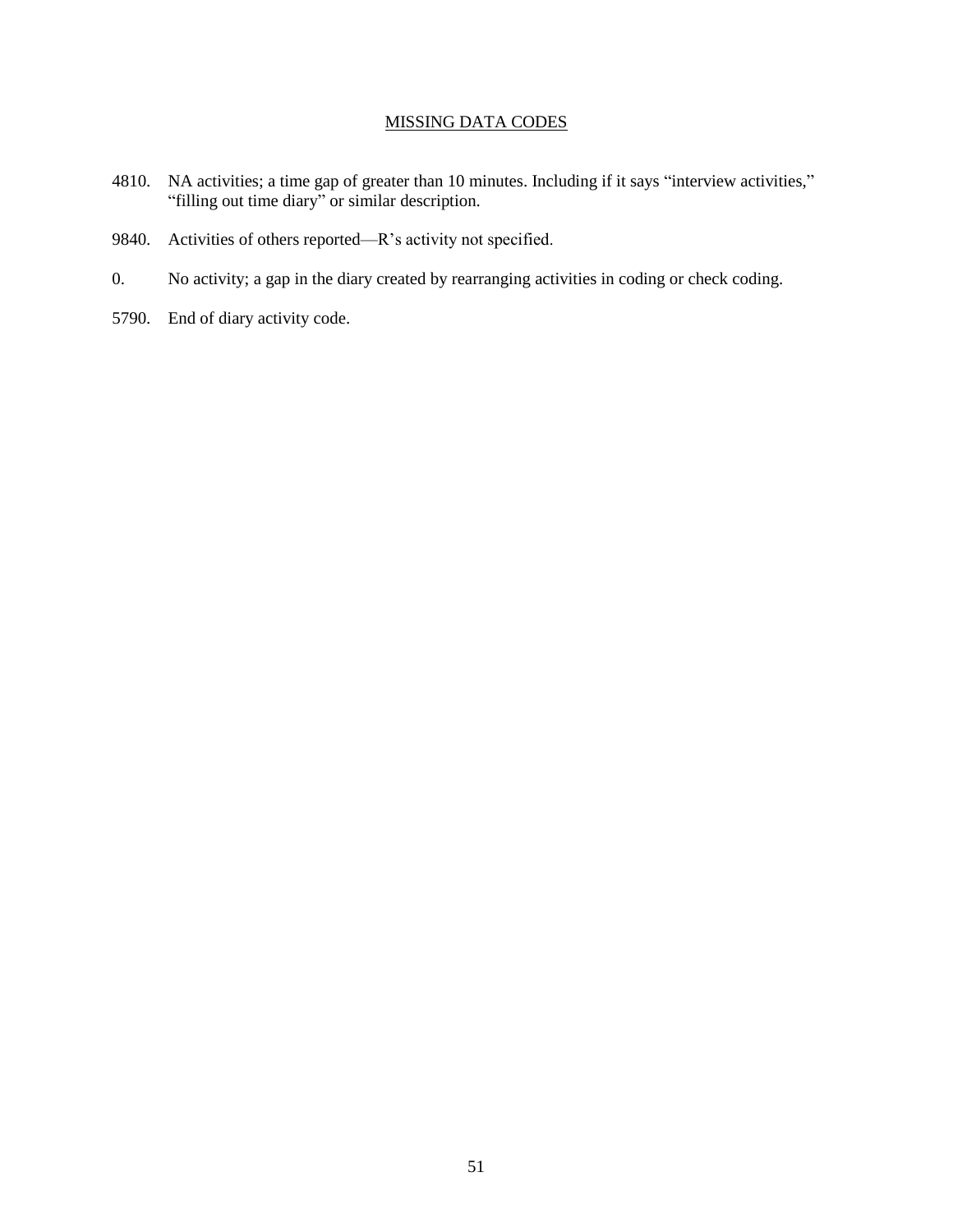### APPENDIX A: 2014 REVISIONS TO CDS TIME DIARY CODING MANUAL SINCE 2007

<span id="page-53-0"></span>The time diary forms were revised for CDS-2014, including the cover page, instructions and examples, and columns. The columns in the CDS-2014 time diary are as follows:

|               | COL. DESCRIPTION                                                                   | <b>CHANGE FROM 2007</b> |
|---------------|------------------------------------------------------------------------------------|-------------------------|
| A             | What did you do?                                                                   | No change               |
| B             | Time began                                                                         | No change               |
| $\mathcal{C}$ | Time ended                                                                         | No change               |
| D             | Where were you?                                                                    | Was Column G            |
| E             | What else were you doing at the same time?                                         | Was Column J            |
| $\mathbf F$   | What did you use to watch or do the activity?                                      | Was Column D            |
| G             | What was the name of the show, video, movie, game, app, or website?                | Reworded; was Column E  |
| H             | Who was doing the activity with you?                                               | No change               |
| L             | Who (else) was there with you but not directly involved in the activity? No change |                         |

The code frame for Column F was revised substantially.

|     | CODE 2007 COL. F CODE   | 2014 COL. F CODE                          |
|-----|-------------------------|-------------------------------------------|
| 00. | <b>INAP</b>             | <b>INAP</b>                               |
| 01. | Video tape (VHS)        | Video tape (VHS)                          |
| 02  | Television program (TV) | Television                                |
| 03. | <b>DVD</b>              | DVD                                       |
| 04. | I-pod or other MP3      | MP3 player                                |
| 05  | $X$ -box                | X-box or other gaming console             |
| 06. | Computer                | Computer (either laptop or desktop)       |
| 07. | Cell phone              | Cell phone (not a smartphone)             |
| 08. | <b>Books</b>            | <b>Books</b>                              |
| 09. |                         | Smartphone                                |
| 10. |                         | Tablet (e.g., iPod or an iPad)            |
| 11. |                         | E-book or e-reader (e.g., Kindle or Nook) |
| 12. |                         | Child's learning device (e.g., Leapfrog)  |
| 13. |                         | Radio                                     |
| 14. |                         | CDs                                       |
| 97. | Other                   | Other                                     |
| 99. | <b>NA</b>               | NΑ                                        |

In 2007, information on use of electronic devices was limited to TV, computers, and videogames. In 2014, we collect information on use of all electronic devices—that is, we also now collect information on use of cell phones and smartphones, tablets, e-readers, etc.

# **FOR 2019 COLUMN F WAS REVISED TO ONLY HAVE EITHER CHECKED OR NOT CHECKED**

Columns F and G should be filled out for Secondary Activities.

In Columns H and I, now explicitly ask code the presence of pets.

Coding for activities involving the use of computers and other electronic devices (such as smartphones, tablets, and e-readers) was changed to reflect the underlying main activity (e.g., shopping, homework, or reading the newspaper) rather than a separate set of codes for computer-specific activities. The main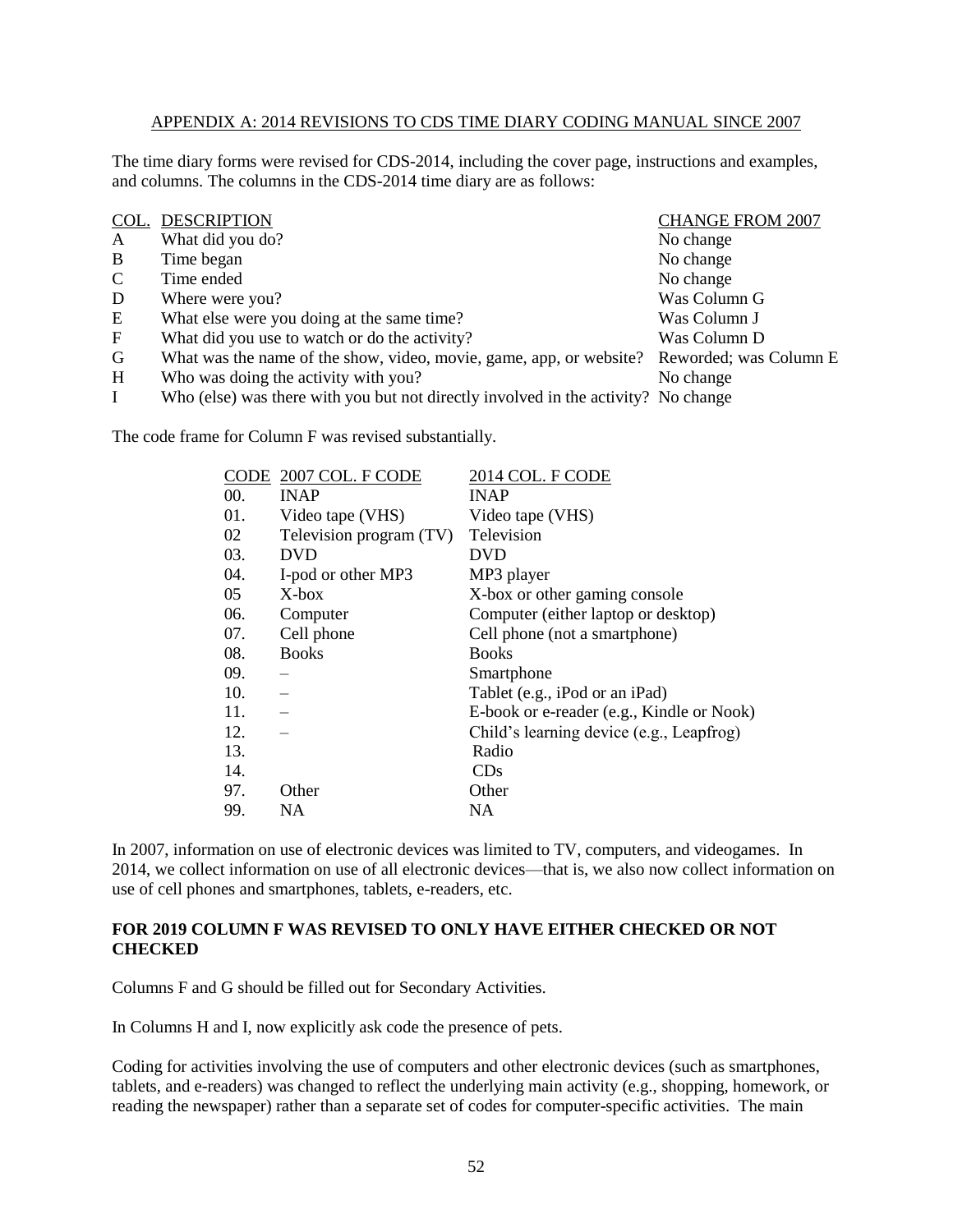exception is for activities that focus explicitly on an activity such as learning to use, configuring, or fixing a computer or other electronic device. There are also new codes for computer-related activities such as communication (code 5050), on-line social media (code 5051), texting (code 5052), and creating internet content (code 5053).

Computer-related codes from 2007 that were dropped are 5021 (playing games on a cell phone), 5031 (recreational cell phone activities), 5040 (using the computer for homework), 5060 (work at home using the computer), 5070 (financial services using the computer), 5080 (shopping using the computer), 5100 (using the computer for accessing media), 5101 (using a cell phone for accessing media), 5110 (using a computer to search for and acquire information), and 5111 (using a cell phone to search for and acquire information). For each of these cases, there are corresponding activity codes for the underlying activity. For instance, code 5020 (playing electronic games on a computer or other electronic device) replaces code 5021 (playing games on a cell phone). Also, Code 5491 (homework, not computer related) was dropped and all homework activity should use code 5490.

CDS-2014 now explicitly asks in Column F about the type of device (including electronic device) used for an activity. The recording and coding of the device used for an activity in large part replaces the need.

# **FOR 2019 COLUMN F WAS REVISED TO ONLY HAVE EITHER CHECKED OR NOT CHECKED**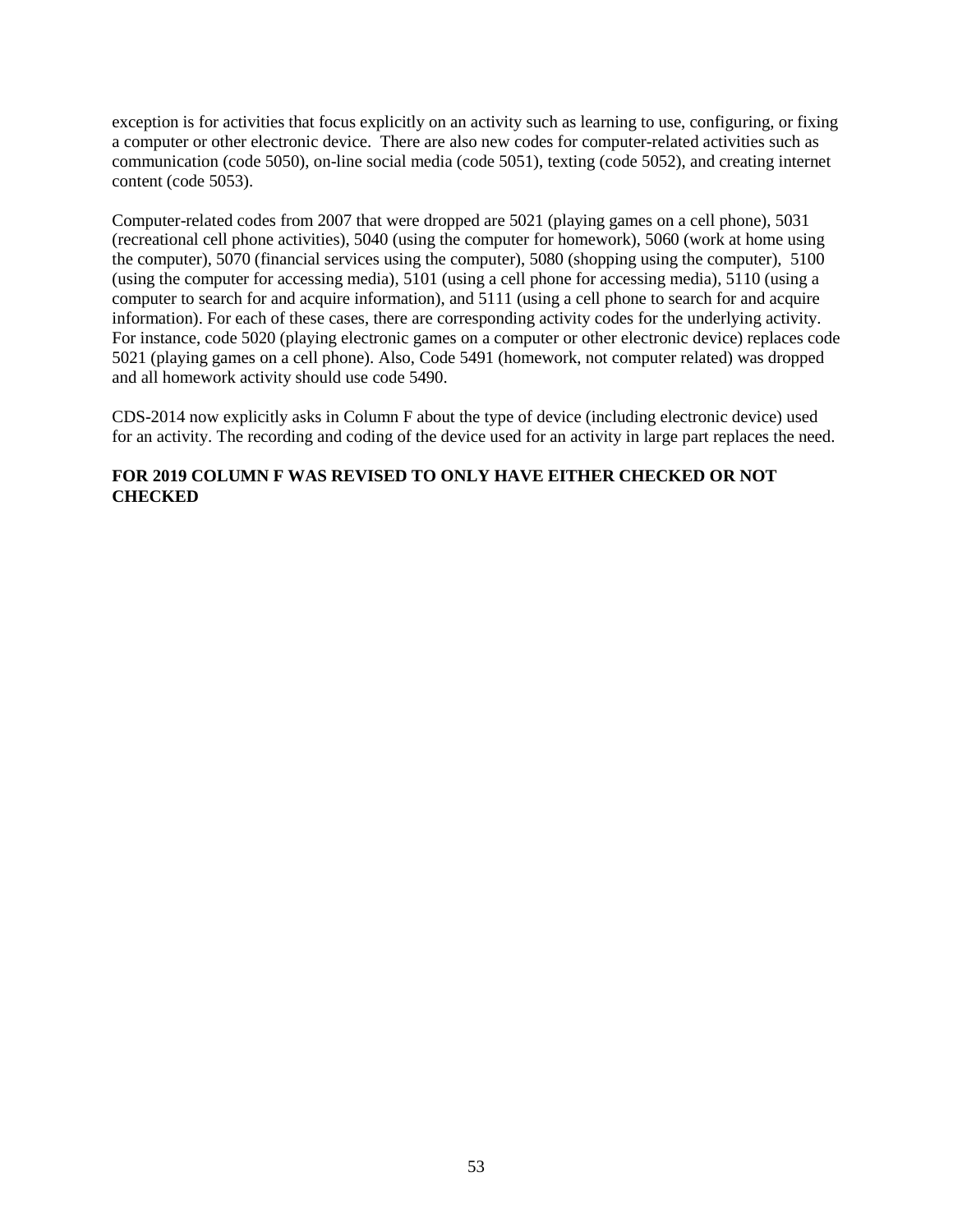# **SUMMARY OF TRAVEL CODES**

- 0980. Travel; to and from the workplace when R's trips to and from work were both interrupted by stops, waiting for related travel.
- 0990. Work travel to and from the workplace, including time spent waiting for transportation.
- 0970. Travel related to job search, unemployment benefits, welfare, food stamps, waiting for related travel.
- 1990. Household related travel.
- 2980. Child-related travel for (2790) child's social and instructional (non-school) activities.
- 2990. Other child-related travel for child care activities; waiting for related travel; to and from daycare.
- 3990. Related travel; travel related to obtaining goods and services and/or for household activities except 3120; waiting for related travel.
- 4980. Travel (helping); travel related to codes 4210, 4220, 4230, and 4240 including travel as the helping activity; waiting for related travel.
- 4990. Other personal travel; travel related to other personal care activities; waiting for related travel; travel, NA purpose of trip, e.g., "went to Memphis" (no further explanation given).
- 4991. Airport related travel activities.

# TRAVEL RELATED TO EDUCATIONAL ACTIVITIES

5390. Computer related travel, nec. (Not elsewhere codable).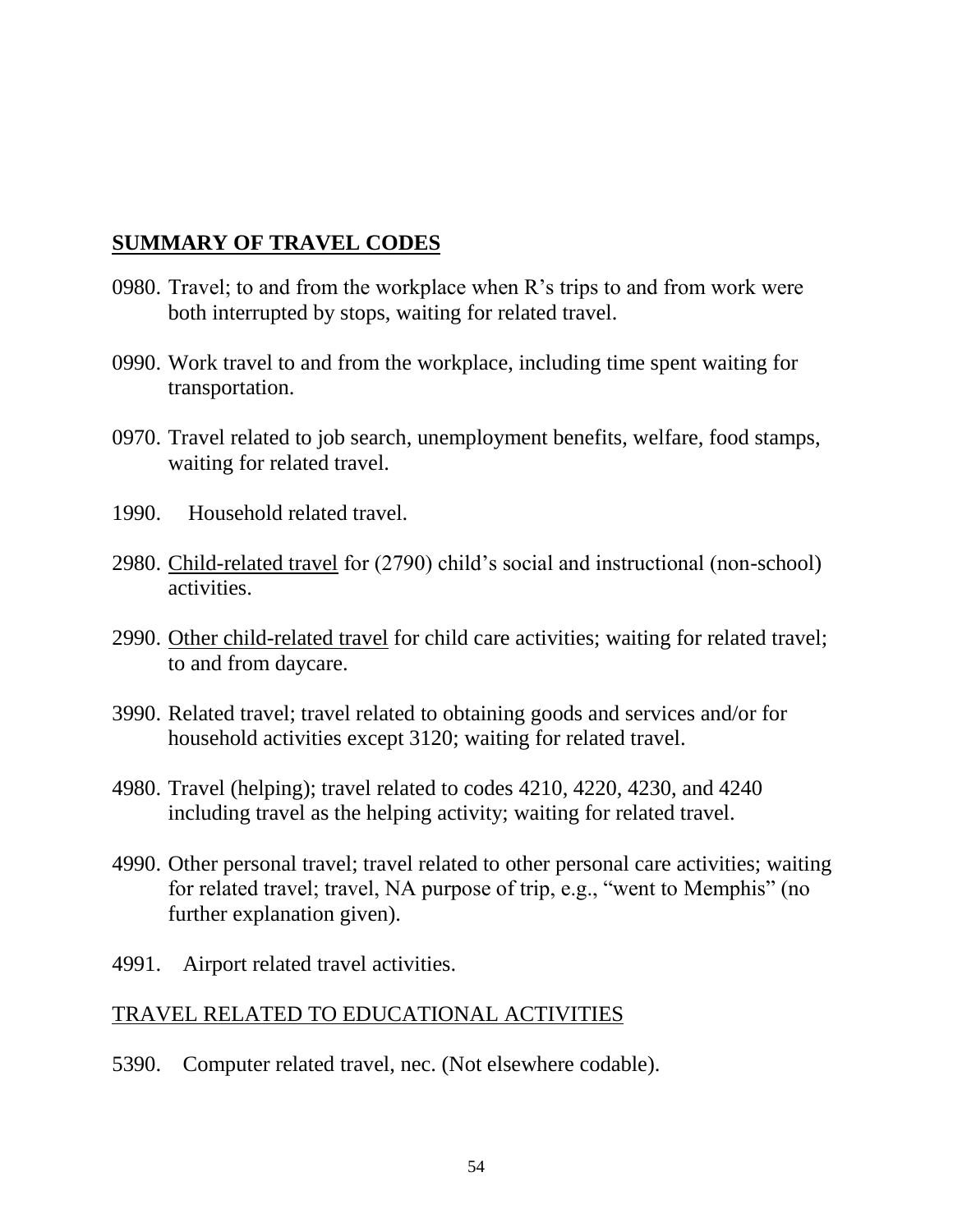- 5960. Note- this is a new travel code- travel to and from a location for the nonacademic use of a computer or mobile electronic device, eg. "Going to a friend's house to play video games". Note- this is the only XX60 travel code, all other travel codes are XX90.
- 5970. Travel directly from home to school, including waiting.
- 5980. Travel directly from school to home, including waiting for parent/"ride"/bus.
- 5990. Other school/education related travel (not 5970, 5980); travel related to education coded above; waiting for related travel; travel to school not originating from home.

# TRAVEL RELATED TO ORGANIZATIONAL ACTIVITIES

- 6980. Travel related to organizational activities as a member of a volunteer (helping) organization (code 6340); including travel which is the helping activity, waiting for related travel.
- 6990. Travel (other organization-related); travel related to all other organizational activities; waiting for related travel.

# SOCIALIZING

7990. Related travel; waiting for related travel.

# TRAVEL RELATED TO SPORTS AND ACTIVE LEISURE, VACATION **TRAVEL**

# 8990. Related travel; travel related to sports and active leisure; waiting for related travel; vacation travel

# TRAVEL RELATED TO PASSIVE LEISURE

9980. Travel of child with adult when not clear whether child participated in adult's purpose of trip, e.g., went to bank (with parent) and waited in car; code the travel and the waiting as 9980.